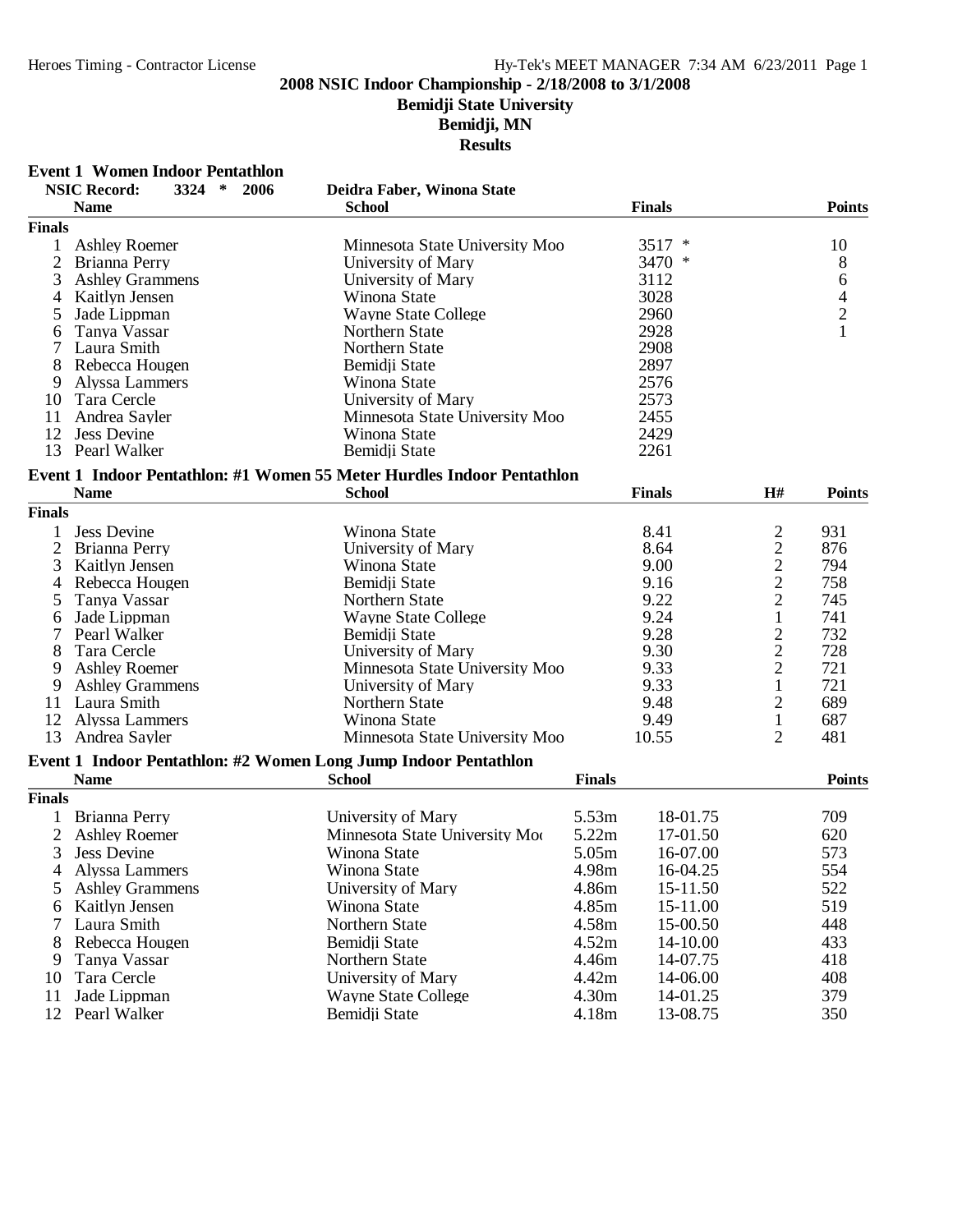**Bemidji State University**

#### **Bemidji, MN**

**Results**

# **Finals ... (Event 1 Indoor Pentathlon: #2 Women Long Jump Indoor Pentathlon)**

| 4.12m<br>Andrea Sayler<br>Minnesota State University Moo<br>336<br>13-06.25<br>13<br>Event 1 Indoor Pentathlon: #3 Women Shot Put Indoor Pentathlon<br><b>Name</b><br><b>Finals</b><br><b>Points</b><br><b>School</b><br><b>Finals</b><br>537<br><b>Ashley Roemer</b><br>Minnesota State University Moo<br>10.12m<br>33-02.50<br>1<br>$\overline{2}$<br>9.94m<br>526<br>32-07.50<br><b>Jess Devine</b><br>Winona State<br>3<br>University of Mary<br>9.52m<br>498<br>Brianna Perry<br>31-03.00<br>494<br>Minnesota State University Moo<br>9.45m<br>31-00.00<br>Andrea Sayler<br>4<br>9.08m<br>29-09.50<br>469<br>5<br>Kaitlyn Jensen<br>Winona State<br>Jade Lippman<br><b>Wayne State College</b><br>8.91m<br>29-02.75<br>458<br>6<br>Laura Smith<br>8.90m<br>29-02.50<br>458<br>Northern State<br>8<br><b>Ashley Grammens</b><br>8.85m<br>29-00.50<br>454<br>University of Mary<br>450<br>Tara Cercle<br>8.78m<br>28-09.75<br>9<br>University of Mary<br>439<br>Tanya Vassar<br>Northern State<br>8.61m<br>28-03.00<br>10<br>8.58m<br>11<br>Rebecca Hougen<br>Bemidji State<br>28-01.75<br>437<br>377<br>12<br>Pearl Walker<br>7.66m<br>25-01.75<br>Bemidji State<br>5.33m<br>13<br>Winona State<br>17-06.00<br>229<br>Alyssa Lammers<br>Event 1 Indoor Pentathlon: #4 Women High Jump Indoor Pentathlon<br><b>Name</b><br><b>School</b><br><b>Finals</b><br><b>Points</b><br><b>Finals</b><br>1.68m<br>830<br><b>Ashley Roemer</b><br>Minnesota State University Moo<br>5-06.00<br>1<br>$\overline{2}$<br>1.62m<br>5-03.75<br>759<br><b>Ashley Grammens</b><br>University of Mary<br>3<br>1.59m<br>724<br>Jade Lippman<br><b>Wayne State College</b><br>5-02.50<br>724<br>3<br>Laura Smith<br>Northern State<br>1.59m<br>5-02.50<br>689<br>Brianna Perry<br>University of Mary<br>1.56m<br>5-01.25<br>5<br>689<br>Winona State<br>1.56m<br>5-01.25<br>5<br>Alyssa Lammers<br>1.53m<br>655<br>7<br>Kaitlyn Jensen<br>Winona State<br>5-00.25<br>1.53m<br>Tanya Vassar<br>655<br>7<br>Northern State<br>5-00.25<br>588<br>Bemidji State<br>1.47m<br>4-09.75<br>9<br>Rebecca Hougen<br>555<br>Andrea Sayler<br>Minnesota State University Moo<br>1.44m<br>4-08.75<br>10<br>523<br>Pearl Walker<br>Bemidji State<br>1.41m<br>4-07.50<br>11<br>1.32m<br>429<br>12<br>Tara Cercle<br>University of Mary<br>4-04.00<br>13<br>1.29m<br><b>Jess Devine</b><br>Winona State<br>4-02.75<br>399<br>Event 1 Indoor Pentathlon: #5 Women 800 Meter Run Indoor Pentathlon<br><b>Name</b><br><b>School</b><br><b>Finals</b><br><b>Points</b><br><b>Finals</b><br>1 Ashley Roemer<br>Minnesota State University Moo<br>809<br>2:21.06<br>2<br>2:29.60<br>698<br>Brianna Perry<br>University of Mary<br>3<br>2:30.95<br>681<br>Rebecca Hougen<br>Bemidji State<br>2:31.77<br>671<br>Tanya Vassar<br>Northern State<br>4<br>658<br>Jade Lippman<br><b>Wayne State College</b><br>2:32.82<br>5<br>University of Mary<br>2:32.99<br>656<br><b>Ashley Grammens</b><br>6<br>591<br>Kaitlyn Jensen<br>Winona State<br>2:38.46<br>7<br>2:38.56<br>589<br>8<br>Laura Smith<br>Northern State<br>589<br>Andrea Sayler<br>Minnesota State University Moo<br>2:38.56<br>8<br>2:41.33<br>558<br>Tara Cercle<br>University of Mary<br>10 | <b>Name</b> | <b>School</b> | <b>Finals</b> | <b>Points</b> |
|---------------------------------------------------------------------------------------------------------------------------------------------------------------------------------------------------------------------------------------------------------------------------------------------------------------------------------------------------------------------------------------------------------------------------------------------------------------------------------------------------------------------------------------------------------------------------------------------------------------------------------------------------------------------------------------------------------------------------------------------------------------------------------------------------------------------------------------------------------------------------------------------------------------------------------------------------------------------------------------------------------------------------------------------------------------------------------------------------------------------------------------------------------------------------------------------------------------------------------------------------------------------------------------------------------------------------------------------------------------------------------------------------------------------------------------------------------------------------------------------------------------------------------------------------------------------------------------------------------------------------------------------------------------------------------------------------------------------------------------------------------------------------------------------------------------------------------------------------------------------------------------------------------------------------------------------------------------------------------------------------------------------------------------------------------------------------------------------------------------------------------------------------------------------------------------------------------------------------------------------------------------------------------------------------------------------------------------------------------------------------------------------------------------------------------------------------------------------------------------------------------------------------------------------------------------------------------------------------------------------------------------------------------------------------------------------------------------------------------------------------------------------------------------------------------------------------------------------------------------------------------------------------------------------------------------------------------------------------------------------------------------------------------------------------------------------------------------------------------------------------------------------------------------------------------------------------------------|-------------|---------------|---------------|---------------|
|                                                                                                                                                                                                                                                                                                                                                                                                                                                                                                                                                                                                                                                                                                                                                                                                                                                                                                                                                                                                                                                                                                                                                                                                                                                                                                                                                                                                                                                                                                                                                                                                                                                                                                                                                                                                                                                                                                                                                                                                                                                                                                                                                                                                                                                                                                                                                                                                                                                                                                                                                                                                                                                                                                                                                                                                                                                                                                                                                                                                                                                                                                                                                                                                               |             |               |               |               |
|                                                                                                                                                                                                                                                                                                                                                                                                                                                                                                                                                                                                                                                                                                                                                                                                                                                                                                                                                                                                                                                                                                                                                                                                                                                                                                                                                                                                                                                                                                                                                                                                                                                                                                                                                                                                                                                                                                                                                                                                                                                                                                                                                                                                                                                                                                                                                                                                                                                                                                                                                                                                                                                                                                                                                                                                                                                                                                                                                                                                                                                                                                                                                                                                               |             |               |               |               |
|                                                                                                                                                                                                                                                                                                                                                                                                                                                                                                                                                                                                                                                                                                                                                                                                                                                                                                                                                                                                                                                                                                                                                                                                                                                                                                                                                                                                                                                                                                                                                                                                                                                                                                                                                                                                                                                                                                                                                                                                                                                                                                                                                                                                                                                                                                                                                                                                                                                                                                                                                                                                                                                                                                                                                                                                                                                                                                                                                                                                                                                                                                                                                                                                               |             |               |               |               |
|                                                                                                                                                                                                                                                                                                                                                                                                                                                                                                                                                                                                                                                                                                                                                                                                                                                                                                                                                                                                                                                                                                                                                                                                                                                                                                                                                                                                                                                                                                                                                                                                                                                                                                                                                                                                                                                                                                                                                                                                                                                                                                                                                                                                                                                                                                                                                                                                                                                                                                                                                                                                                                                                                                                                                                                                                                                                                                                                                                                                                                                                                                                                                                                                               |             |               |               |               |
|                                                                                                                                                                                                                                                                                                                                                                                                                                                                                                                                                                                                                                                                                                                                                                                                                                                                                                                                                                                                                                                                                                                                                                                                                                                                                                                                                                                                                                                                                                                                                                                                                                                                                                                                                                                                                                                                                                                                                                                                                                                                                                                                                                                                                                                                                                                                                                                                                                                                                                                                                                                                                                                                                                                                                                                                                                                                                                                                                                                                                                                                                                                                                                                                               |             |               |               |               |
|                                                                                                                                                                                                                                                                                                                                                                                                                                                                                                                                                                                                                                                                                                                                                                                                                                                                                                                                                                                                                                                                                                                                                                                                                                                                                                                                                                                                                                                                                                                                                                                                                                                                                                                                                                                                                                                                                                                                                                                                                                                                                                                                                                                                                                                                                                                                                                                                                                                                                                                                                                                                                                                                                                                                                                                                                                                                                                                                                                                                                                                                                                                                                                                                               |             |               |               |               |
|                                                                                                                                                                                                                                                                                                                                                                                                                                                                                                                                                                                                                                                                                                                                                                                                                                                                                                                                                                                                                                                                                                                                                                                                                                                                                                                                                                                                                                                                                                                                                                                                                                                                                                                                                                                                                                                                                                                                                                                                                                                                                                                                                                                                                                                                                                                                                                                                                                                                                                                                                                                                                                                                                                                                                                                                                                                                                                                                                                                                                                                                                                                                                                                                               |             |               |               |               |
|                                                                                                                                                                                                                                                                                                                                                                                                                                                                                                                                                                                                                                                                                                                                                                                                                                                                                                                                                                                                                                                                                                                                                                                                                                                                                                                                                                                                                                                                                                                                                                                                                                                                                                                                                                                                                                                                                                                                                                                                                                                                                                                                                                                                                                                                                                                                                                                                                                                                                                                                                                                                                                                                                                                                                                                                                                                                                                                                                                                                                                                                                                                                                                                                               |             |               |               |               |
|                                                                                                                                                                                                                                                                                                                                                                                                                                                                                                                                                                                                                                                                                                                                                                                                                                                                                                                                                                                                                                                                                                                                                                                                                                                                                                                                                                                                                                                                                                                                                                                                                                                                                                                                                                                                                                                                                                                                                                                                                                                                                                                                                                                                                                                                                                                                                                                                                                                                                                                                                                                                                                                                                                                                                                                                                                                                                                                                                                                                                                                                                                                                                                                                               |             |               |               |               |
|                                                                                                                                                                                                                                                                                                                                                                                                                                                                                                                                                                                                                                                                                                                                                                                                                                                                                                                                                                                                                                                                                                                                                                                                                                                                                                                                                                                                                                                                                                                                                                                                                                                                                                                                                                                                                                                                                                                                                                                                                                                                                                                                                                                                                                                                                                                                                                                                                                                                                                                                                                                                                                                                                                                                                                                                                                                                                                                                                                                                                                                                                                                                                                                                               |             |               |               |               |
|                                                                                                                                                                                                                                                                                                                                                                                                                                                                                                                                                                                                                                                                                                                                                                                                                                                                                                                                                                                                                                                                                                                                                                                                                                                                                                                                                                                                                                                                                                                                                                                                                                                                                                                                                                                                                                                                                                                                                                                                                                                                                                                                                                                                                                                                                                                                                                                                                                                                                                                                                                                                                                                                                                                                                                                                                                                                                                                                                                                                                                                                                                                                                                                                               |             |               |               |               |
|                                                                                                                                                                                                                                                                                                                                                                                                                                                                                                                                                                                                                                                                                                                                                                                                                                                                                                                                                                                                                                                                                                                                                                                                                                                                                                                                                                                                                                                                                                                                                                                                                                                                                                                                                                                                                                                                                                                                                                                                                                                                                                                                                                                                                                                                                                                                                                                                                                                                                                                                                                                                                                                                                                                                                                                                                                                                                                                                                                                                                                                                                                                                                                                                               |             |               |               |               |
|                                                                                                                                                                                                                                                                                                                                                                                                                                                                                                                                                                                                                                                                                                                                                                                                                                                                                                                                                                                                                                                                                                                                                                                                                                                                                                                                                                                                                                                                                                                                                                                                                                                                                                                                                                                                                                                                                                                                                                                                                                                                                                                                                                                                                                                                                                                                                                                                                                                                                                                                                                                                                                                                                                                                                                                                                                                                                                                                                                                                                                                                                                                                                                                                               |             |               |               |               |
|                                                                                                                                                                                                                                                                                                                                                                                                                                                                                                                                                                                                                                                                                                                                                                                                                                                                                                                                                                                                                                                                                                                                                                                                                                                                                                                                                                                                                                                                                                                                                                                                                                                                                                                                                                                                                                                                                                                                                                                                                                                                                                                                                                                                                                                                                                                                                                                                                                                                                                                                                                                                                                                                                                                                                                                                                                                                                                                                                                                                                                                                                                                                                                                                               |             |               |               |               |
|                                                                                                                                                                                                                                                                                                                                                                                                                                                                                                                                                                                                                                                                                                                                                                                                                                                                                                                                                                                                                                                                                                                                                                                                                                                                                                                                                                                                                                                                                                                                                                                                                                                                                                                                                                                                                                                                                                                                                                                                                                                                                                                                                                                                                                                                                                                                                                                                                                                                                                                                                                                                                                                                                                                                                                                                                                                                                                                                                                                                                                                                                                                                                                                                               |             |               |               |               |
|                                                                                                                                                                                                                                                                                                                                                                                                                                                                                                                                                                                                                                                                                                                                                                                                                                                                                                                                                                                                                                                                                                                                                                                                                                                                                                                                                                                                                                                                                                                                                                                                                                                                                                                                                                                                                                                                                                                                                                                                                                                                                                                                                                                                                                                                                                                                                                                                                                                                                                                                                                                                                                                                                                                                                                                                                                                                                                                                                                                                                                                                                                                                                                                                               |             |               |               |               |
|                                                                                                                                                                                                                                                                                                                                                                                                                                                                                                                                                                                                                                                                                                                                                                                                                                                                                                                                                                                                                                                                                                                                                                                                                                                                                                                                                                                                                                                                                                                                                                                                                                                                                                                                                                                                                                                                                                                                                                                                                                                                                                                                                                                                                                                                                                                                                                                                                                                                                                                                                                                                                                                                                                                                                                                                                                                                                                                                                                                                                                                                                                                                                                                                               |             |               |               |               |
|                                                                                                                                                                                                                                                                                                                                                                                                                                                                                                                                                                                                                                                                                                                                                                                                                                                                                                                                                                                                                                                                                                                                                                                                                                                                                                                                                                                                                                                                                                                                                                                                                                                                                                                                                                                                                                                                                                                                                                                                                                                                                                                                                                                                                                                                                                                                                                                                                                                                                                                                                                                                                                                                                                                                                                                                                                                                                                                                                                                                                                                                                                                                                                                                               |             |               |               |               |
|                                                                                                                                                                                                                                                                                                                                                                                                                                                                                                                                                                                                                                                                                                                                                                                                                                                                                                                                                                                                                                                                                                                                                                                                                                                                                                                                                                                                                                                                                                                                                                                                                                                                                                                                                                                                                                                                                                                                                                                                                                                                                                                                                                                                                                                                                                                                                                                                                                                                                                                                                                                                                                                                                                                                                                                                                                                                                                                                                                                                                                                                                                                                                                                                               |             |               |               |               |
|                                                                                                                                                                                                                                                                                                                                                                                                                                                                                                                                                                                                                                                                                                                                                                                                                                                                                                                                                                                                                                                                                                                                                                                                                                                                                                                                                                                                                                                                                                                                                                                                                                                                                                                                                                                                                                                                                                                                                                                                                                                                                                                                                                                                                                                                                                                                                                                                                                                                                                                                                                                                                                                                                                                                                                                                                                                                                                                                                                                                                                                                                                                                                                                                               |             |               |               |               |
|                                                                                                                                                                                                                                                                                                                                                                                                                                                                                                                                                                                                                                                                                                                                                                                                                                                                                                                                                                                                                                                                                                                                                                                                                                                                                                                                                                                                                                                                                                                                                                                                                                                                                                                                                                                                                                                                                                                                                                                                                                                                                                                                                                                                                                                                                                                                                                                                                                                                                                                                                                                                                                                                                                                                                                                                                                                                                                                                                                                                                                                                                                                                                                                                               |             |               |               |               |
|                                                                                                                                                                                                                                                                                                                                                                                                                                                                                                                                                                                                                                                                                                                                                                                                                                                                                                                                                                                                                                                                                                                                                                                                                                                                                                                                                                                                                                                                                                                                                                                                                                                                                                                                                                                                                                                                                                                                                                                                                                                                                                                                                                                                                                                                                                                                                                                                                                                                                                                                                                                                                                                                                                                                                                                                                                                                                                                                                                                                                                                                                                                                                                                                               |             |               |               |               |
|                                                                                                                                                                                                                                                                                                                                                                                                                                                                                                                                                                                                                                                                                                                                                                                                                                                                                                                                                                                                                                                                                                                                                                                                                                                                                                                                                                                                                                                                                                                                                                                                                                                                                                                                                                                                                                                                                                                                                                                                                                                                                                                                                                                                                                                                                                                                                                                                                                                                                                                                                                                                                                                                                                                                                                                                                                                                                                                                                                                                                                                                                                                                                                                                               |             |               |               |               |
|                                                                                                                                                                                                                                                                                                                                                                                                                                                                                                                                                                                                                                                                                                                                                                                                                                                                                                                                                                                                                                                                                                                                                                                                                                                                                                                                                                                                                                                                                                                                                                                                                                                                                                                                                                                                                                                                                                                                                                                                                                                                                                                                                                                                                                                                                                                                                                                                                                                                                                                                                                                                                                                                                                                                                                                                                                                                                                                                                                                                                                                                                                                                                                                                               |             |               |               |               |
|                                                                                                                                                                                                                                                                                                                                                                                                                                                                                                                                                                                                                                                                                                                                                                                                                                                                                                                                                                                                                                                                                                                                                                                                                                                                                                                                                                                                                                                                                                                                                                                                                                                                                                                                                                                                                                                                                                                                                                                                                                                                                                                                                                                                                                                                                                                                                                                                                                                                                                                                                                                                                                                                                                                                                                                                                                                                                                                                                                                                                                                                                                                                                                                                               |             |               |               |               |
|                                                                                                                                                                                                                                                                                                                                                                                                                                                                                                                                                                                                                                                                                                                                                                                                                                                                                                                                                                                                                                                                                                                                                                                                                                                                                                                                                                                                                                                                                                                                                                                                                                                                                                                                                                                                                                                                                                                                                                                                                                                                                                                                                                                                                                                                                                                                                                                                                                                                                                                                                                                                                                                                                                                                                                                                                                                                                                                                                                                                                                                                                                                                                                                                               |             |               |               |               |
|                                                                                                                                                                                                                                                                                                                                                                                                                                                                                                                                                                                                                                                                                                                                                                                                                                                                                                                                                                                                                                                                                                                                                                                                                                                                                                                                                                                                                                                                                                                                                                                                                                                                                                                                                                                                                                                                                                                                                                                                                                                                                                                                                                                                                                                                                                                                                                                                                                                                                                                                                                                                                                                                                                                                                                                                                                                                                                                                                                                                                                                                                                                                                                                                               |             |               |               |               |
|                                                                                                                                                                                                                                                                                                                                                                                                                                                                                                                                                                                                                                                                                                                                                                                                                                                                                                                                                                                                                                                                                                                                                                                                                                                                                                                                                                                                                                                                                                                                                                                                                                                                                                                                                                                                                                                                                                                                                                                                                                                                                                                                                                                                                                                                                                                                                                                                                                                                                                                                                                                                                                                                                                                                                                                                                                                                                                                                                                                                                                                                                                                                                                                                               |             |               |               |               |
|                                                                                                                                                                                                                                                                                                                                                                                                                                                                                                                                                                                                                                                                                                                                                                                                                                                                                                                                                                                                                                                                                                                                                                                                                                                                                                                                                                                                                                                                                                                                                                                                                                                                                                                                                                                                                                                                                                                                                                                                                                                                                                                                                                                                                                                                                                                                                                                                                                                                                                                                                                                                                                                                                                                                                                                                                                                                                                                                                                                                                                                                                                                                                                                                               |             |               |               |               |
|                                                                                                                                                                                                                                                                                                                                                                                                                                                                                                                                                                                                                                                                                                                                                                                                                                                                                                                                                                                                                                                                                                                                                                                                                                                                                                                                                                                                                                                                                                                                                                                                                                                                                                                                                                                                                                                                                                                                                                                                                                                                                                                                                                                                                                                                                                                                                                                                                                                                                                                                                                                                                                                                                                                                                                                                                                                                                                                                                                                                                                                                                                                                                                                                               |             |               |               |               |
|                                                                                                                                                                                                                                                                                                                                                                                                                                                                                                                                                                                                                                                                                                                                                                                                                                                                                                                                                                                                                                                                                                                                                                                                                                                                                                                                                                                                                                                                                                                                                                                                                                                                                                                                                                                                                                                                                                                                                                                                                                                                                                                                                                                                                                                                                                                                                                                                                                                                                                                                                                                                                                                                                                                                                                                                                                                                                                                                                                                                                                                                                                                                                                                                               |             |               |               |               |
|                                                                                                                                                                                                                                                                                                                                                                                                                                                                                                                                                                                                                                                                                                                                                                                                                                                                                                                                                                                                                                                                                                                                                                                                                                                                                                                                                                                                                                                                                                                                                                                                                                                                                                                                                                                                                                                                                                                                                                                                                                                                                                                                                                                                                                                                                                                                                                                                                                                                                                                                                                                                                                                                                                                                                                                                                                                                                                                                                                                                                                                                                                                                                                                                               |             |               |               |               |
|                                                                                                                                                                                                                                                                                                                                                                                                                                                                                                                                                                                                                                                                                                                                                                                                                                                                                                                                                                                                                                                                                                                                                                                                                                                                                                                                                                                                                                                                                                                                                                                                                                                                                                                                                                                                                                                                                                                                                                                                                                                                                                                                                                                                                                                                                                                                                                                                                                                                                                                                                                                                                                                                                                                                                                                                                                                                                                                                                                                                                                                                                                                                                                                                               |             |               |               |               |
|                                                                                                                                                                                                                                                                                                                                                                                                                                                                                                                                                                                                                                                                                                                                                                                                                                                                                                                                                                                                                                                                                                                                                                                                                                                                                                                                                                                                                                                                                                                                                                                                                                                                                                                                                                                                                                                                                                                                                                                                                                                                                                                                                                                                                                                                                                                                                                                                                                                                                                                                                                                                                                                                                                                                                                                                                                                                                                                                                                                                                                                                                                                                                                                                               |             |               |               |               |
|                                                                                                                                                                                                                                                                                                                                                                                                                                                                                                                                                                                                                                                                                                                                                                                                                                                                                                                                                                                                                                                                                                                                                                                                                                                                                                                                                                                                                                                                                                                                                                                                                                                                                                                                                                                                                                                                                                                                                                                                                                                                                                                                                                                                                                                                                                                                                                                                                                                                                                                                                                                                                                                                                                                                                                                                                                                                                                                                                                                                                                                                                                                                                                                                               |             |               |               |               |
|                                                                                                                                                                                                                                                                                                                                                                                                                                                                                                                                                                                                                                                                                                                                                                                                                                                                                                                                                                                                                                                                                                                                                                                                                                                                                                                                                                                                                                                                                                                                                                                                                                                                                                                                                                                                                                                                                                                                                                                                                                                                                                                                                                                                                                                                                                                                                                                                                                                                                                                                                                                                                                                                                                                                                                                                                                                                                                                                                                                                                                                                                                                                                                                                               |             |               |               |               |
|                                                                                                                                                                                                                                                                                                                                                                                                                                                                                                                                                                                                                                                                                                                                                                                                                                                                                                                                                                                                                                                                                                                                                                                                                                                                                                                                                                                                                                                                                                                                                                                                                                                                                                                                                                                                                                                                                                                                                                                                                                                                                                                                                                                                                                                                                                                                                                                                                                                                                                                                                                                                                                                                                                                                                                                                                                                                                                                                                                                                                                                                                                                                                                                                               |             |               |               |               |
|                                                                                                                                                                                                                                                                                                                                                                                                                                                                                                                                                                                                                                                                                                                                                                                                                                                                                                                                                                                                                                                                                                                                                                                                                                                                                                                                                                                                                                                                                                                                                                                                                                                                                                                                                                                                                                                                                                                                                                                                                                                                                                                                                                                                                                                                                                                                                                                                                                                                                                                                                                                                                                                                                                                                                                                                                                                                                                                                                                                                                                                                                                                                                                                                               |             |               |               |               |
|                                                                                                                                                                                                                                                                                                                                                                                                                                                                                                                                                                                                                                                                                                                                                                                                                                                                                                                                                                                                                                                                                                                                                                                                                                                                                                                                                                                                                                                                                                                                                                                                                                                                                                                                                                                                                                                                                                                                                                                                                                                                                                                                                                                                                                                                                                                                                                                                                                                                                                                                                                                                                                                                                                                                                                                                                                                                                                                                                                                                                                                                                                                                                                                                               |             |               |               |               |
|                                                                                                                                                                                                                                                                                                                                                                                                                                                                                                                                                                                                                                                                                                                                                                                                                                                                                                                                                                                                                                                                                                                                                                                                                                                                                                                                                                                                                                                                                                                                                                                                                                                                                                                                                                                                                                                                                                                                                                                                                                                                                                                                                                                                                                                                                                                                                                                                                                                                                                                                                                                                                                                                                                                                                                                                                                                                                                                                                                                                                                                                                                                                                                                                               |             |               |               |               |
|                                                                                                                                                                                                                                                                                                                                                                                                                                                                                                                                                                                                                                                                                                                                                                                                                                                                                                                                                                                                                                                                                                                                                                                                                                                                                                                                                                                                                                                                                                                                                                                                                                                                                                                                                                                                                                                                                                                                                                                                                                                                                                                                                                                                                                                                                                                                                                                                                                                                                                                                                                                                                                                                                                                                                                                                                                                                                                                                                                                                                                                                                                                                                                                                               |             |               |               |               |
|                                                                                                                                                                                                                                                                                                                                                                                                                                                                                                                                                                                                                                                                                                                                                                                                                                                                                                                                                                                                                                                                                                                                                                                                                                                                                                                                                                                                                                                                                                                                                                                                                                                                                                                                                                                                                                                                                                                                                                                                                                                                                                                                                                                                                                                                                                                                                                                                                                                                                                                                                                                                                                                                                                                                                                                                                                                                                                                                                                                                                                                                                                                                                                                                               |             |               |               |               |
|                                                                                                                                                                                                                                                                                                                                                                                                                                                                                                                                                                                                                                                                                                                                                                                                                                                                                                                                                                                                                                                                                                                                                                                                                                                                                                                                                                                                                                                                                                                                                                                                                                                                                                                                                                                                                                                                                                                                                                                                                                                                                                                                                                                                                                                                                                                                                                                                                                                                                                                                                                                                                                                                                                                                                                                                                                                                                                                                                                                                                                                                                                                                                                                                               |             |               |               |               |
|                                                                                                                                                                                                                                                                                                                                                                                                                                                                                                                                                                                                                                                                                                                                                                                                                                                                                                                                                                                                                                                                                                                                                                                                                                                                                                                                                                                                                                                                                                                                                                                                                                                                                                                                                                                                                                                                                                                                                                                                                                                                                                                                                                                                                                                                                                                                                                                                                                                                                                                                                                                                                                                                                                                                                                                                                                                                                                                                                                                                                                                                                                                                                                                                               |             |               |               |               |
|                                                                                                                                                                                                                                                                                                                                                                                                                                                                                                                                                                                                                                                                                                                                                                                                                                                                                                                                                                                                                                                                                                                                                                                                                                                                                                                                                                                                                                                                                                                                                                                                                                                                                                                                                                                                                                                                                                                                                                                                                                                                                                                                                                                                                                                                                                                                                                                                                                                                                                                                                                                                                                                                                                                                                                                                                                                                                                                                                                                                                                                                                                                                                                                                               |             |               |               |               |
|                                                                                                                                                                                                                                                                                                                                                                                                                                                                                                                                                                                                                                                                                                                                                                                                                                                                                                                                                                                                                                                                                                                                                                                                                                                                                                                                                                                                                                                                                                                                                                                                                                                                                                                                                                                                                                                                                                                                                                                                                                                                                                                                                                                                                                                                                                                                                                                                                                                                                                                                                                                                                                                                                                                                                                                                                                                                                                                                                                                                                                                                                                                                                                                                               |             |               |               |               |
|                                                                                                                                                                                                                                                                                                                                                                                                                                                                                                                                                                                                                                                                                                                                                                                                                                                                                                                                                                                                                                                                                                                                                                                                                                                                                                                                                                                                                                                                                                                                                                                                                                                                                                                                                                                                                                                                                                                                                                                                                                                                                                                                                                                                                                                                                                                                                                                                                                                                                                                                                                                                                                                                                                                                                                                                                                                                                                                                                                                                                                                                                                                                                                                                               |             |               |               |               |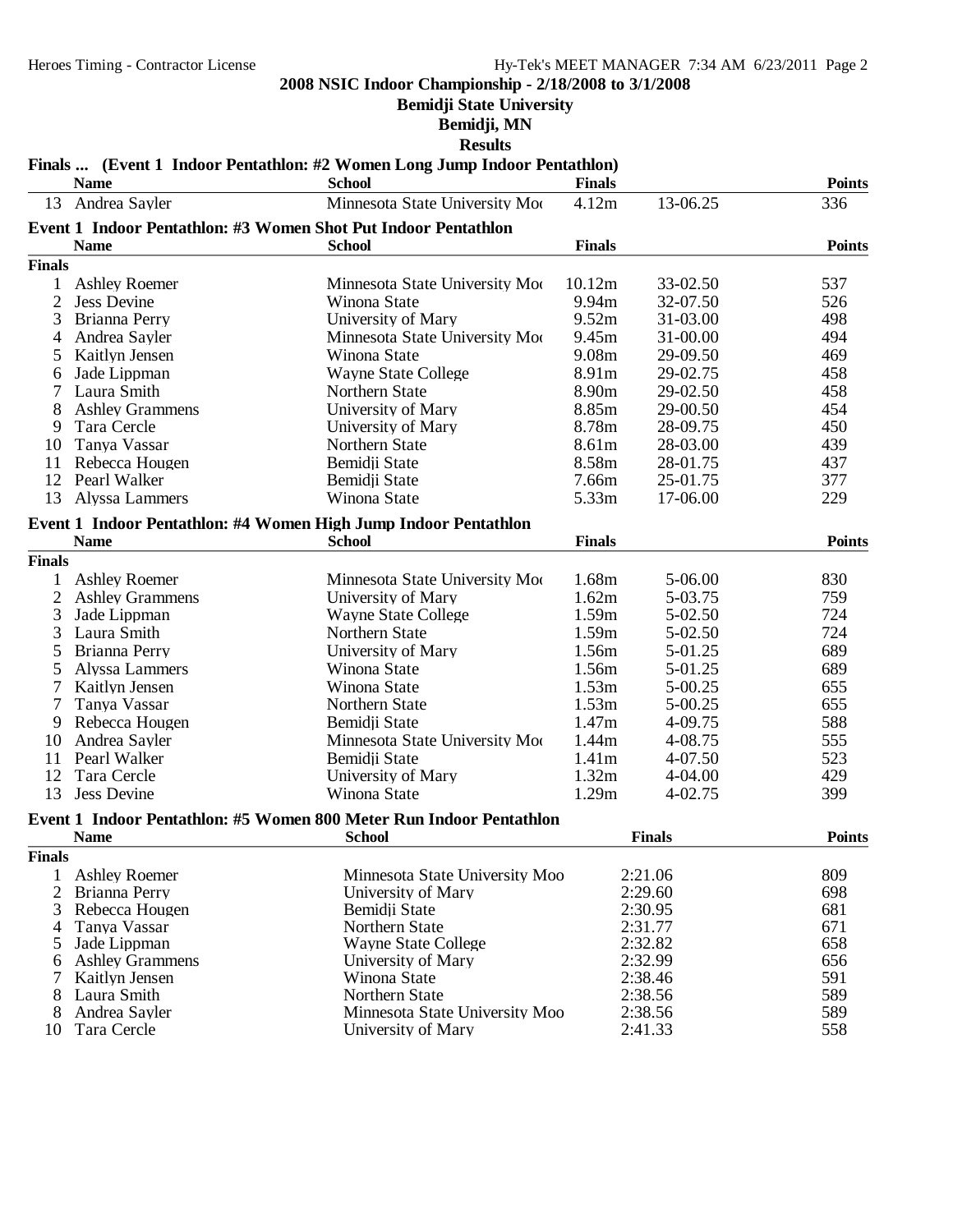**Bemidji State University**

# **Bemidji, MN**

| <b>Name</b>                                         | <b>School</b>              |               | <b>Finals</b>  | <b>Points</b> |
|-----------------------------------------------------|----------------------------|---------------|----------------|---------------|
| 11<br>Alyssa Lammers                                | Winona State               |               | 2:54.58        | 417           |
| 12 Pearl Walker                                     | Bemidji State              |               | 3:09.90        | 279           |
| <b>Jess Devine</b><br>$---$                         | Winona State               |               | <b>NT</b>      |               |
| <b>Event 2 Men Heptathlon</b>                       |                            |               |                |               |
| <b>NSIC Record:</b><br>4780<br>$\ast$<br>2008       |                            |               |                |               |
|                                                     | Zac Preble, Bemidji State  |               |                |               |
| <b>Name</b>                                         | <b>School</b>              |               | <b>Finals</b>  | <b>Points</b> |
| <b>Finals</b>                                       |                            |               |                |               |
| Zac Preble<br>$\mathbf{1}$                          | Bemidji State              |               | 4832<br>$\ast$ | 10            |
| $\overline{2}$<br>Jon Dickey                        | <b>Wayne State College</b> |               | 4337           | 8             |
| 3<br>Greg Schenavar                                 | University of Mary         |               | 4314           | 6             |
| <b>Brian Schiller</b><br>4                          | University of Mary         |               | 4280           | $\frac{4}{2}$ |
| Cody Hageman<br>5                                   | Northern State             |               | 4132           |               |
| <b>Brady Lesnar</b><br>6                            | Northern State             |               | 3944           | $\mathbf{1}$  |
| 7<br>Rehgy Gehlo                                    | Bemidji State              |               | 3721           |               |
| 8<br>Travis Kamm                                    | Northern State             |               | 3709           |               |
| 9<br>Colin MacGregor                                | Bemidji State              |               | 3226           |               |
| Event 2 Heptathlon: #1 Men 55 Meter Dash Heptathlon |                            |               |                |               |
| <b>Name</b>                                         | <b>School</b>              |               | <b>Finals</b>  | <b>Points</b> |
| <b>Finals</b>                                       |                            |               |                |               |
| Zac Preble<br>1                                     | Bemidii State              |               | 6.84           | 771           |
|                                                     |                            |               |                |               |
| $\overline{c}$<br><b>Brian Schiller</b>             | University of Mary         |               | 6.97           | 725           |
| 3<br>Jon Dickey                                     | <b>Wayne State College</b> |               | 7.03           | 704           |
| Rehgy Gehlo<br>4                                    | Bemidji State              |               | 7.06           | 694           |
| 5<br><b>Brady Lesnar</b>                            | Northern State             |               | 7.08           | 687           |
| 5<br>Travis Kamm                                    | Northern State             |               | 7.08           | 687           |
| Greg Schenavar                                      | University of Mary         |               | 7.25           | 631           |
| 8<br>Cody Hageman                                   | Northern State             |               | 7.33           | 605           |
| 9<br>Colin MacGregor                                | Bemidji State              |               | 7.37           | 592           |
| Event 2 Heptathlon: #2 Men Shot Put Heptathlon      |                            |               |                |               |
| <b>Name</b>                                         | <b>School</b>              | <b>Finals</b> |                | <b>Points</b> |
| <b>Finals</b>                                       |                            |               |                |               |
| Zac Preble<br>1                                     | Bemidji State              | 14.42m        | 47-03.75       | 754           |
| $\overline{c}$<br>Jon Dickey                        | <b>Wayne State College</b> | 12.07m        | 39-07.25       | 611           |
| 3<br>Cody Hageman                                   | Northern State             | 11.27m        | 36-11.75       | 562           |
| Rehgy Gehlo<br>4                                    | Bemidji State              | 11.13m        | 36-06.25       | 554           |
| 5<br><b>Brady Lesnar</b>                            | Northern State             | 11.03m        | 36-02.25       | 548           |
| <b>Brian Schiller</b><br>O                          | University of Mary         | 9.11m         | 29-10.75       | 432           |
| Travis Kamm<br>7                                    | Northern State             | 8.87m         | 29-01.25       | 418           |
| Greg Schenavar<br>8                                 | University of Mary         | 7.98m         | 26-02.25       | 365           |
|                                                     |                            |               |                |               |
| Colin MacGregor<br>9                                | Bemidji State              | 7.16m         | 23-06.00       | 317           |
| Event 2 Heptathlon: #3 Men Long Jump Heptathlon     |                            |               |                |               |
| <b>Name</b>                                         | <b>School</b>              | <b>Finals</b> |                | <b>Points</b> |
| <b>Finals</b>                                       |                            |               |                |               |
| <b>Brady Lesnar</b><br>1                            | Northern State             | 6.17m         | 20-03.00       | 624           |
| Zac Preble<br>1                                     | Bemidii State              | 6.17m         | 20-03.00       | 624           |
| 3<br><b>Brian Schiller</b>                          | University of Mary         | 5.95m         | 19-06.25       | 576           |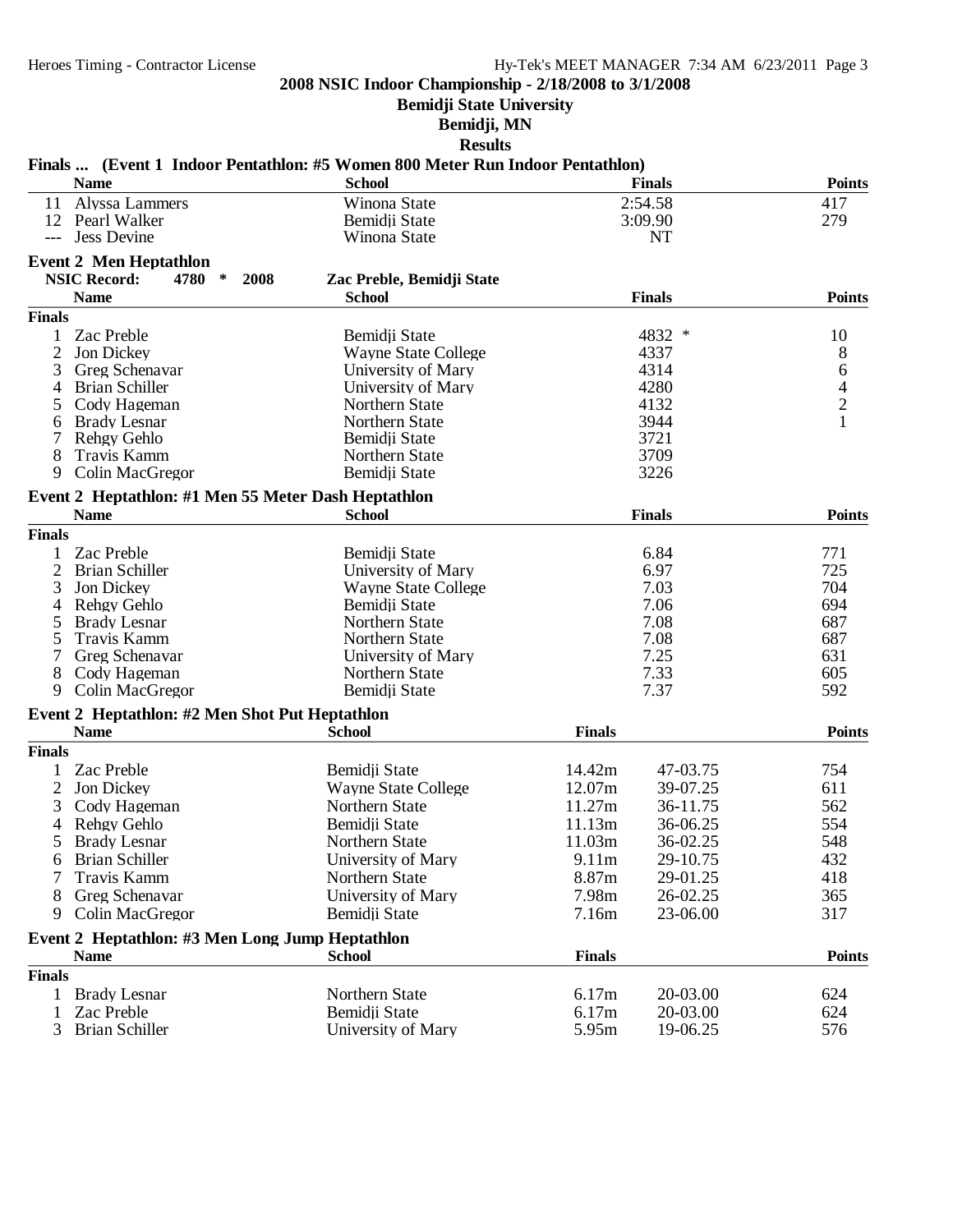**Bemidji State University**

**Bemidji, MN**

**Results**

#### **Finals ... (Event 2 Heptathlon: #3 Men Long Jump Heptathlon) Name School Finals Points** 4 Greg Schenavar University of Mary 5.93m 19-05.50 571 Wayne State College 5.87m 19-03.25 559<br>
Northern State 5.71m 18-09.00 525 6 Travis Kamm Morthern State 5.71m 18-09.00<br>
7 Cody Hageman Northern State 5.50m 18-00.50 7 Cody Hageman Northern State 5.50m 18-00.50 481 8 Rehgy Gehlo Bemidji State 5.23m 17-02.00 427<br>
9 Colin MacGregor Bemidji State 5.11 9 Colin MacGregor **Event 2 Heptathlon: #4 Men High Jump Heptathlon Name School Finals Points Finals** 1 Travis Kamm Northern State 1.88m 6-02.00 696 2 Jon Dickey Wayne State College 1.85m 6-00.75 670 Bemidii State 1.85m 6-00.75 670 4 Greg Schenavar University of Mary 1.82m 5-11.50 644 5 Brady Lesnar 6 Cody Hageman Northern State 1.73m 5-08.00 569 6 Brian Schiller University of Mary 1.73m 5-08.00 569 8 Rehgy Gehlo Bemidji State 1.61m 5-03.25 472<br>
9 Colin MacGregor Bemidii State 1.55m 9 Colin MacGregor **Event 2 Heptathlon: #5 Men 55 Meter Hurdles Heptathlon Name School Finals Points Finals** 1 Zac Preble Bemidji State 8.21 796 2 Jon Dickey Wayne State College 8.70 676 3 Greg Schenavar University of Mary 8.81 651 4 Brady Lesnar Northern State 8.88 635 5 Brian Schiller University of Mary 9.02 603 5 Cody Hageman 1 1 Northern State 1 1 1 9.02 603<br>
7 Travis Kamm 1 1 Northern State 1 9.67 467 Travis Kamm Northern State 9.67 467<br>Rehey Gehlo Bemidii State 10.58 305 8 Rehgy Gehlo Bemidji State 10.58 305 8 Colin MacGregor **Event 2 Heptathlon: #6 Men Pole Vault Heptathlon Name School Finals Points Finals** 1 Greg Schenavar University of Mary 4.41m 14-05.50 734 2 Cody Hageman 3 Brian Schiller University of Mary 4.11m 13-05.75 648 4 Rehgy Gehlo Bemidji State<br>5.81 State Bemidji State 5 Zac Preble Bemidji State 3.61m 11-10.00 511 6 Brady Lesnar Northern State 3.51m 11-06.25 485 Colin MacGregor 8 Jon Dickey Wayne State College 3.11m 10-02.50 384 9 Travis Kamm Northern State 2.31m 7-07.00 201 **Event 2 Heptathlon: #7 Men 1000 Meter Run Heptathlon Name School Finals Points Finals** 1 Colin MacGregor Bemidji State 2:51.64 748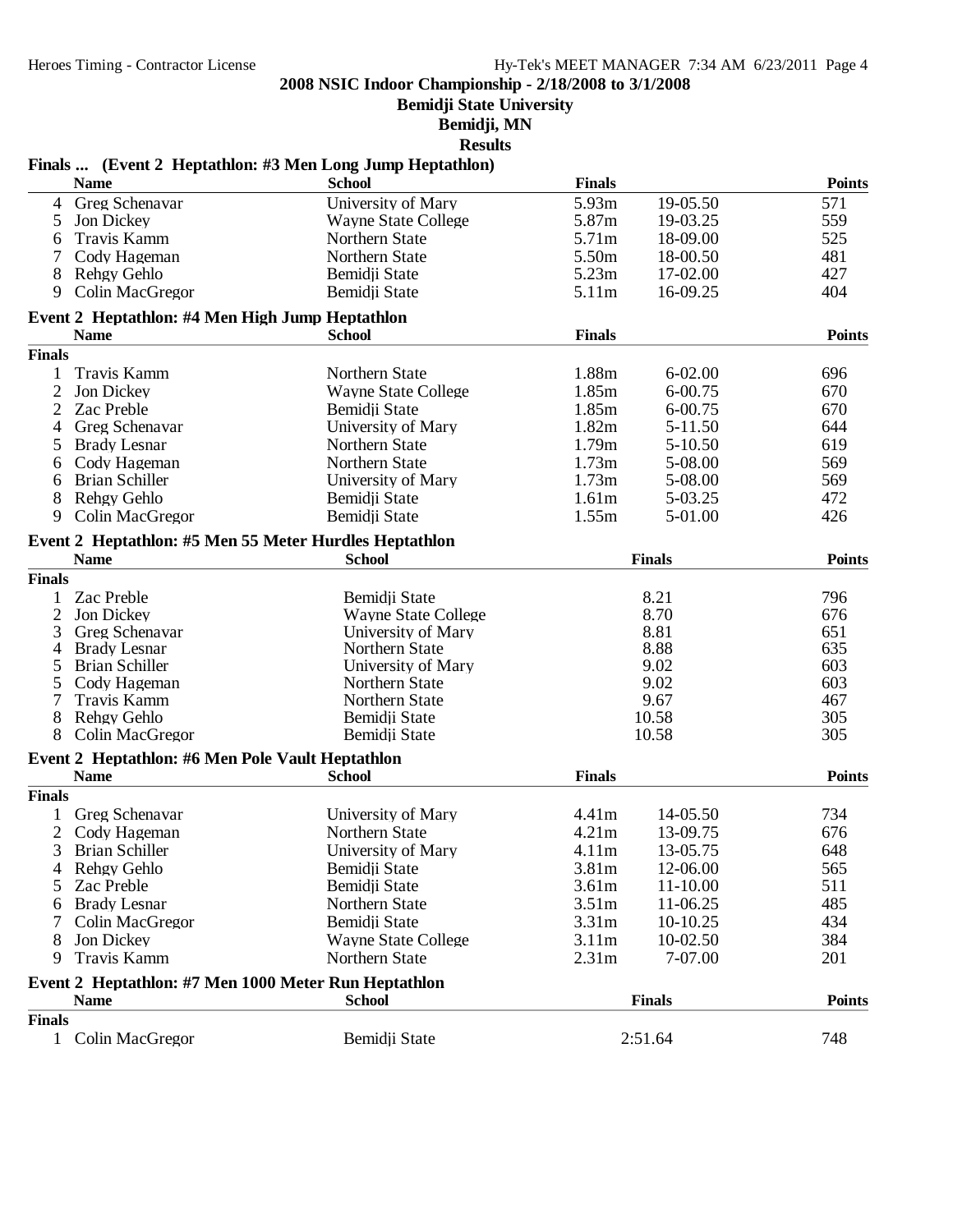**Bemidji State University**

**Bemidji, MN**

**Results**

#### **Finals ... (Event 2 Heptathlon: #7 Men 1000 Meter Run Heptathlon)**

| <b>Name</b>                                      | <b>School</b>                          | <b>Finals</b> | <b>Points</b>  |
|--------------------------------------------------|----------------------------------------|---------------|----------------|
| 2<br>Jon Dickey                                  | <b>Wayne State College</b>             | 2:53.15       | 733            |
| 3<br><b>Brian Schiller</b>                       | University of Mary                     | 2:53.77       | 727            |
| Greg Schenavar<br>4                              | University of Mary                     | 2:54.57       | 718            |
| Travis Kamm<br>5                                 | Northern State                         | 2:54.87       | 715            |
| Zac Preble<br>6                                  | Bemidii State                          | 2:55.79       | 706            |
| Rehgy Gehlo                                      | Bemidji State                          | 2:56.04       | 704            |
| 8<br>Cody Hageman                                | Northern State                         | 3:02.86       | 636            |
| <b>Brady Lesnar</b><br>9                         | Northern State                         | 3:37.21       | 346            |
| <b>Event 3 Women 1 Mile Run</b>                  |                                        |               |                |
| 4:58.10<br><b>NCAA Auto:</b><br>#                |                                        |               |                |
| <b>NCAA Prov.:</b><br>5:06.60<br>$\omega$        |                                        |               |                |
| <b>NSIC Record:</b><br>5:01.53<br>2000<br>$\ast$ | <b>Katie Huntley, Minnesota Duluth</b> |               |                |
| <b>Name</b>                                      | <b>School</b>                          | <b>Finals</b> | <b>Points</b>  |
| <b>Finals</b>                                    |                                        |               |                |
| Anna VanWechel<br>1                              | Minnesota State University Moo         | 5:10.55       | 10             |
| $\overline{2}$<br><b>Alyson Piccolo</b>          | University of Mary                     | 5:14.06       | 8              |
| 3<br>Rayna Berndt                                | Minnesota State University Moo         | 5:15.10       | 6              |
| Allie Glasbrenner<br>4                           | Winona State                           | 5:16.34       | 4              |
| Melissa Schmit<br>5                              | <b>Wayne State College</b>             | 5:17.78       | $\overline{2}$ |
| Melissa McIntosh<br>6                            | <b>Wayne State College</b>             | 5:24.18       | $\mathbf{1}$   |
| Jenna Southworth                                 | Winona State                           | 5:28.62       |                |
| 8<br>Jenna McCoy                                 | <b>Wayne State College</b>             | 5:47.83       |                |
| Michelle Jeske<br>9                              | Winona State                           | 5:52.83       |                |
| 10<br><b>Brittany Becker</b>                     |                                        | 5:57.28       |                |
| 11<br>Stacy Letourneau                           | Bemidji State<br>Bemidji State         | 5:58.39       |                |
|                                                  |                                        |               |                |
| <b>Event 4 Men 1 Mile Run</b>                    |                                        |               |                |
| <b>NCAA Auto:</b><br>4:10.80#                    |                                        |               |                |
| <b>NCAA Prov.:</b><br>4:14.80<br>$\omega$        |                                        |               |                |
| <b>NSIC Record:</b><br>4:15.94<br>$\ast$<br>1974 | <b>John Tiemann, Moorhead State</b>    |               |                |
| <b>Name</b>                                      | <b>School</b>                          | <b>Finals</b> | <b>Points</b>  |
| <b>Finals</b>                                    |                                        |               |                |
| Matt Neff                                        | University of Mary                     | 4:22.72       | 10             |
| $\overline{c}$<br><b>Kurt Rettig</b>             | University of Mary                     | 4:23.11       | 8              |
| 3<br><b>Nate Preston</b>                         | <b>Wayne State College</b>             | 4:24.66       | 6              |
| Matt Walberg<br>4                                | Northern State                         | 4:25.67       | $\frac{4}{2}$  |
| Michael McConnell<br>5                           | Minnesota State University Moo         | 4:30.38       |                |
| <b>Quincy Pierce</b><br>6                        | University of Mary                     | 4:36.52       | $\mathbf{1}$   |
| 7 John Kern                                      | <b>Wayne State College</b>             | 4:36.82       |                |
| <b>John Rawerts</b>                              | Northern State                         | 4:45.26       |                |
| Paul James<br>9                                  | Concordia University                   | 4:48.47       |                |
| David Obermeyer<br>10                            | <b>Wayne State College</b>             | 4:49.38       |                |
| 11<br>Pat Diedrich                               | Bemidji State                          | 4:55.20       |                |
| 12<br>Sergio Fox                                 | Northern State                         | 4:57.65       |                |
| 13<br><b>Ben Eckstein</b>                        | Bemidji State                          | 4:58.31       |                |
| 14<br>Dom Trom                                   | Bemidji State                          | 4:59.45       |                |
|                                                  |                                        |               |                |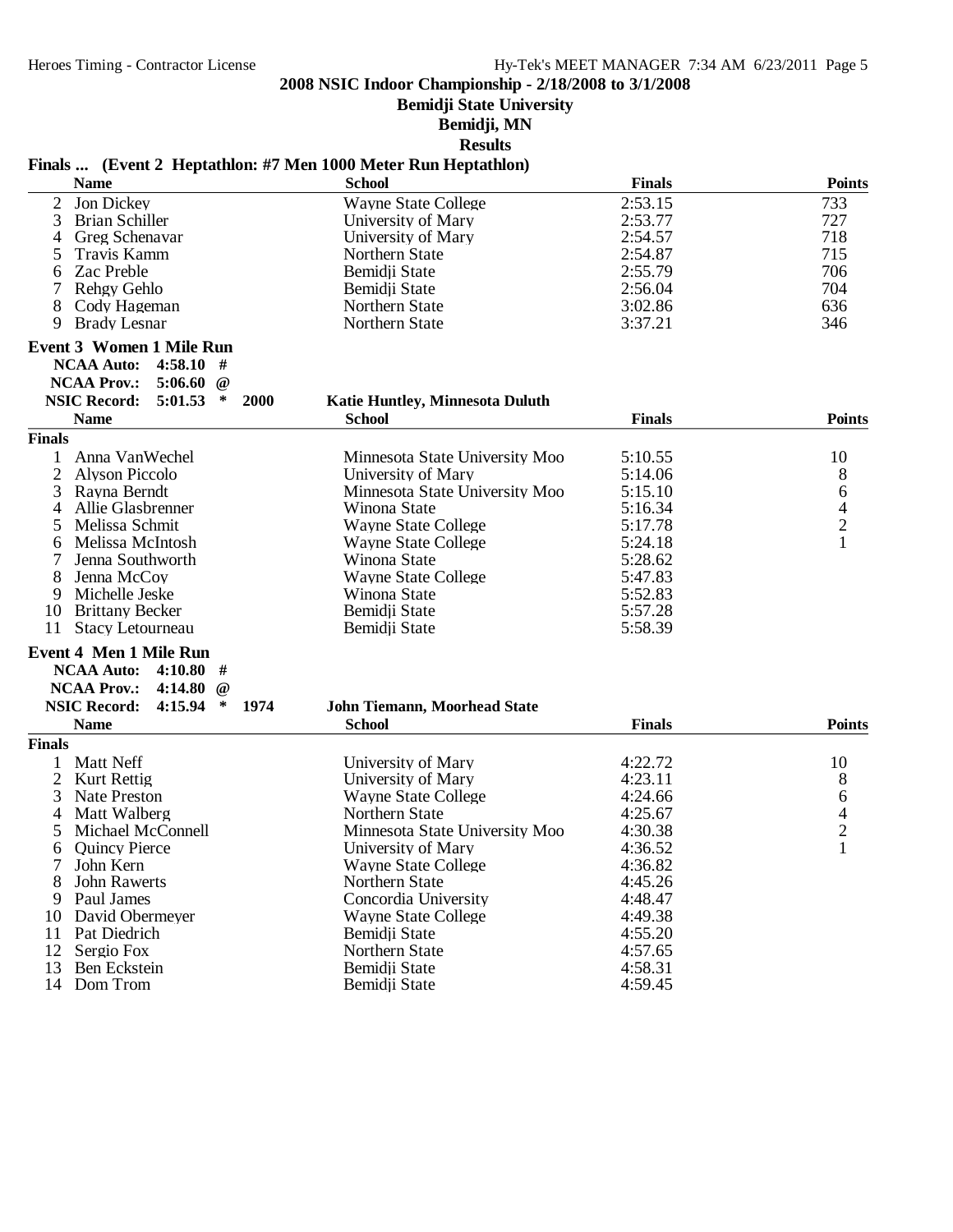**Bemidji State University**

# **Bemidji, MN**

|                   | Event 5 Women 55 Meter Hurdles |  |
|-------------------|--------------------------------|--|
| <b>NCAA Auto:</b> | 8.08#                          |  |

| <b>NCAA Prov.:</b>                     | 8.40 $@$ |             |             |                                |                    |                                                 |               |
|----------------------------------------|----------|-------------|-------------|--------------------------------|--------------------|-------------------------------------------------|---------------|
| <b>NSIC Record:</b>                    | 8.14     | $\ast$      | 2/21/2008   | Kylie Herian, Wayne State      |                    |                                                 |               |
| <b>Name</b>                            |          |             |             | <b>School</b>                  | <b>Prelims</b>     | H#                                              |               |
| <b>Preliminaries</b>                   |          |             |             |                                |                    |                                                 |               |
| Kylie Herian<br>1                      |          |             |             | <b>Wayne State College</b>     | @ 8.27 Q           | $\overline{c}$                                  |               |
| $\overline{c}$<br><b>Rachel Roebke</b> |          |             |             | <b>Wayne State College</b>     | @ 8.33 Q           | $\mathbf{1}$                                    |               |
| 3<br><b>Jess Devine</b>                |          |             |             | Winona State                   | @ 8.37 Q           |                                                 |               |
| Brianna Perry<br>4                     |          |             |             | University of Mary             | $8.55$ q           | $\begin{array}{c} 3 \\ 2 \\ 3 \\ 3 \end{array}$ |               |
| <b>Emily Asuncion</b><br>5             |          |             |             | Winona State                   | $8.67$ q           |                                                 |               |
| Sara Dalton<br>6                       |          |             |             | Bemidji State                  | $8.72$ q           |                                                 |               |
| 7<br>Andrea Sjomeling                  |          |             |             | Northern State                 | 8.81q              | $\mathbf{1}$                                    |               |
| 8<br>Jade Lippman                      |          |             |             | <b>Wayne State College</b>     | 8.83 q             | $\mathbf{1}$                                    |               |
| 9<br>Markell Gallagher                 |          |             |             | University of Mary             | 8.86               |                                                 |               |
| 10<br><b>Alison Streyle</b>            |          |             |             | Minnesota State University Moo | 8.88               |                                                 |               |
| Kaitlyn Jensen<br>11                   |          |             |             | Winona State                   | 9.03               | $\frac{2}{3}$                                   |               |
| 12<br>Rebecca Hougen                   |          |             |             | Bemidji State                  | 9.04               | $\mathbf{1}$                                    |               |
| 13<br>Tanya Vassar                     |          |             |             | Northern State                 | 9.12               | $\mathbf{1}$                                    |               |
| Tara Cercle<br>14                      |          |             |             | University of Mary             | 9.30               |                                                 |               |
| 15<br>Pearl Walker                     |          |             |             | Bemidji State                  | 9.75               | $\frac{3}{2}$                                   |               |
| <b>Event 5 Women 55 Meter Hurdles</b>  |          |             |             |                                |                    |                                                 |               |
| <b>NCAA Auto:</b>                      | $8.08$ # |             |             |                                |                    |                                                 |               |
| <b>NCAA Prov.:</b>                     | 8.40     | $\omega$    |             |                                |                    |                                                 |               |
|                                        |          |             |             |                                |                    |                                                 |               |
| <b>NSIC Record:</b>                    | 8.14     | $\ast$      | 2/21/2008   | Kylie Herian, Wayne State      |                    |                                                 |               |
| <b>Name</b>                            |          |             |             | <b>School</b>                  | <b>Finals</b>      |                                                 | <b>Points</b> |
| <b>Finals</b>                          |          |             |             |                                |                    |                                                 |               |
| Kylie Herian<br>1                      |          |             |             | <b>Wayne State College</b>     | $8.14*$            |                                                 | 10            |
| $\overline{2}$<br><b>Rachel Roebke</b> |          |             |             | <b>Wayne State College</b>     | $8.14*$            |                                                 | 8             |
| <b>Jess Devine</b><br>3                |          |             |             | Winona State                   | 8.33 @             |                                                 | 6             |
| Brianna Perry<br>4                     |          |             |             | University of Mary             | 8.46               |                                                 | $\frac{4}{2}$ |
| 5<br>Sara Dalton                       |          |             |             | Bemidji State                  | 8.66               |                                                 |               |
| Andrea Sjomeling<br>6                  |          |             |             | Northern State                 | 8.69               |                                                 |               |
| 7<br><b>Emily Asuncion</b>             |          |             |             | Winona State                   | 8.80               |                                                 |               |
| 8<br>Jade Lippman                      |          |             |             | <b>Wayne State College</b>     | 8.89               |                                                 |               |
| <b>Event 6 Men 55 Meter Hurdles</b>    |          |             |             |                                |                    |                                                 |               |
| <b>NCAA Auto:</b>                      | $7.52$ # |             |             |                                |                    |                                                 |               |
| <b>NCAA Prov.:</b>                     | 7.71     | $^{\omega}$ |             |                                |                    |                                                 |               |
| <b>NSIC Record:</b>                    | 7.52     | $\ast$      | <b>2000</b> | Andy Eggerth, Bemidji State    |                    |                                                 |               |
| <b>Name</b>                            |          |             |             | <b>School</b>                  | <b>Prelims</b>     | H#                                              |               |
| <b>Preliminaries</b>                   |          |             |             |                                |                    |                                                 |               |
|                                        |          |             |             |                                |                    |                                                 |               |
| <b>Jesse Piper</b><br>1                |          |             |             | University of Mary             | @ 7.60 Q           | $\mathbf{1}$                                    |               |
| 2<br>Jake Hamik                        |          |             |             | Northern State                 | @ 7.68 Q<br>7.74 Q | $\begin{array}{c} 2 \\ 3 \\ 2 \end{array}$      |               |
| 3<br><b>Bill Cameron</b>               |          |             |             | Northern State                 |                    |                                                 |               |
| <b>Garrett Flamig</b><br>4             |          |             |             | <b>Wayne State College</b>     | 7.81q              |                                                 |               |
| <b>Trevor Steen</b><br>5               |          |             |             | Northern State                 | $8.04$ q           |                                                 |               |
| Cody Gregory<br>6                      |          |             |             | <b>Wayne State College</b>     | $8.06$ q           | 1                                               |               |
| 7<br>Devin Sabrosky                    |          |             |             | University of Mary             | 8.13 q             |                                                 |               |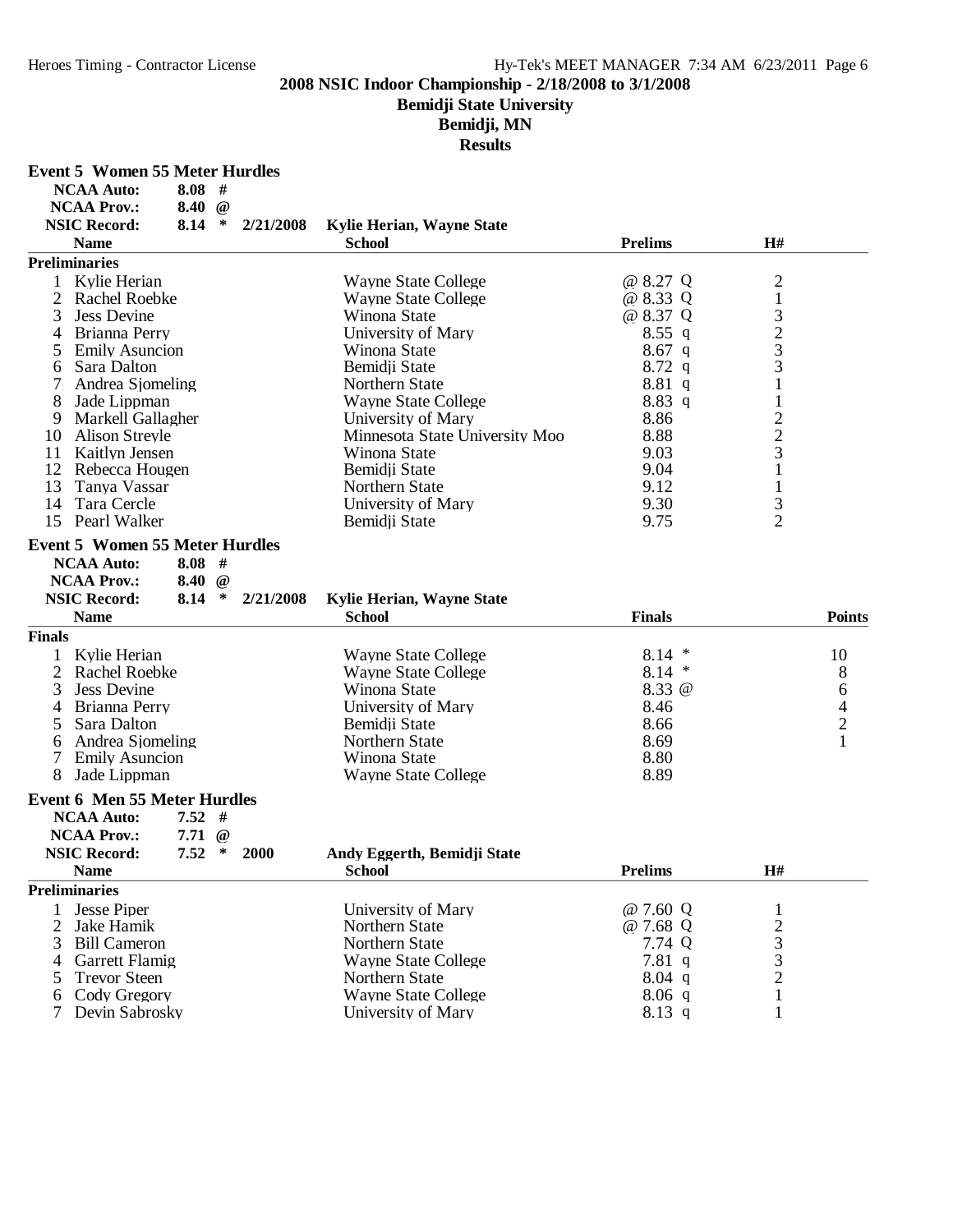**Bemidji State University**

#### **Bemidji, MN**

**Results**

| Preliminaries  (Event 6 Men 55 Meter Hurdles) |                                |                |                                |               |
|-----------------------------------------------|--------------------------------|----------------|--------------------------------|---------------|
| <b>Name</b>                                   | <b>School</b>                  | <b>Prelims</b> | H#                             |               |
| 8<br>Zac Preble                               | Bemidji State                  | $8.15$ q       | $\mathbf{1}$                   |               |
| <b>Andrew Schmid</b><br>9                     | University of Mary             | 8.25           | $\mathbf{1}$                   |               |
| 10 Arabin Lightfoot                           | Northern State                 | 8.30           |                                |               |
| 11 Jared Mack                                 | Northern State                 | 8.31           |                                |               |
| 12 Adam Blaylock                              | <b>Wayne State College</b>     | 8.32           | $\frac{2}{2}$<br>$\frac{2}{3}$ |               |
| 13 Luke Schevela                              | University of Mary             | 8.37           |                                |               |
| 14 Eric Asfeld                                | Minnesota State University Moo | 8.46           | $\mathbf{1}$                   |               |
| 15 Andrew Chaussee                            | Concordia University           | 8.92           | 3                              |               |
| 16 Will Lange                                 | Concordia University           | 10.17          | 3                              |               |
| <b>Event 6 Men 55 Meter Hurdles</b>           |                                |                |                                |               |
| $7.52$ #<br><b>NCAA Auto:</b>                 |                                |                |                                |               |
| <b>NCAA Prov.:</b><br>$7.71 \ @$              |                                |                |                                |               |
| <b>NSIC Record:</b><br>7.52<br>$\ast$<br>2000 | Andy Eggerth, Bemidji State    |                |                                |               |
| <b>Name</b>                                   | <b>School</b>                  | <b>Finals</b>  |                                | <b>Points</b> |
| <b>Finals</b>                                 |                                |                |                                |               |
| <b>Jesse Piper</b><br>$\mathbf{1}$            | University of Mary             | $7.58 \ @$     |                                | 10            |
| 2<br>Jake Hamik                               | <b>Northern State</b>          | 7.68 @         |                                | 8             |
| 3<br><b>Bill Cameron</b>                      | Northern State                 | 7.77           |                                | 6             |
| 4<br><b>Garrett Flamig</b>                    | <b>Wayne State College</b>     | 7.95           |                                | $\frac{4}{2}$ |
| <b>Trevor Steen</b><br>5                      | Northern State                 | 8.01           |                                |               |
| Cody Gregory<br>6                             | <b>Wayne State College</b>     | 8.12           |                                | $\mathbf{1}$  |
| $\tau$<br>Devin Sabrosky                      | University of Mary             | 8.14           |                                |               |
| 8<br>Zac Preble                               | Bemidji State                  | 8.39           |                                |               |
| Event 7 Women 400 Meter Dash                  |                                |                |                                |               |
| <b>NCAA Auto:</b><br>$56.20$ #                |                                |                |                                |               |
| <b>NCAA Prov.:</b><br>57.80<br>$\omega$       |                                |                |                                |               |
| <b>NSIC Record:</b><br>56.72<br>∗<br>1993     | Amy Von Wald, Northern State   |                |                                |               |
| <b>Name</b>                                   | <b>School</b>                  | <b>Prelims</b> | H#                             |               |
| <b>Preliminaries</b>                          |                                |                |                                |               |
| 1 Cassie Blazer                               | University of Mary             | 58.44 Q        | 3                              |               |
| $\overline{2}$<br>Kristi Buerkle              | Bemidji State                  | 58.61 Q        | $\boldsymbol{2}$               |               |
| 3<br>Katie Johnson                            | Concordia University           | 59.76 Q        | $\mathbf 1$                    |               |
| <b>Alison Streyle</b><br>4                    | Minnesota State University Moo | 59.38 q        | $\overline{c}$                 |               |
| 5<br>Kelly Milkent                            | Winona State                   | 59.68 q        | $\frac{2}{3}$                  |               |
| Lisa Meyer<br>6                               | Winona State                   | 59.73 q        |                                |               |
| 7<br><b>Betsy Bischoff</b>                    | University of Mary             | 1:00.14 q      | 1                              |               |
| 8<br>Paige Paulson                            | Northern State                 | 1:00.52 q      | 3                              |               |
| Kristina Anderson<br>9                        | Minnesota State University Moo | 1:00.62 q      | 1                              |               |
| 10<br>Natalie Wipf                            | Northern State                 | 1:01.02 q      | 1                              |               |
| 11<br><b>Brittany Semrau</b>                  | Winona State                   | 1:03.26 q      | $\overline{2}$                 |               |

12 Andrea Sayler Minnesota State University Moo 1:05.88 q 3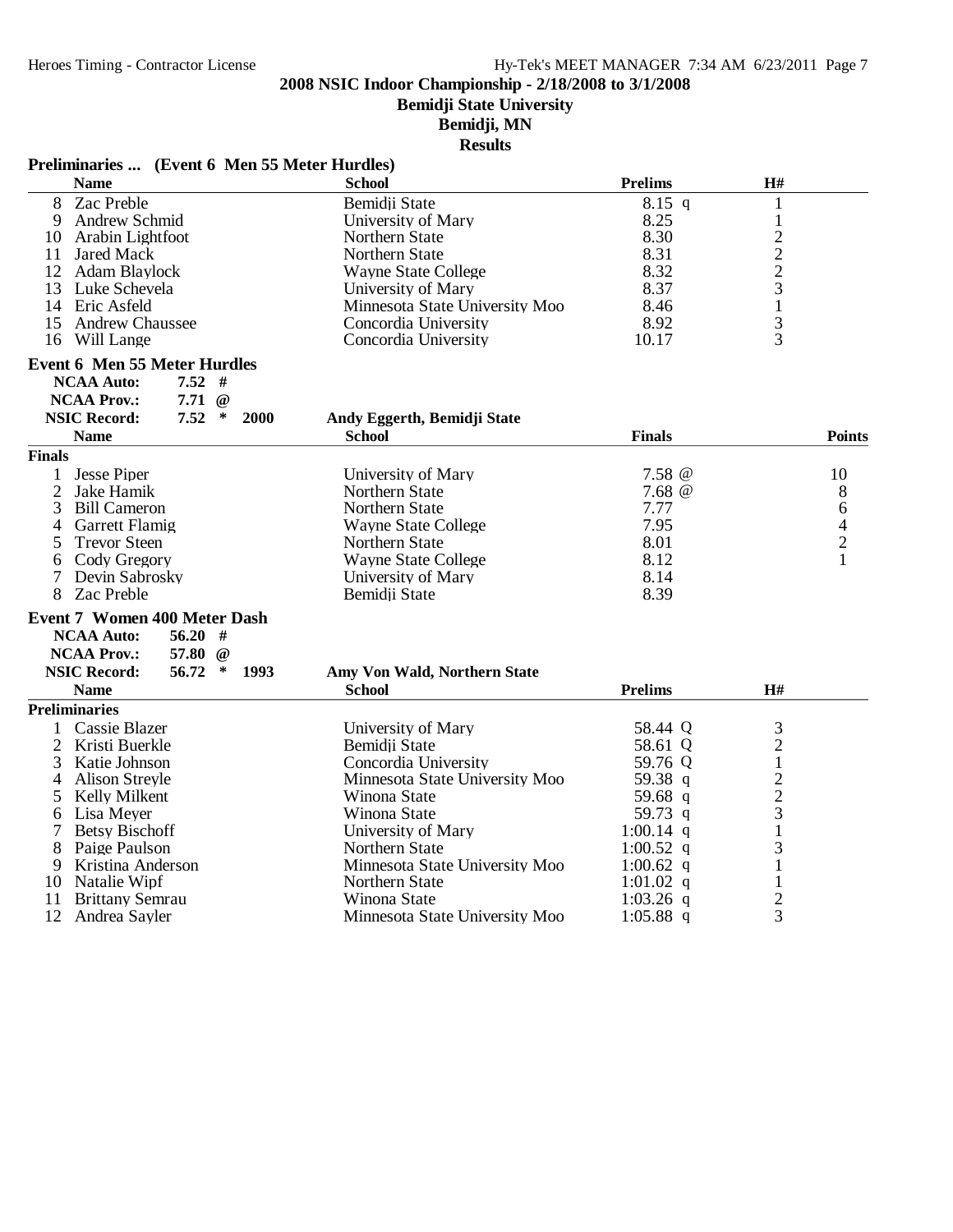**Event 7 Women 400 Meter Dash**

#### **2008 NSIC Indoor Championship - 2/18/2008 to 3/1/2008**

#### **Bemidji State University**

**Bemidji, MN**

**Results**

| NCAA Auto:          | 56.20#    |      |                              |               |    |        |
|---------------------|-----------|------|------------------------------|---------------|----|--------|
| <b>NCAA Prov.:</b>  | 57.80 @   |      |                              |               |    |        |
| <b>NSIC Record:</b> | $56.72$ * | 1993 | Amy Von Wald, Northern State |               |    |        |
| Name                |           |      | School                       | <b>Finals</b> | H# | Points |

# $\overline{F}$ i

| University of Mary                                                                                                                                            | 57.50 @ | 10 |
|---------------------------------------------------------------------------------------------------------------------------------------------------------------|---------|----|
| Bemidii State                                                                                                                                                 | 57.69 @ | 8  |
| Concordia University                                                                                                                                          | 58.57   | 6  |
| Minnesota State University Moo                                                                                                                                | 58.64   |    |
| Winona State                                                                                                                                                  | 59.19   |    |
| University of Mary                                                                                                                                            | 59.75   |    |
| Winona State                                                                                                                                                  | 1:00.02 |    |
| Northern State                                                                                                                                                | 1:00.48 |    |
| inals<br>1 Cassie Blazer<br>2 Kristi Buerkle<br>3 Katie Johnson<br>4 Alison Streyle<br>5 Lisa Meyer<br>6 Betsy Bischoff<br>7 Kelly Milkent<br>8 Paige Paulson |         |    |

#### **Event 8 Men 400 Meter Dash**

| <b>NCAA Auto:</b><br><b>NCAA Prov.:</b> | $48.45 \pm 1$<br>49.25 $\omega$ |      |                               |                |    |  |
|-----------------------------------------|---------------------------------|------|-------------------------------|----------------|----|--|
|                                         |                                 |      |                               |                |    |  |
| <b>NSIC Record:</b>                     | $48.96*$                        | 1998 | Eric Hanson, Minnesota Duluth |                |    |  |
| <b>Name</b>                             |                                 |      | <b>School</b>                 | <b>Prelims</b> | Н# |  |
| <sup>2</sup> reliminaries               |                                 |      |                               |                |    |  |

#### **Preliminaries**

|   | Preliminaries       |                                |           |  |
|---|---------------------|--------------------------------|-----------|--|
|   | Jake Hamik          | Northern State                 | 50.02 Q   |  |
|   | 2 Matt Eicheldinger | Concordia University           | 50.95 Q   |  |
|   | 3 Percy Watson      | Minnesota State University Moo | 51.23 Q   |  |
|   | Jake Davis          | <b>Wayne State College</b>     | 51.08 q   |  |
|   | 5 Kelly Brink       | Wayne State College            | 51.39 $q$ |  |
|   | 6 Brent Lindbery    | University of Mary             | 51.80 $q$ |  |
|   | Sam Bofferding      | Bemidji State                  | 52.24 q   |  |
|   | Derek Mever         | Minnesota State University Moo | 52.54 q   |  |
| 9 | Zac Preble          | Bemidji State                  | 52.77 q   |  |
|   | 10 Chris Kotlarek   | Concordia University           | 53.01 q   |  |
|   | Rob Evans           | Concordia University           | 53.30 q   |  |

#### **Event 8 Men 400 Meter Dash**

|               | <b>NCAA Auto:</b><br><b>NCAA Prov.:</b><br><b>NSIC Record:</b> | $48.45$ #<br>49.25<br>$\omega$<br>48.96<br>∗ | 1998 | Eric Hanson, Minnesota Duluth  |               |    |               |
|---------------|----------------------------------------------------------------|----------------------------------------------|------|--------------------------------|---------------|----|---------------|
|               | <b>Name</b>                                                    |                                              |      | <b>School</b>                  | <b>Finals</b> | H# | <b>Points</b> |
| <b>Finals</b> |                                                                |                                              |      |                                |               |    |               |
|               | Jake Hamik                                                     |                                              |      | Northern State                 | 49.46         |    | 10            |
|               | 2 Percy Watson                                                 |                                              |      | Minnesota State University Moo | 50.32         | ⌒  | 8             |
|               | Jake Davis                                                     |                                              |      | <b>Wayne State College</b>     | 51.05         | ◠  | 6             |
| 4             | Matt Eicheldinger                                              |                                              |      | Concordia University           | 51.14         | ⌒  |               |
|               | 5 Kelly Brink                                                  |                                              |      | Wayne State College            | 51.50         |    | ◠             |
| 6             | <b>Brent Lindbery</b>                                          |                                              |      | University of Mary             | 51.78         |    |               |
|               | Sam Bofferding                                                 |                                              |      | Bemidji State                  | 51.92         |    |               |
|               | Derek Meyer                                                    |                                              |      | Minnesota State University Moo | 52.69         |    |               |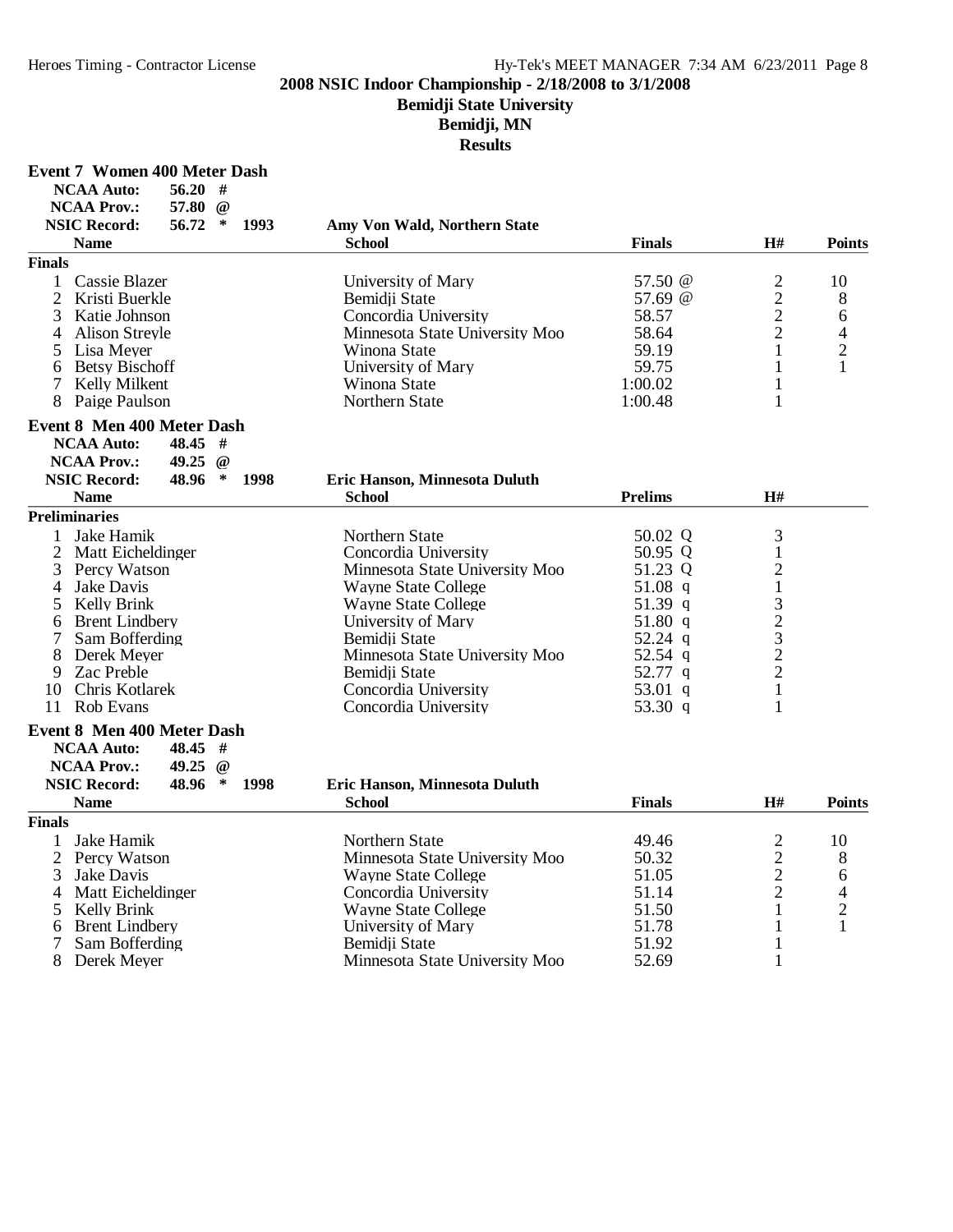**Bemidji State University**

**Bemidji, MN**

|                | <b>Event 9 Women 600 Meter Run</b>               |                                |                |                                                         |                                            |
|----------------|--------------------------------------------------|--------------------------------|----------------|---------------------------------------------------------|--------------------------------------------|
|                | <b>NSIC Record:</b><br>1:33.52<br>$\ast$<br>2000 | Lori Schmidt, Minnesota Duluth |                |                                                         |                                            |
|                | <b>Name</b>                                      | <b>School</b>                  | <b>Finals</b>  | H#                                                      | <b>Points</b>                              |
| <b>Finals</b>  |                                                  |                                |                |                                                         |                                            |
|                | Michelle Huxtable                                | University of Mary             | 1:36.95        | 3                                                       | 10                                         |
| $\overline{2}$ | Christina King                                   | <b>Wayne State College</b>     | 1:36.97        |                                                         | 8                                          |
| 3              | Sara Julsrud                                     | Minnesota State University Moo | 1:37.33        | $\begin{array}{c} 3 \\ 3 \\ 3 \end{array}$              | 6                                          |
| 4              | Nicole Friend                                    | Bemidji State                  | 1:37.66        |                                                         |                                            |
| 5              | Jennifer Bradford                                | Winona State                   | 1:37.92        |                                                         | $\begin{array}{c} 4 \\ 2 \\ 1 \end{array}$ |
| 6              | Jade Lippman                                     | <b>Wayne State College</b>     | 1:40.09        | $32223$<br>$32$                                         |                                            |
| 7              | Josie Reiner                                     | University of Mary             | 1:41.04        |                                                         |                                            |
| 8              | <b>Molly Gibson</b>                              | <b>Wayne State College</b>     | 1:41.63        |                                                         |                                            |
| 9              | Michelle Schreiner                               | Winona State                   | 1:41.64        |                                                         |                                            |
| 10             | Katy Hilton                                      | Northern State                 | 1:44.59        |                                                         |                                            |
| 11             | <b>Ashley Grammens</b>                           | University of Mary             | 1:45.29        | $\mathbf{1}$                                            |                                            |
| 12             | Tara Cercle                                      | University of Mary             | 1:47.34        | $\mathbf{1}$                                            |                                            |
| 13             | Andrea Sayler                                    | Minnesota State University Moo | 1:47.37        | $\mathbf{1}$                                            |                                            |
|                |                                                  |                                |                |                                                         |                                            |
|                | Event 10 Men 600 Meter Run                       |                                |                |                                                         |                                            |
|                | NSIC Record: 1:21.65 * 2/21/2008                 | Tony Wood, University o        |                |                                                         |                                            |
|                | <b>Name</b>                                      | <b>School</b>                  | <b>Finals</b>  | H#                                                      | <b>Points</b>                              |
| <b>Finals</b>  |                                                  |                                |                |                                                         |                                            |
| 1              | Tony Wood                                        | University of Mary             | 1:21.65        | 3                                                       | 10                                         |
| $\overline{2}$ | <b>Bill Cameron</b>                              | Northern State                 | 1:22.19        |                                                         | 8                                          |
| 3              | Ben Jansen                                       | <b>Wayne State College</b>     | 1:22.49        | $\begin{array}{c} 3 \\ 2 \\ 3 \\ 2 \end{array}$         | 6                                          |
| 4              | Chris Ogle                                       | University of Mary             | 1:23.29        |                                                         | $\overline{4}$                             |
| 5              | Andy Bachman                                     | <b>Wayne State College</b>     | 1:24.27        |                                                         | $\sqrt{2}$                                 |
| 6              | Kris Enlund                                      | Concordia University           | 1:24.43        | $\overline{2}$                                          | 1                                          |
| 7              | Kyle Weisbeck                                    | Northern State                 | 1:25.69        | $\mathbf{1}$                                            |                                            |
| 8              | <b>Tyler Lange</b>                               | Bemidji State                  | 1:26.26        | 1                                                       |                                            |
| 9              | Cameron Husom                                    | Concordia University           | 1:27.80        | 1                                                       |                                            |
|                | 10 Brian Bauleke                                 | Bemidji State                  | 1:31.95        | $\mathbf{1}$                                            |                                            |
|                | 11 Colin MacGregor                               | Bemidji State                  | 1:32.59        | $\mathbf{1}$                                            |                                            |
| $---$          | Wes Holtman                                      | Minnesota State University Moo | <b>DNF</b>     | $\overline{2}$                                          |                                            |
|                |                                                  |                                |                |                                                         |                                            |
|                | Event 11 Women 55 Meter Dash                     |                                |                |                                                         |                                            |
|                | $7.02$ #<br><b>NCAA Auto:</b>                    |                                |                |                                                         |                                            |
|                | <b>NCAA Prov.:</b><br>7.23<br>$\omega$           |                                |                |                                                         |                                            |
|                | <b>NSIC Record:</b><br>$\ast$<br>7.14<br>2001    | Kaneisha Hunter, MSU Moorhead  |                |                                                         |                                            |
|                | <b>Name</b>                                      | <b>School</b>                  | <b>Prelims</b> | H#                                                      |                                            |
|                | <b>Preliminaries</b>                             |                                |                |                                                         |                                            |
|                | Kacie Sweep                                      | University of Mary             | @ 7.23 Q       |                                                         |                                            |
| 2              | <b>Lindsey Derby</b>                             | Winona State                   | 7.39 Q         | $\frac{3}{2}$                                           |                                            |
| 3              | Kylie Herian                                     | <b>Wayne State College</b>     | 7.39 Q         |                                                         |                                            |
| 4              | Kristen Stewart                                  | University of Mary             | 7.41 $q$       |                                                         |                                            |
| 5              | <b>Jess Devine</b>                               | Winona State                   | 7.50 $q$       |                                                         |                                            |
| 6              | M'Kelle Tomberlin                                | Bemidji State                  | 7.53 $q$       |                                                         |                                            |
| 7              | Jennifer Hensel                                  | Minnesota State University Moo | $7.54$ q       |                                                         |                                            |
| 8              | Nikki Olson                                      | Winona State                   | 7.55 $q$       | $\frac{1}{2}$ $\frac{3}{2}$ $\frac{2}{3}$ $\frac{3}{2}$ |                                            |
| 9              | Rachel Roebke                                    | <b>Wayne State College</b>     | 7.55           | $\mathbf{1}$                                            |                                            |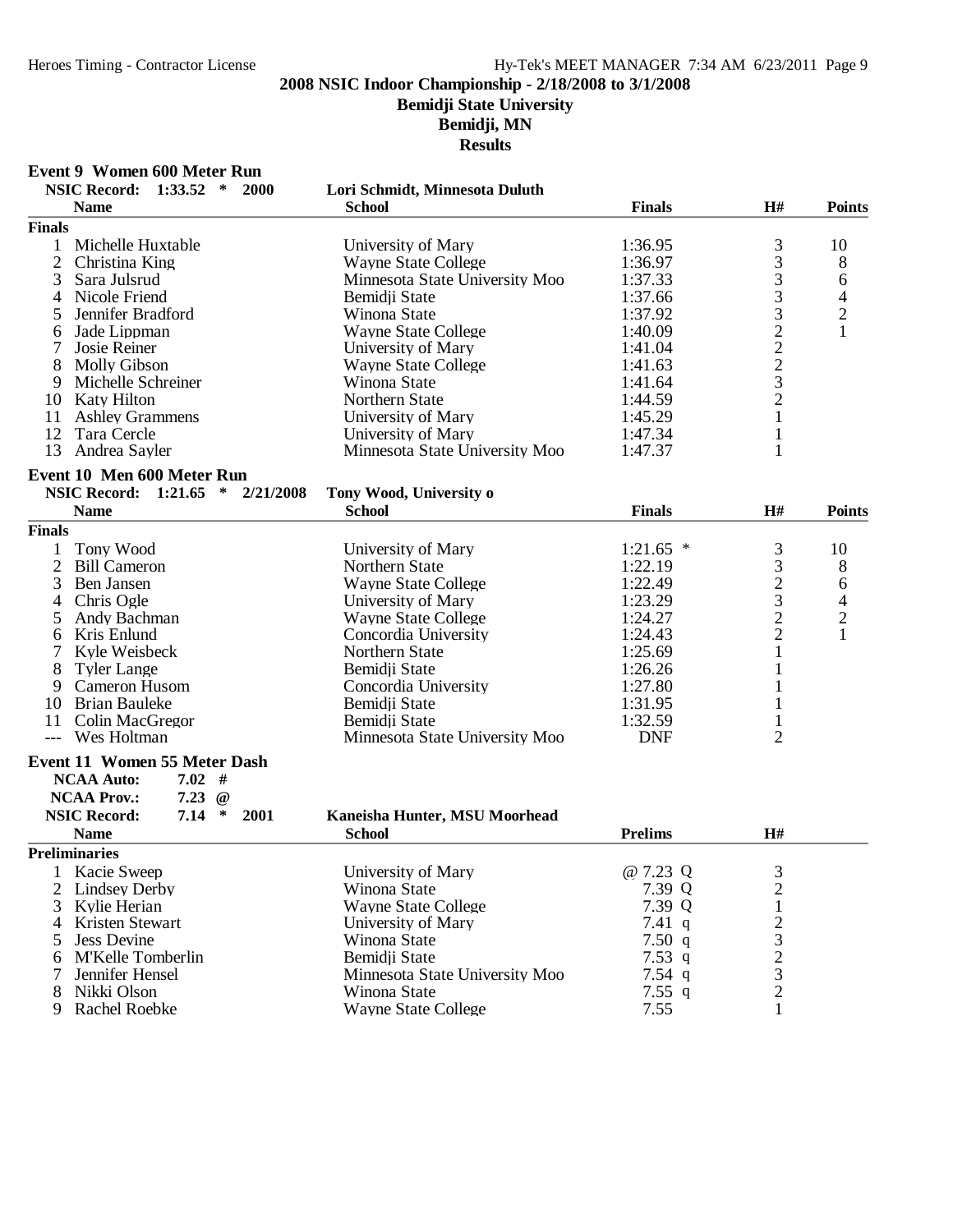**Bemidji State University**

**Bemidji, MN**

| Preliminaries  (Event 11 Women 55 Meter Dash)                |                                                 |                  |                     |               |
|--------------------------------------------------------------|-------------------------------------------------|------------------|---------------------|---------------|
| <b>Name</b>                                                  | <b>School</b>                                   | <b>Prelims</b>   | H#                  |               |
| 10 Kayla Weisbeck                                            | University of Mary                              | 7.58             | 3                   |               |
| 11 Marisa Aldinger                                           | Northern State                                  | 7.58             | 3                   |               |
| Sara Dalton<br>12                                            | Bemidji State                                   | 7.64             |                     |               |
| 13<br><b>Emily Asuncion</b>                                  | Winona State                                    | 7.67             | $\mathbf{1}$        |               |
| 14 Laura Kohtala                                             | Minnesota State University Moo                  | 8.15             | $\overline{c}$      |               |
| Kristen Weidner<br>15                                        | Bemidji State                                   | 8.54             | $\mathbf{1}$        |               |
| 16 Alicia Short                                              | Bemidji State                                   | 9.55             | 1                   |               |
| <b>Event 11 Women 55 Meter Dash</b>                          |                                                 |                  |                     |               |
| $7.02$ #<br><b>NCAA Auto:</b>                                |                                                 |                  |                     |               |
| <b>NCAA Prov.:</b><br>7.23<br>$\omega$                       |                                                 |                  |                     |               |
| $\ast$<br><b>NSIC Record:</b><br>7.14<br>2001                | Kaneisha Hunter, MSU Moorhead                   |                  |                     |               |
| <b>Name</b>                                                  | <b>School</b>                                   | <b>Finals</b>    |                     | <b>Points</b> |
| <b>Finals</b>                                                |                                                 |                  |                     |               |
| $\mathbf{1}$<br>Kacie Sweep                                  | University of Mary                              | $7.21 \; \omega$ |                     | 10            |
| 2<br><b>Lindsey Derby</b>                                    | Winona State                                    | 7.34             |                     | 8             |
| 3<br>Kylie Herian                                            | <b>Wayne State College</b>                      | 7.35             |                     | 6             |
| <b>Jess Devine</b><br>4                                      | Winona State                                    | 7.47             |                     |               |
| Jennifer Hensel<br>5                                         | Minnesota State University Moo                  | 7.49             |                     | $\frac{4}{2}$ |
| Kristen Stewart<br>6                                         | University of Mary                              | 7.51             |                     | $\mathbf{1}$  |
| M'Kelle Tomberlin<br>7                                       | Bemidji State                                   | 7.54             |                     |               |
| Nikki Olson<br>8                                             | Winona State                                    | 7.56             |                     |               |
| Event 12 Men 55 Meter Dash                                   |                                                 |                  |                     |               |
| 6.32#<br><b>NCAA Auto:</b>                                   |                                                 |                  |                     |               |
| <b>NCAA Prov.:</b><br>6.40 $@$                               |                                                 |                  |                     |               |
| <b>NSIC Record:</b><br>6.39<br>$\ast$<br><b>2000</b>         | <b>Starr Roberts, MSU Moorhead</b>              |                  |                     |               |
| <b>Name</b>                                                  | <b>School</b>                                   | <b>Prelims</b>   | H#                  |               |
| <b>Preliminaries</b>                                         |                                                 |                  |                     |               |
| Kawaskii Bacon                                               | Concordia University                            | 6.51 Q           | $\mathfrak{Z}$      |               |
| $\overline{c}$<br>John Pimental                              | Concordia University                            | 6.58 Q           | $\frac{2}{1}$       |               |
| 3<br>Calvin McGruder                                         | Northern State                                  | 6.70 Q           |                     |               |
| 4<br>Jordan Puhalla                                          | University of Mary                              | 6.65 $q$         | $\frac{2}{2}$       |               |
| JJ Washington<br>5                                           | <b>Wayne State College</b>                      | $6.66$ q         |                     |               |
| Kevin Koglin<br>6                                            | Concordia University                            | 6.71 $q$         | 1                   |               |
| 7<br>Jeffery Brunnette                                       | Minnesota State University Moo                  | 6.74 $q$         |                     |               |
| Chris Faller<br>8                                            | University of Mary                              | 6.75 q           |                     |               |
| 9<br><b>Jesse Piper</b>                                      | University of Mary                              | 6.76             | 3                   |               |
| 10 James Winsor                                              | Bemidii State                                   | 6.78             | 3                   |               |
| <b>Augustus Capers</b><br>11                                 | Northern State                                  | 6.81             | $\overline{c}$      |               |
| Chris Jordan<br>12                                           | University of Mary                              | 6.83             | 3                   |               |
| 13<br>Kyle Nooker                                            | Bemidji State                                   | 6.86             |                     |               |
| 14 Kevin Covington                                           | Northern State                                  | 6.89             |                     |               |
|                                                              |                                                 |                  |                     |               |
|                                                              |                                                 |                  |                     |               |
| Derek Meyer<br>15                                            | Minnesota State University Moo                  | 6.89             | 3                   |               |
| <b>Andrew Beiswenger</b><br>16<br><b>Brandon Haley</b><br>17 | Bemidji State<br>Minnesota State University Moo | 6.96<br>7.02     | 3<br>$\overline{c}$ |               |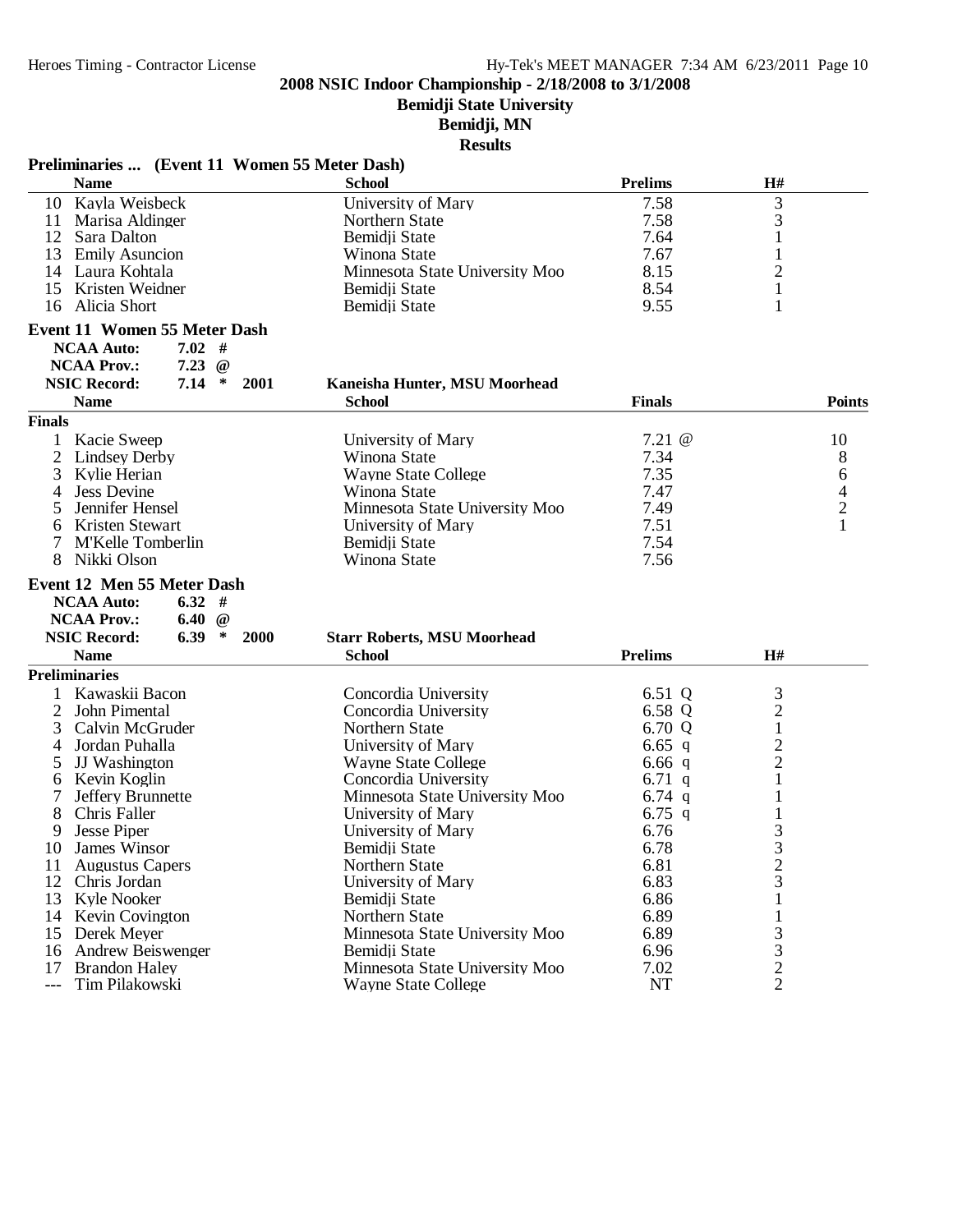# **Bemidji State University**

**Bemidji, MN**

| Event 12 Men 55 Meter Dash |  |  |  |  |
|----------------------------|--|--|--|--|
|----------------------------|--|--|--|--|

| <b>NCAA Auto:</b>                    | 6.32        | #        |           |                                           |               |                               |
|--------------------------------------|-------------|----------|-----------|-------------------------------------------|---------------|-------------------------------|
| <b>NCAA Prov.:</b>                   | 6.40        | $\omega$ |           |                                           |               |                               |
| <b>NSIC Record:</b>                  | 6.39        | $\ast$   | 2000      | <b>Starr Roberts, MSU Moorhead</b>        |               |                               |
| <b>Name</b>                          |             |          |           | <b>School</b>                             | <b>Finals</b> | <b>Points</b>                 |
| <b>Finals</b>                        |             |          |           |                                           |               |                               |
| Kawaskii Bacon<br>1                  |             |          |           | Concordia University                      | 6.46          | 10                            |
| $\overline{2}$<br>Calvin McGruder    |             |          |           | Northern State                            | 6.65          | 8                             |
| 3<br>JJ Washington                   |             |          |           | <b>Wayne State College</b>                | 6.67          |                               |
| John Pimental<br>4                   |             |          |           | Concordia University                      | 6.70          | 6<br>$\overline{\mathcal{A}}$ |
|                                      |             |          |           |                                           |               |                               |
| 5<br>Jordan Puhalla                  |             |          |           | University of Mary                        | 6.74          | $\overline{c}$                |
| Kevin Koglin<br>6                    |             |          |           | Concordia University                      | 6.74          | $\mathbf{1}$                  |
| $\tau$<br>Chris Faller               |             |          |           | University of Mary                        | 6.78          |                               |
| Jeffery Brunnette<br>8               |             |          |           | Minnesota State University Moo            | 6.79          |                               |
| <b>Event 13 Women 800 Meter Run</b>  |             |          |           |                                           |               |                               |
| <b>NCAA Auto:</b>                    | 2:13.60#    |          |           |                                           |               |                               |
| <b>NCAA Prov.:</b>                   | 2:18.30     | $\omega$ |           |                                           |               |                               |
| <b>NSIC Record:</b>                  | 2:16.33     | $\ast$   | 2/21/2008 | <b>Ashley Roemer, Minnesota St</b>        |               |                               |
| <b>Name</b>                          |             |          |           | <b>School</b>                             | <b>Finals</b> | <b>Points</b>                 |
| <b>Finals</b>                        |             |          |           |                                           |               |                               |
| <b>Ashley Roemer</b><br>$\mathbf{1}$ |             |          |           | Minnesota State University Moo            | $2:16.33$ *   | 10                            |
| 2<br>Hannah Moen                     |             |          |           | University of Mary                        | 2:18.87       | 8                             |
| 3 Brandee DeVine                     |             |          |           |                                           | 2:23.02       | 6                             |
|                                      |             |          |           | University of Mary                        |               |                               |
| 4 Megan Zavorka                      |             |          |           | <b>Wayne State College</b>                | 2:23.07       | 4                             |
| Danielle Nickolas<br>5               |             |          |           | Northern State                            | 2:24.33       | $\overline{2}$                |
| <b>Kelsey Stensland</b><br>6         |             |          |           | Winona State                              | 2:27.52       | $\mathbf{1}$                  |
| 7<br><b>Kristy Doffin</b>            |             |          |           | <b>Wayne State College</b>                | 2:29.59       |                               |
| 8<br><b>Kathryn McElroy</b>          |             |          |           | Winona State                              | 2:30.15       |                               |
| <b>Whitney Fridley</b><br>9          |             |          |           | University of Mary                        | 2:30.34       |                               |
| 10 Roxy Kashani                      |             |          |           | Concordia University                      | 2:48.23       |                               |
| Event 14 Men 800 Meter Run           |             |          |           |                                           |               |                               |
| <b>NCAA Auto:</b>                    | 1:52.80     | #        |           |                                           |               |                               |
| <b>NCAA Prov.:</b>                   | 1:54.50     | $^{\,a}$ |           |                                           |               |                               |
| <b>NSIC Record:</b>                  | $1:53.99$ * |          | 2001      | <b>Adam Gellerstadt, Minnesota Duluth</b> |               |                               |
| <b>Name</b>                          |             |          |           | School                                    | <b>Finals</b> | <b>Points</b>                 |
| <b>Finals</b>                        |             |          |           |                                           |               |                               |
| $\mathbf{1}$<br>Matt Eicheldinger    |             |          |           | Concordia University                      | 1:57.94       | 10                            |
| $\overline{c}$<br><b>Taylor Ford</b> |             |          |           | Northern State                            | 1:58.71       | 8                             |
| 3<br>Cheto Cerda                     |             |          |           | <b>Wayne State College</b>                | 1:59.18       | 6                             |
|                                      |             |          |           |                                           |               |                               |
| 4<br>Michael McConnell               |             |          |           | Minnesota State University Moo            | 2:01.29       | $\overline{4}$                |
| 5<br>Josh Schmeichel                 |             |          |           | Northern State                            | 2:01.43       | $\overline{c}$                |
| Jim Fay<br>6                         |             |          |           | Minnesota State University Moo            | 2:02.55       | $\mathbf{1}$                  |
| 7<br><b>Stefan Bischof</b>           |             |          |           | Bemidji State                             | 2:04.61       |                               |
| 8<br>Jesse Waasenaar                 |             |          |           | <b>Wayne State College</b>                | 2:05.67       |                               |
| 9<br>Tim Baustian                    |             |          |           | Northern State                            | 2:10.89       |                               |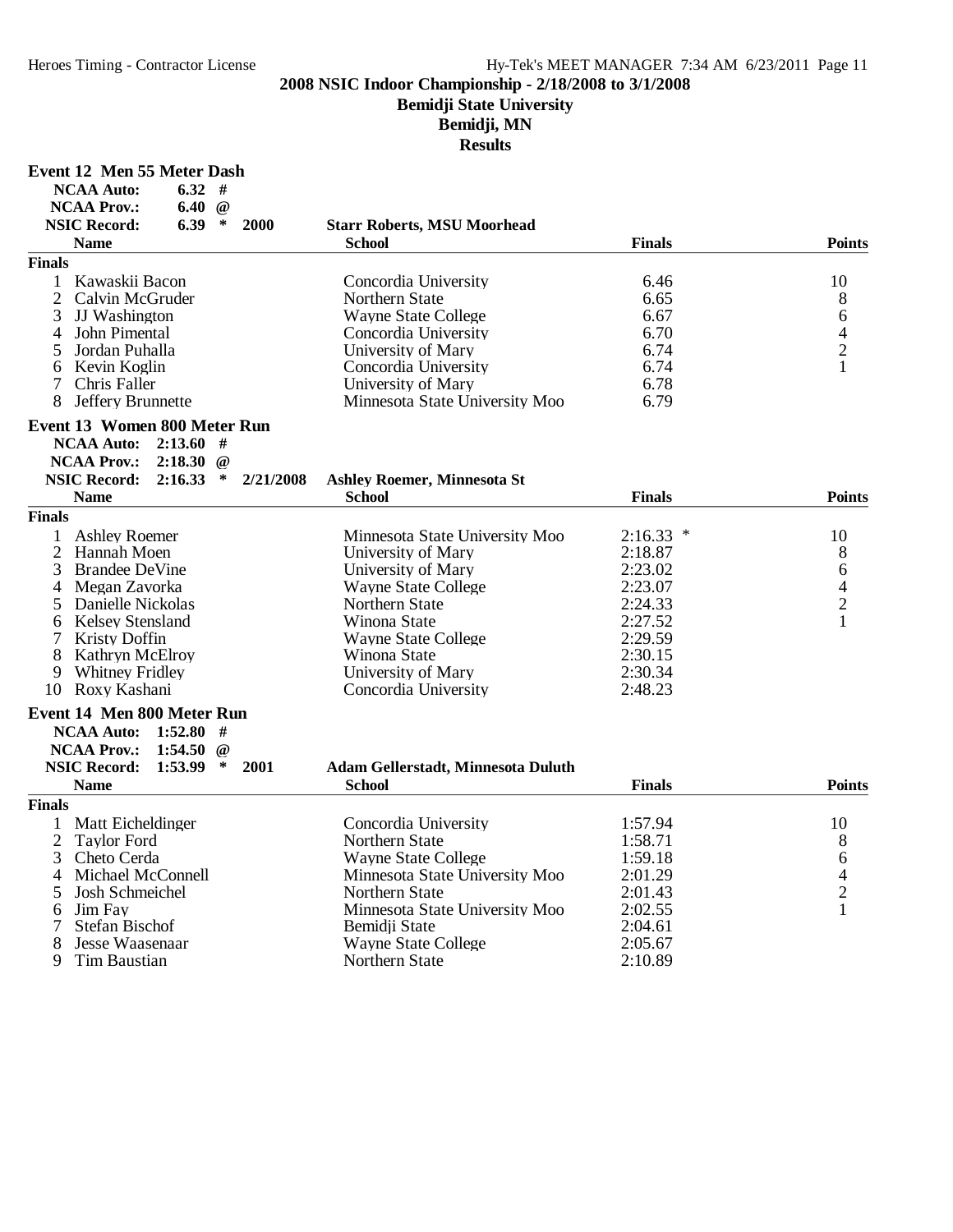# **Bemidji State University**

**Bemidji, MN**

**Results**

### **Event 15 Women 1000 Meter Run**

| <b>Finals</b><br>Jenny Baus<br>Northern State<br>3:01.89<br>10<br>1<br>2<br>8<br>Cassie Blazer<br>University of Mary<br>3:02.73<br>6<br>3<br>Anna VanWechel<br>Minnesota State University Moo<br>3:04.82<br>$\frac{4}{2}$<br>3:06.81<br>4<br>Kaitlin Hartnett<br>Concordia University<br>5<br>Allie Glasbrenner<br>Winona State<br>3:08.67<br>$\mathbf{1}$<br>Meghan Costello<br><b>Wayne State College</b><br>3:11.50<br>6<br>7<br>Melissa Schmit<br>3:11.78<br><b>Wayne State College</b><br>8<br>Genna Ironi<br>Bemidji State<br>3:13.13<br>9<br>Megan Knudson<br><b>Wayne State College</b><br>3:13.33<br>10 Sara Julsrud<br>Minnesota State University Moo<br>3:15.75<br>11<br>Jenna Southworth<br>3:16.81<br>Winona State<br>12<br>3:18.20<br>Toni Fritz<br>Northern State<br>13<br>Megan Fulton<br>Concordia University<br>3:20.28<br>Jenna McCoy<br>3:23.18<br>14<br>Wayne State College<br>15<br><b>Brittany Becker</b><br>Bemidji State<br>3:26.56<br>Event 16 Men 1000 Meter Run<br>NSIC Record: 2:30.60 *<br>Streich (1988) / Webster (1981), Moorhead / Mankato<br><b>Name</b><br><b>School</b><br><b>Finals</b><br><b>Points</b><br><b>Finals</b><br>1<br>Ben Jansen<br><b>Wayne State College</b><br>2:34.36<br>10<br>$\overline{2}$<br>8<br>Kurt Rettig<br>University of Mary<br>2:35.39<br>6<br>3<br>Minnesota State University Moo<br>2:35.50<br>Kyle Eckhoff<br>$\overline{\mathcal{A}}$<br>Nate Preston<br>2:36.57<br>4<br>Wayne State College<br>$\overline{c}$<br>2:37.18<br>5<br><b>Nathaniel Bergen</b><br><b>Wayne State College</b><br>$\mathbf{1}$<br>2:38.44<br>Kels Moreland<br>Minnesota State University Moo<br>6<br>7<br>Bemidji State<br>2:38.89<br>Josh Letofsky<br>8<br>Lee Anderson<br>2:40.34<br>Wayne State College<br>9<br>Mark McLaughlin<br>University of Mary<br>2:40.60<br>10<br>Northern State<br>2:41.81<br>Matt Walberg<br>2:42.94<br>11<br>Cole Lemke<br>Northern State<br>12<br>Abe Hartsell<br>Bemidji State<br>2:43.71<br>13<br>Leighton Reuss<br>Minnesota State University Moo<br>2:44.01<br>14<br>Mike Lynch<br>Bemidji State<br>2:47.06<br>15 Paul James<br>Concordia University<br>2:57.18<br><b>Event 17 Women 200 Meter Dash</b><br><b>NCAA Auto:</b><br>$24.85$ #<br><b>NCAA Prov.:</b><br>$25.50 \t@$<br>25.48<br><b>NSIC Record:</b><br>$\ast$<br>Kacie Sweep, University o<br>2/21/2008<br><b>Prelims</b><br>H#<br><b>Name</b><br><b>School</b><br><b>Preliminaries</b><br><b>Kristen Stewart</b><br>25.61 Q<br>University of Mary<br>1<br>4<br>$\overline{2}$<br>University of Mary<br>25.64 Q<br>3<br>Kacie Sweep<br>Mishay Weber<br>University of Mary<br>25.64 Q<br>1<br>3<br>$\mathfrak{2}$<br>Kristi Buerkle<br>26.03 Q<br>Bemidii State<br>4 | NSIC Record: 2:56.39 * 2000<br><b>Name</b> | Marsha Krienke, Wayne State<br><b>School</b> | <b>Finals</b> | <b>Points</b> |
|------------------------------------------------------------------------------------------------------------------------------------------------------------------------------------------------------------------------------------------------------------------------------------------------------------------------------------------------------------------------------------------------------------------------------------------------------------------------------------------------------------------------------------------------------------------------------------------------------------------------------------------------------------------------------------------------------------------------------------------------------------------------------------------------------------------------------------------------------------------------------------------------------------------------------------------------------------------------------------------------------------------------------------------------------------------------------------------------------------------------------------------------------------------------------------------------------------------------------------------------------------------------------------------------------------------------------------------------------------------------------------------------------------------------------------------------------------------------------------------------------------------------------------------------------------------------------------------------------------------------------------------------------------------------------------------------------------------------------------------------------------------------------------------------------------------------------------------------------------------------------------------------------------------------------------------------------------------------------------------------------------------------------------------------------------------------------------------------------------------------------------------------------------------------------------------------------------------------------------------------------------------------------------------------------------------------------------------------------------------------------------------------------------------------------------------------------------------------------------------------------------------------------------------------------------------------------------------------------------------------------------------------------------------------------------------------------------------|--------------------------------------------|----------------------------------------------|---------------|---------------|
|                                                                                                                                                                                                                                                                                                                                                                                                                                                                                                                                                                                                                                                                                                                                                                                                                                                                                                                                                                                                                                                                                                                                                                                                                                                                                                                                                                                                                                                                                                                                                                                                                                                                                                                                                                                                                                                                                                                                                                                                                                                                                                                                                                                                                                                                                                                                                                                                                                                                                                                                                                                                                                                                                                                  |                                            |                                              |               |               |
|                                                                                                                                                                                                                                                                                                                                                                                                                                                                                                                                                                                                                                                                                                                                                                                                                                                                                                                                                                                                                                                                                                                                                                                                                                                                                                                                                                                                                                                                                                                                                                                                                                                                                                                                                                                                                                                                                                                                                                                                                                                                                                                                                                                                                                                                                                                                                                                                                                                                                                                                                                                                                                                                                                                  |                                            |                                              |               |               |
|                                                                                                                                                                                                                                                                                                                                                                                                                                                                                                                                                                                                                                                                                                                                                                                                                                                                                                                                                                                                                                                                                                                                                                                                                                                                                                                                                                                                                                                                                                                                                                                                                                                                                                                                                                                                                                                                                                                                                                                                                                                                                                                                                                                                                                                                                                                                                                                                                                                                                                                                                                                                                                                                                                                  |                                            |                                              |               |               |
|                                                                                                                                                                                                                                                                                                                                                                                                                                                                                                                                                                                                                                                                                                                                                                                                                                                                                                                                                                                                                                                                                                                                                                                                                                                                                                                                                                                                                                                                                                                                                                                                                                                                                                                                                                                                                                                                                                                                                                                                                                                                                                                                                                                                                                                                                                                                                                                                                                                                                                                                                                                                                                                                                                                  |                                            |                                              |               |               |
|                                                                                                                                                                                                                                                                                                                                                                                                                                                                                                                                                                                                                                                                                                                                                                                                                                                                                                                                                                                                                                                                                                                                                                                                                                                                                                                                                                                                                                                                                                                                                                                                                                                                                                                                                                                                                                                                                                                                                                                                                                                                                                                                                                                                                                                                                                                                                                                                                                                                                                                                                                                                                                                                                                                  |                                            |                                              |               |               |
|                                                                                                                                                                                                                                                                                                                                                                                                                                                                                                                                                                                                                                                                                                                                                                                                                                                                                                                                                                                                                                                                                                                                                                                                                                                                                                                                                                                                                                                                                                                                                                                                                                                                                                                                                                                                                                                                                                                                                                                                                                                                                                                                                                                                                                                                                                                                                                                                                                                                                                                                                                                                                                                                                                                  |                                            |                                              |               |               |
|                                                                                                                                                                                                                                                                                                                                                                                                                                                                                                                                                                                                                                                                                                                                                                                                                                                                                                                                                                                                                                                                                                                                                                                                                                                                                                                                                                                                                                                                                                                                                                                                                                                                                                                                                                                                                                                                                                                                                                                                                                                                                                                                                                                                                                                                                                                                                                                                                                                                                                                                                                                                                                                                                                                  |                                            |                                              |               |               |
|                                                                                                                                                                                                                                                                                                                                                                                                                                                                                                                                                                                                                                                                                                                                                                                                                                                                                                                                                                                                                                                                                                                                                                                                                                                                                                                                                                                                                                                                                                                                                                                                                                                                                                                                                                                                                                                                                                                                                                                                                                                                                                                                                                                                                                                                                                                                                                                                                                                                                                                                                                                                                                                                                                                  |                                            |                                              |               |               |
|                                                                                                                                                                                                                                                                                                                                                                                                                                                                                                                                                                                                                                                                                                                                                                                                                                                                                                                                                                                                                                                                                                                                                                                                                                                                                                                                                                                                                                                                                                                                                                                                                                                                                                                                                                                                                                                                                                                                                                                                                                                                                                                                                                                                                                                                                                                                                                                                                                                                                                                                                                                                                                                                                                                  |                                            |                                              |               |               |
|                                                                                                                                                                                                                                                                                                                                                                                                                                                                                                                                                                                                                                                                                                                                                                                                                                                                                                                                                                                                                                                                                                                                                                                                                                                                                                                                                                                                                                                                                                                                                                                                                                                                                                                                                                                                                                                                                                                                                                                                                                                                                                                                                                                                                                                                                                                                                                                                                                                                                                                                                                                                                                                                                                                  |                                            |                                              |               |               |
|                                                                                                                                                                                                                                                                                                                                                                                                                                                                                                                                                                                                                                                                                                                                                                                                                                                                                                                                                                                                                                                                                                                                                                                                                                                                                                                                                                                                                                                                                                                                                                                                                                                                                                                                                                                                                                                                                                                                                                                                                                                                                                                                                                                                                                                                                                                                                                                                                                                                                                                                                                                                                                                                                                                  |                                            |                                              |               |               |
|                                                                                                                                                                                                                                                                                                                                                                                                                                                                                                                                                                                                                                                                                                                                                                                                                                                                                                                                                                                                                                                                                                                                                                                                                                                                                                                                                                                                                                                                                                                                                                                                                                                                                                                                                                                                                                                                                                                                                                                                                                                                                                                                                                                                                                                                                                                                                                                                                                                                                                                                                                                                                                                                                                                  |                                            |                                              |               |               |
|                                                                                                                                                                                                                                                                                                                                                                                                                                                                                                                                                                                                                                                                                                                                                                                                                                                                                                                                                                                                                                                                                                                                                                                                                                                                                                                                                                                                                                                                                                                                                                                                                                                                                                                                                                                                                                                                                                                                                                                                                                                                                                                                                                                                                                                                                                                                                                                                                                                                                                                                                                                                                                                                                                                  |                                            |                                              |               |               |
|                                                                                                                                                                                                                                                                                                                                                                                                                                                                                                                                                                                                                                                                                                                                                                                                                                                                                                                                                                                                                                                                                                                                                                                                                                                                                                                                                                                                                                                                                                                                                                                                                                                                                                                                                                                                                                                                                                                                                                                                                                                                                                                                                                                                                                                                                                                                                                                                                                                                                                                                                                                                                                                                                                                  |                                            |                                              |               |               |
|                                                                                                                                                                                                                                                                                                                                                                                                                                                                                                                                                                                                                                                                                                                                                                                                                                                                                                                                                                                                                                                                                                                                                                                                                                                                                                                                                                                                                                                                                                                                                                                                                                                                                                                                                                                                                                                                                                                                                                                                                                                                                                                                                                                                                                                                                                                                                                                                                                                                                                                                                                                                                                                                                                                  |                                            |                                              |               |               |
|                                                                                                                                                                                                                                                                                                                                                                                                                                                                                                                                                                                                                                                                                                                                                                                                                                                                                                                                                                                                                                                                                                                                                                                                                                                                                                                                                                                                                                                                                                                                                                                                                                                                                                                                                                                                                                                                                                                                                                                                                                                                                                                                                                                                                                                                                                                                                                                                                                                                                                                                                                                                                                                                                                                  |                                            |                                              |               |               |
|                                                                                                                                                                                                                                                                                                                                                                                                                                                                                                                                                                                                                                                                                                                                                                                                                                                                                                                                                                                                                                                                                                                                                                                                                                                                                                                                                                                                                                                                                                                                                                                                                                                                                                                                                                                                                                                                                                                                                                                                                                                                                                                                                                                                                                                                                                                                                                                                                                                                                                                                                                                                                                                                                                                  |                                            |                                              |               |               |
|                                                                                                                                                                                                                                                                                                                                                                                                                                                                                                                                                                                                                                                                                                                                                                                                                                                                                                                                                                                                                                                                                                                                                                                                                                                                                                                                                                                                                                                                                                                                                                                                                                                                                                                                                                                                                                                                                                                                                                                                                                                                                                                                                                                                                                                                                                                                                                                                                                                                                                                                                                                                                                                                                                                  |                                            |                                              |               |               |
|                                                                                                                                                                                                                                                                                                                                                                                                                                                                                                                                                                                                                                                                                                                                                                                                                                                                                                                                                                                                                                                                                                                                                                                                                                                                                                                                                                                                                                                                                                                                                                                                                                                                                                                                                                                                                                                                                                                                                                                                                                                                                                                                                                                                                                                                                                                                                                                                                                                                                                                                                                                                                                                                                                                  |                                            |                                              |               |               |
|                                                                                                                                                                                                                                                                                                                                                                                                                                                                                                                                                                                                                                                                                                                                                                                                                                                                                                                                                                                                                                                                                                                                                                                                                                                                                                                                                                                                                                                                                                                                                                                                                                                                                                                                                                                                                                                                                                                                                                                                                                                                                                                                                                                                                                                                                                                                                                                                                                                                                                                                                                                                                                                                                                                  |                                            |                                              |               |               |
|                                                                                                                                                                                                                                                                                                                                                                                                                                                                                                                                                                                                                                                                                                                                                                                                                                                                                                                                                                                                                                                                                                                                                                                                                                                                                                                                                                                                                                                                                                                                                                                                                                                                                                                                                                                                                                                                                                                                                                                                                                                                                                                                                                                                                                                                                                                                                                                                                                                                                                                                                                                                                                                                                                                  |                                            |                                              |               |               |
|                                                                                                                                                                                                                                                                                                                                                                                                                                                                                                                                                                                                                                                                                                                                                                                                                                                                                                                                                                                                                                                                                                                                                                                                                                                                                                                                                                                                                                                                                                                                                                                                                                                                                                                                                                                                                                                                                                                                                                                                                                                                                                                                                                                                                                                                                                                                                                                                                                                                                                                                                                                                                                                                                                                  |                                            |                                              |               |               |
|                                                                                                                                                                                                                                                                                                                                                                                                                                                                                                                                                                                                                                                                                                                                                                                                                                                                                                                                                                                                                                                                                                                                                                                                                                                                                                                                                                                                                                                                                                                                                                                                                                                                                                                                                                                                                                                                                                                                                                                                                                                                                                                                                                                                                                                                                                                                                                                                                                                                                                                                                                                                                                                                                                                  |                                            |                                              |               |               |
|                                                                                                                                                                                                                                                                                                                                                                                                                                                                                                                                                                                                                                                                                                                                                                                                                                                                                                                                                                                                                                                                                                                                                                                                                                                                                                                                                                                                                                                                                                                                                                                                                                                                                                                                                                                                                                                                                                                                                                                                                                                                                                                                                                                                                                                                                                                                                                                                                                                                                                                                                                                                                                                                                                                  |                                            |                                              |               |               |
|                                                                                                                                                                                                                                                                                                                                                                                                                                                                                                                                                                                                                                                                                                                                                                                                                                                                                                                                                                                                                                                                                                                                                                                                                                                                                                                                                                                                                                                                                                                                                                                                                                                                                                                                                                                                                                                                                                                                                                                                                                                                                                                                                                                                                                                                                                                                                                                                                                                                                                                                                                                                                                                                                                                  |                                            |                                              |               |               |
|                                                                                                                                                                                                                                                                                                                                                                                                                                                                                                                                                                                                                                                                                                                                                                                                                                                                                                                                                                                                                                                                                                                                                                                                                                                                                                                                                                                                                                                                                                                                                                                                                                                                                                                                                                                                                                                                                                                                                                                                                                                                                                                                                                                                                                                                                                                                                                                                                                                                                                                                                                                                                                                                                                                  |                                            |                                              |               |               |
|                                                                                                                                                                                                                                                                                                                                                                                                                                                                                                                                                                                                                                                                                                                                                                                                                                                                                                                                                                                                                                                                                                                                                                                                                                                                                                                                                                                                                                                                                                                                                                                                                                                                                                                                                                                                                                                                                                                                                                                                                                                                                                                                                                                                                                                                                                                                                                                                                                                                                                                                                                                                                                                                                                                  |                                            |                                              |               |               |
|                                                                                                                                                                                                                                                                                                                                                                                                                                                                                                                                                                                                                                                                                                                                                                                                                                                                                                                                                                                                                                                                                                                                                                                                                                                                                                                                                                                                                                                                                                                                                                                                                                                                                                                                                                                                                                                                                                                                                                                                                                                                                                                                                                                                                                                                                                                                                                                                                                                                                                                                                                                                                                                                                                                  |                                            |                                              |               |               |
|                                                                                                                                                                                                                                                                                                                                                                                                                                                                                                                                                                                                                                                                                                                                                                                                                                                                                                                                                                                                                                                                                                                                                                                                                                                                                                                                                                                                                                                                                                                                                                                                                                                                                                                                                                                                                                                                                                                                                                                                                                                                                                                                                                                                                                                                                                                                                                                                                                                                                                                                                                                                                                                                                                                  |                                            |                                              |               |               |
|                                                                                                                                                                                                                                                                                                                                                                                                                                                                                                                                                                                                                                                                                                                                                                                                                                                                                                                                                                                                                                                                                                                                                                                                                                                                                                                                                                                                                                                                                                                                                                                                                                                                                                                                                                                                                                                                                                                                                                                                                                                                                                                                                                                                                                                                                                                                                                                                                                                                                                                                                                                                                                                                                                                  |                                            |                                              |               |               |
|                                                                                                                                                                                                                                                                                                                                                                                                                                                                                                                                                                                                                                                                                                                                                                                                                                                                                                                                                                                                                                                                                                                                                                                                                                                                                                                                                                                                                                                                                                                                                                                                                                                                                                                                                                                                                                                                                                                                                                                                                                                                                                                                                                                                                                                                                                                                                                                                                                                                                                                                                                                                                                                                                                                  |                                            |                                              |               |               |
|                                                                                                                                                                                                                                                                                                                                                                                                                                                                                                                                                                                                                                                                                                                                                                                                                                                                                                                                                                                                                                                                                                                                                                                                                                                                                                                                                                                                                                                                                                                                                                                                                                                                                                                                                                                                                                                                                                                                                                                                                                                                                                                                                                                                                                                                                                                                                                                                                                                                                                                                                                                                                                                                                                                  |                                            |                                              |               |               |
|                                                                                                                                                                                                                                                                                                                                                                                                                                                                                                                                                                                                                                                                                                                                                                                                                                                                                                                                                                                                                                                                                                                                                                                                                                                                                                                                                                                                                                                                                                                                                                                                                                                                                                                                                                                                                                                                                                                                                                                                                                                                                                                                                                                                                                                                                                                                                                                                                                                                                                                                                                                                                                                                                                                  |                                            |                                              |               |               |
|                                                                                                                                                                                                                                                                                                                                                                                                                                                                                                                                                                                                                                                                                                                                                                                                                                                                                                                                                                                                                                                                                                                                                                                                                                                                                                                                                                                                                                                                                                                                                                                                                                                                                                                                                                                                                                                                                                                                                                                                                                                                                                                                                                                                                                                                                                                                                                                                                                                                                                                                                                                                                                                                                                                  |                                            |                                              |               |               |
|                                                                                                                                                                                                                                                                                                                                                                                                                                                                                                                                                                                                                                                                                                                                                                                                                                                                                                                                                                                                                                                                                                                                                                                                                                                                                                                                                                                                                                                                                                                                                                                                                                                                                                                                                                                                                                                                                                                                                                                                                                                                                                                                                                                                                                                                                                                                                                                                                                                                                                                                                                                                                                                                                                                  |                                            |                                              |               |               |
|                                                                                                                                                                                                                                                                                                                                                                                                                                                                                                                                                                                                                                                                                                                                                                                                                                                                                                                                                                                                                                                                                                                                                                                                                                                                                                                                                                                                                                                                                                                                                                                                                                                                                                                                                                                                                                                                                                                                                                                                                                                                                                                                                                                                                                                                                                                                                                                                                                                                                                                                                                                                                                                                                                                  |                                            |                                              |               |               |
|                                                                                                                                                                                                                                                                                                                                                                                                                                                                                                                                                                                                                                                                                                                                                                                                                                                                                                                                                                                                                                                                                                                                                                                                                                                                                                                                                                                                                                                                                                                                                                                                                                                                                                                                                                                                                                                                                                                                                                                                                                                                                                                                                                                                                                                                                                                                                                                                                                                                                                                                                                                                                                                                                                                  |                                            |                                              |               |               |
|                                                                                                                                                                                                                                                                                                                                                                                                                                                                                                                                                                                                                                                                                                                                                                                                                                                                                                                                                                                                                                                                                                                                                                                                                                                                                                                                                                                                                                                                                                                                                                                                                                                                                                                                                                                                                                                                                                                                                                                                                                                                                                                                                                                                                                                                                                                                                                                                                                                                                                                                                                                                                                                                                                                  |                                            |                                              |               |               |
|                                                                                                                                                                                                                                                                                                                                                                                                                                                                                                                                                                                                                                                                                                                                                                                                                                                                                                                                                                                                                                                                                                                                                                                                                                                                                                                                                                                                                                                                                                                                                                                                                                                                                                                                                                                                                                                                                                                                                                                                                                                                                                                                                                                                                                                                                                                                                                                                                                                                                                                                                                                                                                                                                                                  |                                            |                                              |               |               |
|                                                                                                                                                                                                                                                                                                                                                                                                                                                                                                                                                                                                                                                                                                                                                                                                                                                                                                                                                                                                                                                                                                                                                                                                                                                                                                                                                                                                                                                                                                                                                                                                                                                                                                                                                                                                                                                                                                                                                                                                                                                                                                                                                                                                                                                                                                                                                                                                                                                                                                                                                                                                                                                                                                                  |                                            |                                              |               |               |
|                                                                                                                                                                                                                                                                                                                                                                                                                                                                                                                                                                                                                                                                                                                                                                                                                                                                                                                                                                                                                                                                                                                                                                                                                                                                                                                                                                                                                                                                                                                                                                                                                                                                                                                                                                                                                                                                                                                                                                                                                                                                                                                                                                                                                                                                                                                                                                                                                                                                                                                                                                                                                                                                                                                  |                                            |                                              |               |               |
|                                                                                                                                                                                                                                                                                                                                                                                                                                                                                                                                                                                                                                                                                                                                                                                                                                                                                                                                                                                                                                                                                                                                                                                                                                                                                                                                                                                                                                                                                                                                                                                                                                                                                                                                                                                                                                                                                                                                                                                                                                                                                                                                                                                                                                                                                                                                                                                                                                                                                                                                                                                                                                                                                                                  |                                            |                                              |               |               |
|                                                                                                                                                                                                                                                                                                                                                                                                                                                                                                                                                                                                                                                                                                                                                                                                                                                                                                                                                                                                                                                                                                                                                                                                                                                                                                                                                                                                                                                                                                                                                                                                                                                                                                                                                                                                                                                                                                                                                                                                                                                                                                                                                                                                                                                                                                                                                                                                                                                                                                                                                                                                                                                                                                                  |                                            |                                              |               |               |
|                                                                                                                                                                                                                                                                                                                                                                                                                                                                                                                                                                                                                                                                                                                                                                                                                                                                                                                                                                                                                                                                                                                                                                                                                                                                                                                                                                                                                                                                                                                                                                                                                                                                                                                                                                                                                                                                                                                                                                                                                                                                                                                                                                                                                                                                                                                                                                                                                                                                                                                                                                                                                                                                                                                  |                                            |                                              |               |               |
|                                                                                                                                                                                                                                                                                                                                                                                                                                                                                                                                                                                                                                                                                                                                                                                                                                                                                                                                                                                                                                                                                                                                                                                                                                                                                                                                                                                                                                                                                                                                                                                                                                                                                                                                                                                                                                                                                                                                                                                                                                                                                                                                                                                                                                                                                                                                                                                                                                                                                                                                                                                                                                                                                                                  |                                            |                                              |               |               |
|                                                                                                                                                                                                                                                                                                                                                                                                                                                                                                                                                                                                                                                                                                                                                                                                                                                                                                                                                                                                                                                                                                                                                                                                                                                                                                                                                                                                                                                                                                                                                                                                                                                                                                                                                                                                                                                                                                                                                                                                                                                                                                                                                                                                                                                                                                                                                                                                                                                                                                                                                                                                                                                                                                                  |                                            |                                              |               |               |
|                                                                                                                                                                                                                                                                                                                                                                                                                                                                                                                                                                                                                                                                                                                                                                                                                                                                                                                                                                                                                                                                                                                                                                                                                                                                                                                                                                                                                                                                                                                                                                                                                                                                                                                                                                                                                                                                                                                                                                                                                                                                                                                                                                                                                                                                                                                                                                                                                                                                                                                                                                                                                                                                                                                  |                                            |                                              |               |               |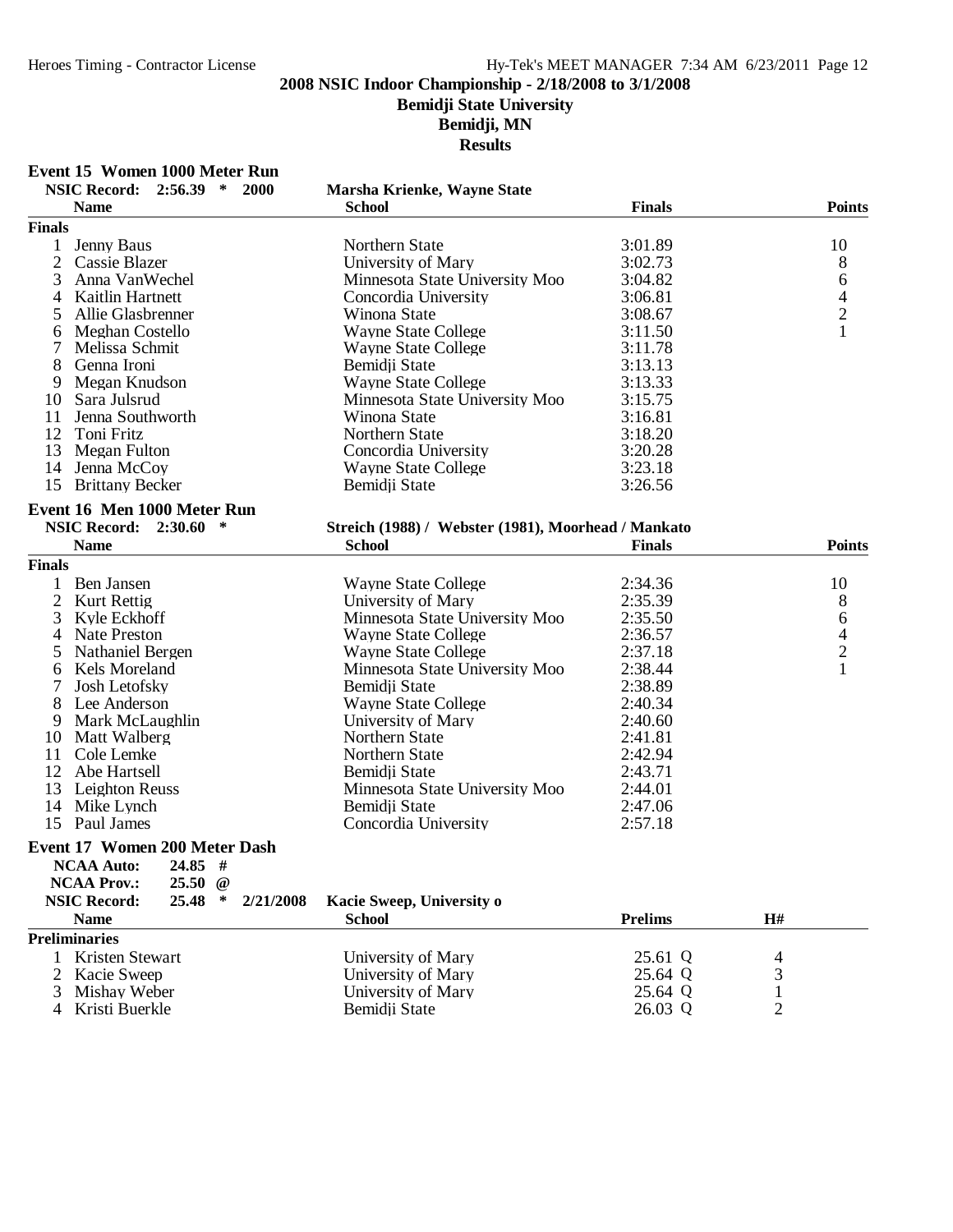**Bemidji State University**

#### **Bemidji, MN**

**Results**

#### **Preliminaries ... (Event 17 Women 200 Meter Dash)**

|               | <b>Name</b>                                           | <b>School</b>                      | <b>Prelims</b> | H#                       |                         |
|---------------|-------------------------------------------------------|------------------------------------|----------------|--------------------------|-------------------------|
|               | 5 Kylie Herian                                        | <b>Wayne State College</b>         | $26.06$ q      |                          |                         |
|               | 6 Nikki Olson                                         | Winona State                       | $26.12$ q      | $\overline{\mathcal{L}}$ |                         |
|               | Katie Johnson                                         | Concordia University               | $26.27$ q      |                          |                         |
|               | Nicole Johnson                                        | Winona State                       | $26.27$ q      | $\frac{2}{3}$            |                         |
| 9             | Mkelle Tomberlin                                      | Bemidii State                      | $26.51$ q      |                          |                         |
| 10            | <b>Rachel Roebke</b>                                  | <b>Wayne State College</b>         | $26.52$ q      | 4                        |                         |
| 11            | Jennifer Hensel                                       | Minnesota State University Moo     | $26.62$ q      | 1                        |                         |
|               | 12 Alison Streyle                                     | Minnesota State University Moo     | $26.63$ q      |                          |                         |
|               | 13 Paige Paulson                                      | Northern State                     | 26.91          |                          |                         |
|               | 14 Kristina Anderson                                  | Minnesota State University Moo     | 26.93          |                          |                         |
|               | Samantha Lisowski                                     |                                    | 27.19          | $\frac{2}{3}$            |                         |
| 15            |                                                       | Winona State                       |                |                          |                         |
|               | 16 Kayla Weisbeck                                     | University of Mary                 | 27.22          | 4                        |                         |
|               | 17 Kristen Weidner                                    | Bemidji State                      | 31.65          | 4                        |                         |
|               | Event 17 Women 200 Meter Dash                         |                                    |                |                          |                         |
|               | <b>NCAA Auto:</b><br>$24.85$ #                        |                                    |                |                          |                         |
|               | <b>NCAA Prov.:</b><br>$25.50 \; \; \textcircled{a}$   |                                    |                |                          |                         |
|               | <b>NSIC Record:</b><br>$25.48$ *<br>2/21/2008         | Kacie Sweep, University o          |                |                          |                         |
|               | <b>Name</b>                                           | <b>School</b>                      | <b>Finals</b>  | H#                       | <b>Points</b>           |
| <b>Finals</b> |                                                       |                                    |                |                          |                         |
|               | Kacie Sweep                                           | University of Mary                 | 25.48 *        | $\overline{2}$           | 10                      |
| 2             | Mishay Weber                                          | University of Mary                 | 25.63          | $\overline{c}$           | 8                       |
| 3             | Kristi Buerkle                                        | Bemidii State                      | 26.05          | $\overline{c}$           | 6                       |
| 4             | Kylie Herian                                          | <b>Wayne State College</b>         | 26.12          | $\mathbf{1}$             | 4                       |
|               | Nikki Olson                                           | Winona State                       | 26.14          | 1                        | $\overline{\mathbf{c}}$ |
| 6             | Katie Johnson                                         | Concordia University               | 26.30          | $\mathbf{1}$             | $\mathbf{1}$            |
|               | Nicole Johnson                                        | Winona State                       | 26.35          | 1                        |                         |
|               | Event 18 Men 200 Meter Dash                           |                                    |                |                          |                         |
|               | <b>NCAA Auto:</b><br>$21.85$ #                        |                                    |                |                          |                         |
|               | <b>NCAA Prov.:</b><br>22.20<br>$\omega$               |                                    |                |                          |                         |
|               | <b>NSIC Record:</b><br>21.63<br>$\ast$<br><b>2000</b> | <b>Starr Roberts, MSU Moorhead</b> |                |                          |                         |
|               | <b>Name</b>                                           | <b>School</b>                      | <b>Prelims</b> | H#                       |                         |
|               |                                                       |                                    |                |                          |                         |
|               | <b>Preliminaries</b>                                  |                                    |                |                          |                         |
|               | 1 Kawaskii Bacon                                      | Concordia University               | 22.31 Q        | 5                        |                         |
| 2             | Jake Hamik                                            | Northern State                     | 22.48 Q        | $\overline{4}$           |                         |
| 3             | Jeffery Brunnette                                     | Minnesota State University Moo     | 22.77 Q        | $\mathbf{1}$             |                         |
| 4             | Kelly Brink                                           | <b>Wayne State College</b>         | 22.97 Q        | $\frac{2}{3}$            |                         |
| 5             | Jordan Puhalla                                        | University of Mary                 | 23.14 Q        |                          |                         |
|               | 6 Percy Watson                                        | Minnesota State University Moo     | 22.99 q        | $\overline{2}$           |                         |
|               | Kyle Nooker                                           | Bemidji State                      | $23.26$ q      | 5                        |                         |
|               | <b>Jesse Piper</b>                                    | University of Mary                 | $23.36$ q      |                          |                         |
| 9             | Chris Kennedy                                         | Concordia University               | 23.42 q        |                          |                         |
| 10            | Sam Bofferding                                        | Bemidii State                      | $23.51$ q      | $\overline{\mathbf{c}}$  |                         |
| 11            | Luke Schander                                         | University of Mary                 | 23.54 q        | 4                        |                         |
|               | 12 Chris Jordan                                       | University of Mary                 | 23.58 q        | 5                        |                         |
| 13            | Derek Meyer                                           | Minnesota State University Moo     | 23.59          | 4                        |                         |
| 14            | James Winsor                                          | Bemidji State                      | 23.60          | 1                        |                         |
| 15            | JJ Washington                                         | <b>Wayne State College</b>         | 23.75          | 5                        |                         |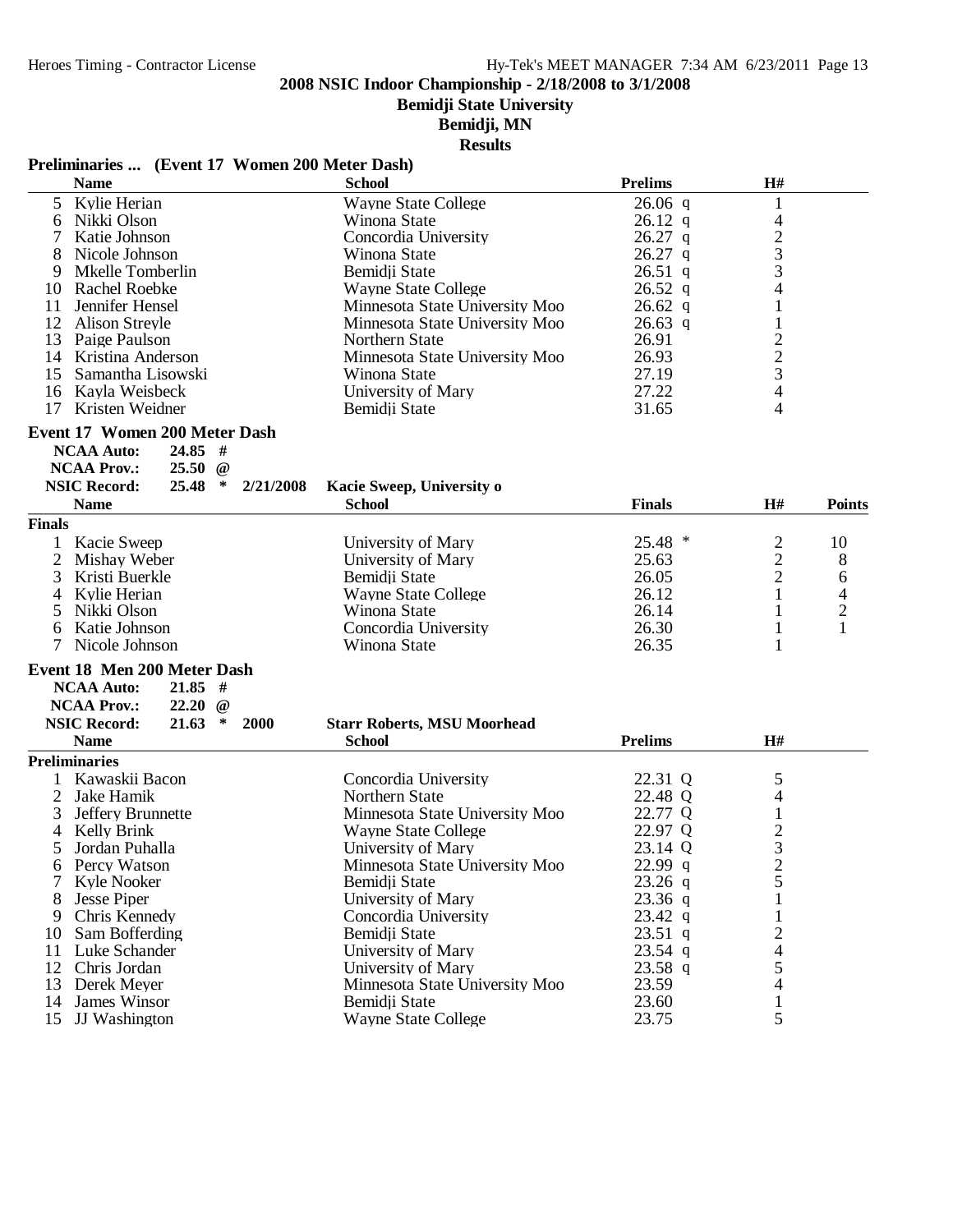**Bemidji State University**

# **Bemidji, MN**

|               | Preliminaries  (Event 18 Men 200 Meter Dash)                                                                     |                                                       |                |                |                |
|---------------|------------------------------------------------------------------------------------------------------------------|-------------------------------------------------------|----------------|----------------|----------------|
|               | <b>Name</b>                                                                                                      | <b>School</b>                                         | <b>Prelims</b> | $\mathbf{H}$ # |                |
|               | 16 Andrew Beiswenger                                                                                             | Bemidji State                                         | 23.77          | $\mathbf{2}$   |                |
|               | 17 Cody Gregory                                                                                                  | <b>Wayne State College</b>                            | 23.78          | 3              |                |
|               | 18 Jeremy Beulah                                                                                                 | Northern State                                        | 24.08          | $\overline{4}$ |                |
|               | 19 Andre Eke                                                                                                     | Northern State                                        | 24.36          | 3              |                |
|               | Event 18 Men 200 Meter Dash                                                                                      |                                                       |                |                |                |
|               | <b>NCAA Auto:</b><br>$21.85$ #                                                                                   |                                                       |                |                |                |
|               | <b>NCAA Prov.:</b><br>$22.20 \text{ } @$                                                                         |                                                       |                |                |                |
|               | <b>NSIC Record:</b><br>21.63<br>$\ast$<br><b>2000</b>                                                            | <b>Starr Roberts, MSU Moorhead</b>                    |                |                |                |
|               | <b>Name</b>                                                                                                      | <b>School</b>                                         | <b>Finals</b>  | H#             | <b>Points</b>  |
| <b>Finals</b> |                                                                                                                  |                                                       |                |                |                |
|               | 1 Kawaskii Bacon                                                                                                 | Concordia University                                  | 22.05 @        | $\overline{c}$ | 10             |
|               | 2 Jake Hamik                                                                                                     | Northern State                                        | 22.54          | $\overline{c}$ | 8              |
| 3             | Jeffery Brunnette                                                                                                | Minnesota State University Moo                        | 22.65          | $\overline{c}$ | 6              |
|               | 4 Percy Watson                                                                                                   | Minnesota State University Moo                        | 22.96          | $\mathbf{1}$   | 4              |
| 5             | <b>Jesse Piper</b>                                                                                               | University of Mary                                    | 23.06          | 1              | $\overline{c}$ |
| 6             | Kyle Nooker                                                                                                      | Bemidii State                                         | 23.10          | 1              | 1              |
| 7             | Jordan Puhalla                                                                                                   | University of Mary                                    | 23.38          | 1              |                |
|               | 8 Kelly Brink                                                                                                    | <b>Wayne State College</b>                            | 23.92          | $\overline{2}$ |                |
|               | NCAA Auto: 17:06.80 #<br>NCAA Prov.: 17:51.80 @<br><b>NSIC Record: 17:42.90</b><br>$\ast$<br>2001<br><b>Name</b> | <b>Tammy Stang, Minnesota Duluth</b><br><b>School</b> | <b>Finals</b>  |                | <b>Points</b>  |
| <b>Finals</b> |                                                                                                                  |                                                       |                |                |                |
| $\mathbf{1}$  | <b>Alyson Piccolo</b>                                                                                            | University of Mary                                    | 18:39.04       |                | 10             |
|               | Anna VanWechel                                                                                                   | Minnesota State University Moo                        | 18:56.28       |                | 8              |
|               | 3 Rayna Berndt                                                                                                   | Minnesota State University Moo                        | 19:05.08       |                | 6              |
| 4             | Sarah Rebenitsch                                                                                                 | Minnesota State University Moo                        | 19:10.03       |                | 4              |
| 5             | Sarah Thomsen                                                                                                    | <b>Wayne State College</b>                            | 19:12.87       |                | $\overline{c}$ |
| 6             | Kari Bloch                                                                                                       | Minnesota State University Moo                        | 19:17.32       |                | $\mathbf{1}$   |
| 7             | Madie Heinrich                                                                                                   | Winona State                                          | 19:37.37       |                |                |
| 8             | Danielle Thompson                                                                                                | Minnesota State University Moo                        | 19:39.62       |                |                |
|               | 9 Bethany Easker                                                                                                 | Winona State                                          | 19:54.07       |                |                |
|               | 10 Melissa McIntosh                                                                                              | <b>Wayne State College</b>                            | 20:01.66       |                |                |
|               | 11 Ivy Roe                                                                                                       | University of Mary                                    | 20:09.95       |                |                |
|               | 12 Meghan Jacob                                                                                                  | <b>Wayne State College</b>                            | 20:13.75       |                |                |
|               | 13 Kendall Bruhl                                                                                                 | Concordia University                                  | 20:27.89       |                |                |
|               | 14 Steph Smith                                                                                                   | Winona State                                          | 20:30.97       |                |                |
|               | 15 Staci Latourneau                                                                                              | Bemidji State                                         | 20:44.56       |                |                |
|               | 16 Taryn West                                                                                                    | Northern State                                        | 20:57.30       |                |                |
| $---$         | Kelly Rieber                                                                                                     | Winona State                                          | <b>DNF</b>     |                |                |
| $---$         | Megan Zavorka                                                                                                    | <b>Wayne State College</b>                            | <b>DNF</b>     |                |                |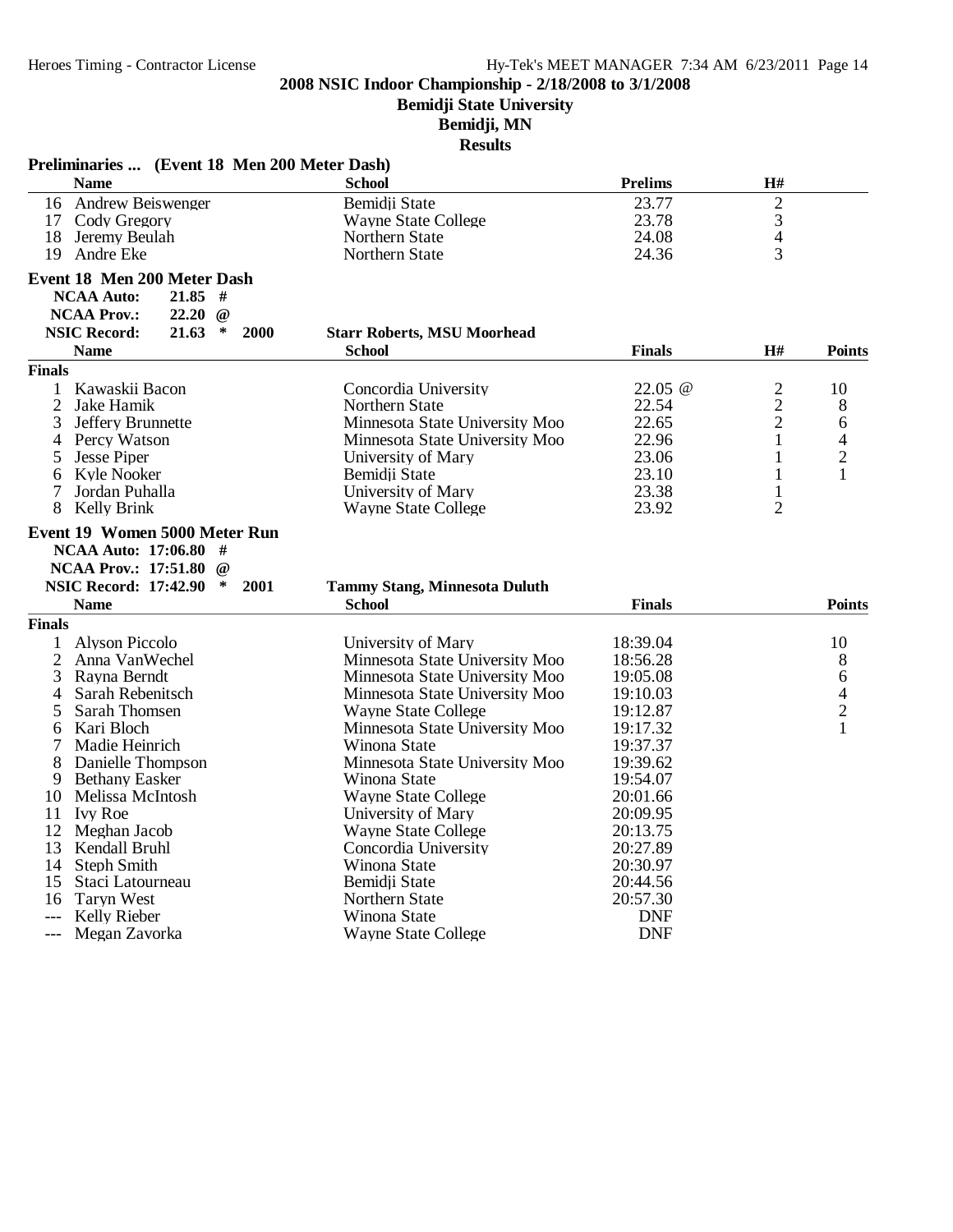# **Bemidji State University**

**Bemidji, MN**

| Event 20 Men 5000 Meter Run |  |  |  |  |
|-----------------------------|--|--|--|--|
|-----------------------------|--|--|--|--|

|                | <b>NCAA Auto: 14:22.20</b><br>#                         |                                        |                                                                                            |                   |                                            |
|----------------|---------------------------------------------------------|----------------------------------------|--------------------------------------------------------------------------------------------|-------------------|--------------------------------------------|
|                | <b>NCAA Prov.: 14:52.20</b><br>$\omega$                 |                                        |                                                                                            |                   |                                            |
|                | <b>NSIC Record: 15:22.89</b><br>∗                       | 2006<br>Jermey VanVeen, Northern State |                                                                                            |                   |                                            |
|                | <b>Name</b>                                             | <b>School</b>                          |                                                                                            | <b>Finals</b>     | <b>Points</b>                              |
| <b>Finals</b>  |                                                         |                                        |                                                                                            |                   |                                            |
| $\mathbf{1}$   | Scott Egeberg                                           |                                        | Minnesota State University Moo                                                             | 15:25.17          | 10                                         |
| $\overline{2}$ | Adam Kne                                                |                                        | Minnesota State University Moo                                                             | 15:29.17          | $8\,$                                      |
| 3              | Andrew Reichenberger-Walz                               | University of Mary                     |                                                                                            | 15:42.06          | 6                                          |
| 4              | Matt Walberg                                            | Northern State                         |                                                                                            | 15:58.68          | $\frac{4}{2}$                              |
| 5              | Dan Scott                                               | Northern State                         |                                                                                            | 15:59.57          |                                            |
| 6              | <b>Matt Scott</b>                                       | Northern State                         |                                                                                            | 15:59.83          | $\mathbf{1}$                               |
| 7              | <b>Bennett Mayo</b>                                     | University of Mary                     |                                                                                            | 16:04.36          |                                            |
| 8              | <b>York Thomas</b>                                      | <b>Wayne State College</b>             |                                                                                            | 16:18.16          |                                            |
| 9              | David Teige                                             |                                        | Minnesota State University Moo                                                             | 16:18.79          |                                            |
| 10             | <b>Nate Preston</b>                                     | <b>Wayne State College</b>             |                                                                                            | 16:26.00          |                                            |
| 11             | <b>Matt Neff</b>                                        | University of Mary                     |                                                                                            | 16:27.25          |                                            |
| 12             | Dan Schield                                             | Concordia University                   |                                                                                            | 16:33.56          |                                            |
| 13             | Chris Sherve                                            |                                        | Minnesota State University Moo                                                             | 16:42.45          |                                            |
| 14             | Erik Hest                                               |                                        | Minnesota State University Moo                                                             | 16:47.24          |                                            |
| 15             | John Kern                                               | <b>Wayne State College</b>             |                                                                                            | 17:14.85          |                                            |
| 16             | <b>Christopher Miles</b>                                | Bemidji State                          |                                                                                            | 17:39.23          |                                            |
| $---$          | Cheto Cerda                                             | <b>Wayne State College</b>             |                                                                                            | <b>DNF</b>        |                                            |
|                | <b>NSIC Record:</b><br>$\ast$<br>3:55.64<br><b>Team</b> | 2/21/2008<br><b>Relay</b>              | Minnesota State University Moo, Minnesota St<br>S Julsrud, A Streyle, K Anderson, A Roemer | <b>Finals</b>     | <b>Points</b>                              |
| <b>Finals</b>  |                                                         |                                        |                                                                                            |                   |                                            |
| 1              | Minnesota State University Moo                          |                                        |                                                                                            | $3:55.64$ *       | 10                                         |
|                | 1) Sara Julsrud                                         | 2) Alison Streyle                      | 3) Kristina Anderson                                                                       | 4) Ashley Roemer  |                                            |
|                | 2 University of Mary                                    |                                        |                                                                                            | 3:57.27 $@$       | 8                                          |
|                | 1) Cassie Blazer                                        | 2) Michelle Huxtable                   | 3) Josie Reiner                                                                            | 4) Betsy Bischoff |                                            |
| 3              | Bemidji State                                           |                                        |                                                                                            | 3:59.95           | 6                                          |
| 4              | Winona State                                            |                                        |                                                                                            | 4:02.37           |                                            |
| 5              | Northern State                                          |                                        |                                                                                            | 4:05.19           |                                            |
| 6              | <b>Wayne State College</b>                              |                                        |                                                                                            | 4:07.08           | $\begin{array}{c} 4 \\ 2 \\ 1 \end{array}$ |
|                |                                                         |                                        |                                                                                            |                   |                                            |
|                | Event 22 Men 4x400 Meter Relay                          |                                        |                                                                                            |                   |                                            |
|                | <b>NCAA Auto:</b> 3:15.60 #                             |                                        |                                                                                            |                   |                                            |
|                | <b>NCAA Prov.:</b><br>3:20.10 $@$                       |                                        |                                                                                            |                   |                                            |
|                | <b>NSIC Record:</b><br>3:22.25<br>$\ast$                | , MSU Moorhead<br>2001                 |                                                                                            |                   |                                            |
|                | <b>Team</b>                                             | <b>Relay</b>                           |                                                                                            | <b>Finals</b>     | <b>Points</b>                              |
| <b>Finals</b>  |                                                         |                                        |                                                                                            |                   |                                            |
| $\mathbf{1}$   | Northern State                                          |                                        |                                                                                            | 3:23.04           | 10                                         |
|                | 1) Jake Hamik                                           | 2) Taylor Ford                         | 3) Trevor Steen                                                                            | 4) Bill Cameron   |                                            |
| 2              | University of Mary                                      |                                        |                                                                                            | 3:23.13           | 8                                          |
|                | 1) Jesse Piper                                          | 2) Devin Sabrosky                      | 3) Brent Lindbery                                                                          | 4) Tony Wood      |                                            |
|                | 3 Bemidji State                                         |                                        |                                                                                            | 3:26.27           | 6                                          |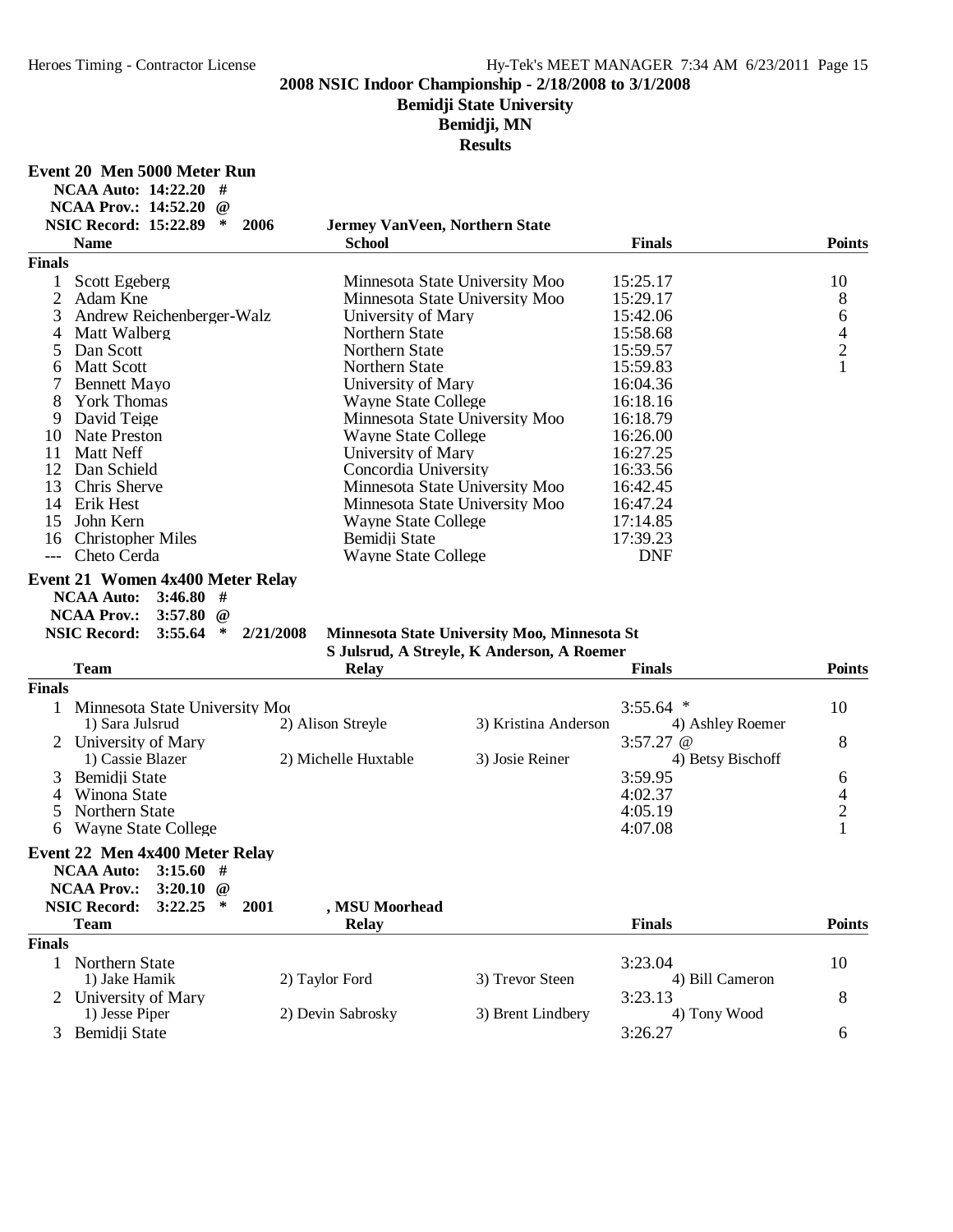**Bemidji State University**

# **Bemidji, MN**

|                | Finals  (Event 22 Men 4x400 Meter Relay)                                                                                                                      |                                                      |                                                                                           |                                          |                          |
|----------------|---------------------------------------------------------------------------------------------------------------------------------------------------------------|------------------------------------------------------|-------------------------------------------------------------------------------------------|------------------------------------------|--------------------------|
|                | <b>Team</b>                                                                                                                                                   | <b>Relay</b>                                         |                                                                                           | <b>Finals</b>                            | <b>Points</b>            |
|                | 4 Wayne State College                                                                                                                                         |                                                      |                                                                                           | 3:28.21                                  | 4                        |
| 5              | Minnesota State University Moo                                                                                                                                |                                                      |                                                                                           | 3:29.58                                  | $\overline{2}$           |
|                | Concordia University                                                                                                                                          |                                                      |                                                                                           | <b>DNF</b>                               |                          |
|                | <b>Event 23 Women Distance Medley</b><br>NCAA Auto: 11:51.70 #<br><b>NCAA Prov.: 12:24.70</b><br>$\omega$<br>NSIC Record: 12:14.57 *                          | 2/20/2008                                            | Minnesota State University Moo, Minnesota St<br>A Roemer, K Black, S Julsrud, A VanWechel |                                          |                          |
|                | <b>Team</b>                                                                                                                                                   | <b>Relay</b>                                         |                                                                                           | <b>Finals</b>                            | <b>Points</b>            |
| <b>Finals</b>  |                                                                                                                                                               |                                                      |                                                                                           |                                          |                          |
|                | 1 Minnesota State University Moo                                                                                                                              |                                                      |                                                                                           | $12:14.57$ *                             | 10                       |
|                | 1) Ashley Roemer                                                                                                                                              | 2) Kirby Black                                       | 3) Sara Julsrud                                                                           | 4) Anna VanWechel<br>12:32.55            | 8                        |
|                | 2 University of Mary<br>1) Hannah Moen                                                                                                                        | 2) Josie Reiner                                      | 3) Brandee DeVine                                                                         | 4) Alyson Piccolo                        |                          |
| 3              | Winona State                                                                                                                                                  |                                                      |                                                                                           | 12:34.45                                 | 6                        |
| 4              | <b>Wayne State College</b>                                                                                                                                    |                                                      |                                                                                           | 12:38.17                                 | $\overline{4}$           |
| $\mathfrak{S}$ | Northern State                                                                                                                                                |                                                      |                                                                                           | 12:50.07                                 | $\sqrt{2}$               |
| 6              | Bemidji State                                                                                                                                                 |                                                      |                                                                                           | 13:17.62                                 | $\mathbf{1}$             |
| 7              | Concordia University                                                                                                                                          |                                                      |                                                                                           | 13:28.82                                 |                          |
|                | <b>Event 24 Men Distance Medley</b><br><b>NCAA Auto:</b><br>9:55.40<br>#<br><b>NCAA Prov.: 10:14.40</b><br>$\omega$<br><b>NSIC Record: 10:16.36</b><br>$\ast$ | 1997<br>, Minnesota Duluth                           |                                                                                           |                                          |                          |
|                | <b>Team</b>                                                                                                                                                   | <b>Relay</b>                                         |                                                                                           | <b>Finals</b>                            | <b>Points</b>            |
| <b>Finals</b>  |                                                                                                                                                               |                                                      |                                                                                           |                                          |                          |
|                | <b>Wayne State College</b>                                                                                                                                    |                                                      |                                                                                           | 10:23.19                                 | 10                       |
|                | 1) Cheto Cerda                                                                                                                                                | 2) Garrett Flamig                                    | 3) Ben Jansen                                                                             | 4) Nate Preston                          |                          |
|                | 2 University of Mary<br>1) Kurt Rettig                                                                                                                        | 2) Devin Sabrosky                                    | 3) Tony Wood                                                                              | 10:24.94<br>4) Andrew Reichenberger-Wal: | 8                        |
| 3              | Minnesota State University Moo                                                                                                                                |                                                      |                                                                                           | 10:41.92                                 | 6                        |
| 4              | Northern State                                                                                                                                                |                                                      |                                                                                           | 10:52.04                                 | $\overline{\mathcal{A}}$ |
| 5              | Bemidii State                                                                                                                                                 |                                                      |                                                                                           | 10:59.39                                 | $\overline{c}$           |
| 6              | Concordia University                                                                                                                                          |                                                      |                                                                                           | 11:20.79                                 | $\mathbf{1}$             |
|                | <b>Event 25 Women High Jump</b><br><b>NCAA Auto:</b><br>1.74 $m \neq$<br><b>NCAA Prov.:</b><br>1.67 $m \quad @$<br><b>NSIC Record:</b><br>$5-08$<br>∗         | Jodi Swenson, Minnesota Duluth<br>2001               |                                                                                           |                                          |                          |
|                | <b>Name</b>                                                                                                                                                   | <b>School</b>                                        |                                                                                           | <b>Finals</b>                            | <b>Points</b>            |
| <b>Finals</b>  |                                                                                                                                                               |                                                      |                                                                                           |                                          |                          |
| 1              | <b>Ashley Roemer</b>                                                                                                                                          | Minnesota State University Moo                       |                                                                                           | 1.66m<br>5-05.25                         | 10                       |
| 2<br>2         | <b>Ashley Hagen</b><br>Brianna Perry                                                                                                                          | Minnesota State University Moo<br>University of Mary |                                                                                           | 1.61m<br>5-03.25<br>1.61m<br>5-03.25     | 7<br>$\boldsymbol{7}$    |
| 4              | Tanya Vassar                                                                                                                                                  | Northern State                                       |                                                                                           | 1.56m<br>5-01.25                         |                          |
| 4              | <b>Ashley Grammens</b>                                                                                                                                        | University of Mary                                   |                                                                                           | 1.56m<br>5-01.25                         | $\frac{3}{3}$            |
| 6              | Laura Smith                                                                                                                                                   | Northern State                                       |                                                                                           | 1.56m<br>5-01.25                         | .50                      |
| 6              | <b>Misty Rystrom</b>                                                                                                                                          | <b>Wayne State College</b>                           |                                                                                           | 1.56m<br>5-01.25                         | .50                      |
| 8              | Jade Lippman                                                                                                                                                  | <b>Wayne State College</b>                           |                                                                                           | 1.56m<br>5-01.25                         |                          |
|                |                                                                                                                                                               |                                                      |                                                                                           |                                          |                          |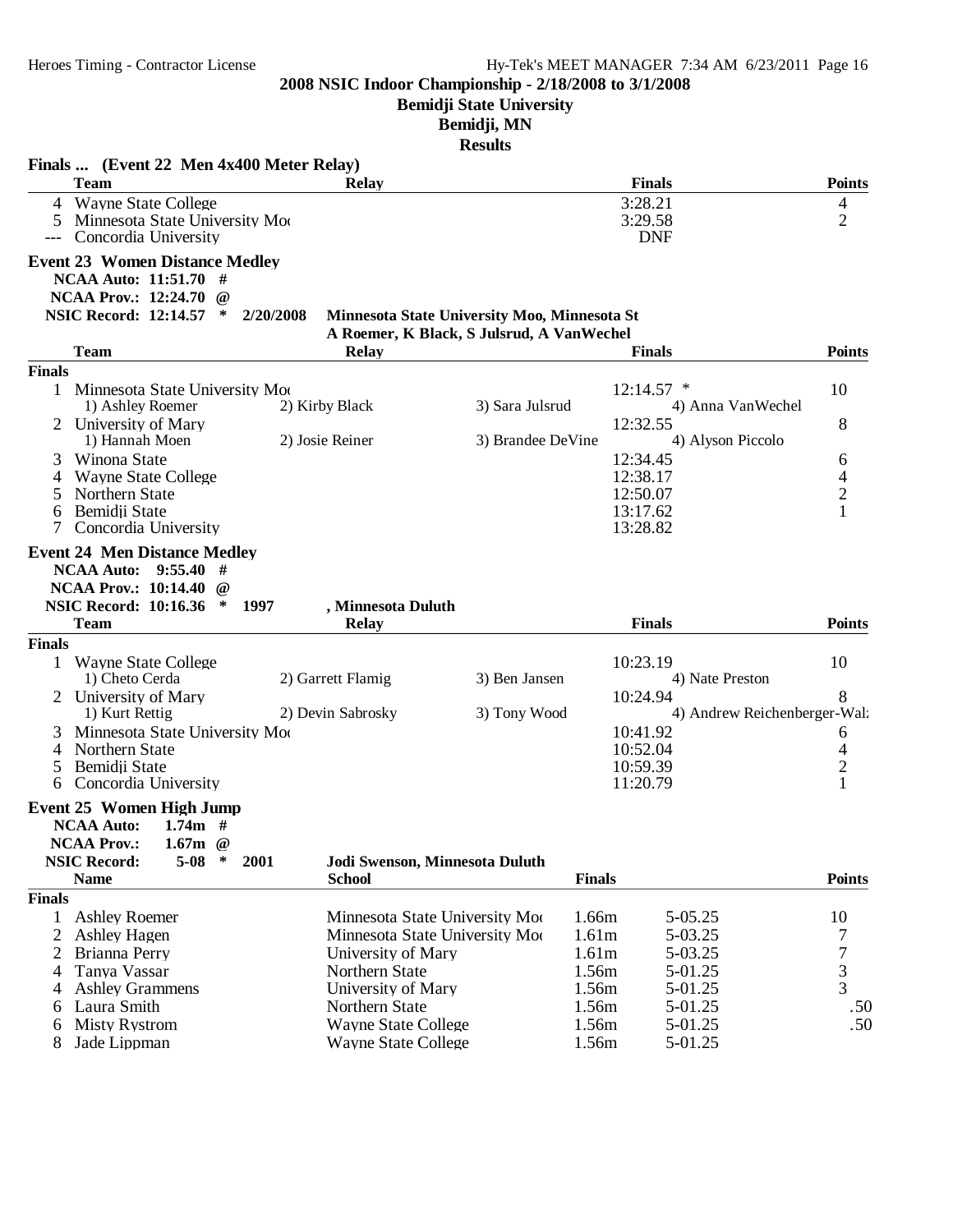**Bemidji State University**

**Bemidji, MN**

|  | Finals  (Event 25 Women High Jump) |  |  |  |
|--|------------------------------------|--|--|--|
|--|------------------------------------|--|--|--|

| <b>Name</b>                                                                             | <b>School</b>                          | <b>Finals</b>     |             | <b>Points</b>  |
|-----------------------------------------------------------------------------------------|----------------------------------------|-------------------|-------------|----------------|
| <b>Ashley Rietz</b><br>8                                                                | Minnesota State University Moo         | 1.56m             | 5-01.25     |                |
| Kale Johnson<br>10                                                                      | Winona State                           | 1.51 <sub>m</sub> | $4 - 11.50$ |                |
| Danielle Norby<br>11                                                                    | Minnesota State University Moo         | 1.51m             | 4-11.50     |                |
| Lindsey Ecklund<br>12                                                                   | Minnesota State University Moo         | 1.51 <sub>m</sub> | 4-11.50     |                |
| 13<br>Jamie Gunderson                                                                   | Northern State                         | 1.51 <sub>m</sub> | $4 - 11.50$ |                |
| Alyssa Lammers<br>14                                                                    | Winona State                           | 1.46m             | 4-09.50     |                |
| <b>Hayley Reed</b><br>14                                                                | Concordia University                   | 1.46m             | 4-09.50     |                |
| Carma Huseby<br>16                                                                      | Bemidji State                          | 1.41 <sub>m</sub> | 4-07.50     |                |
| Event 26 Men High Jump<br><b>NCAA Auto:</b><br>$2.12m$ #                                |                                        |                   |             |                |
| $2.05m$ @<br><b>NCAA Prov.:</b><br><b>NSIC Record:</b><br>$6 - 11.75$<br>$\ast$<br>1992 | <b>Brian Rabenberg, Moorhead State</b> |                   |             |                |
| <b>Name</b>                                                                             | <b>School</b>                          | <b>Finals</b>     |             | <b>Points</b>  |
| <b>Finals</b>                                                                           |                                        |                   |             |                |
| <b>Tre Sayles</b>                                                                       | Concordia University                   | 2.00 <sub>m</sub> | 6-06.75     | 10             |
| $\overline{2}$<br>Jon Clemons                                                           | Bemidji State                          | 1.95m             | 6-04.75     | 8              |
| 3<br><b>Austin Simons</b>                                                               | Northern State                         | 1.95m             | 6-04.75     | 6              |
| Cody Bendickson<br>4                                                                    | Minnesota State University Moo         | 1.85m             | 6-00.75     | 4              |
| 5<br>Nick Meseck                                                                        | Minnesota State University Moo         | 1.85m             | 6-00.75     | $\overline{c}$ |
| Travis Kamm<br>6                                                                        | Northern State                         | 1.85m             | 6-00.75     | $\mathbf{1}$   |
| 7<br><b>Bryant Feterl</b>                                                               | Northern State                         | 1.85m             | 6-00.75     |                |
| 8<br>Zac Preble                                                                         | Bemidji State                          | 1.80m             | 5-10.75     |                |
| 8<br>Jon Dickey                                                                         | <b>Wayne State College</b>             | 1.80m             | 5-10.75     |                |
| 8<br>Lance Nemec                                                                        | University of Mary                     | 1.80m             | 5-10.75     |                |
| Scott Murphy<br>11                                                                      | University of Mary                     | 1.80m             | 5-10.75     |                |
| 12<br>JJ Washington                                                                     | <b>Wayne State College</b>             | 1.75m             | 5-08.75     |                |
| 12<br>John Pimental                                                                     | Concordia University                   | 1.75m             | 5-08.75     |                |
| <b>Brian Bauleke</b><br>14                                                              | Bemidji State                          | 1.75m             | 5-08.75     |                |
| <b>Andrew Rose</b><br>$---$                                                             | Northern State                         | <b>NH</b>         |             |                |
| <b>Brock Beidleman</b><br>$---$                                                         | Bemidji State                          | <b>NH</b>         |             |                |
| Greg Schenavar<br>$---$                                                                 | University of Mary                     | <b>NH</b>         |             |                |
| Will Lange<br>$---$                                                                     | Concordia University                   | <b>NH</b>         |             |                |
| <b>Event 27 Women Pole Vault</b>                                                        |                                        |                   |             |                |
| <b>NCAA Auto:</b><br>$3.80m$ #                                                          |                                        |                   |             |                |
| <b>NCAA Prov.:</b><br>3.50m<br>$\omega$                                                 |                                        |                   |             |                |
| $\ast$<br><b>NSIC Record:</b><br>$12 - 00$                                              | <b>Aaron Clark, MSU Moorhead</b>       |                   |             |                |

|  |  | <b>Aaron Clark, MSU Moorhead</b> |  |
|--|--|----------------------------------|--|
|  |  |                                  |  |

| <b>Name</b>           | <b>School</b>                  | <b>Finals</b>     |            | <b>Points</b> |
|-----------------------|--------------------------------|-------------------|------------|---------------|
| <b>Finals</b>         |                                |                   |            |               |
| Kaylyn Roenke         | Minnesota State University Moo | 3.38m             | 11-01.00   | 10            |
| 2 Nicole Ackerman     | University of Mary             | 3.23 <sub>m</sub> | 10-07.00   | 8             |
| Angela Winsor         | Bemidji State                  | 3.23 <sub>m</sub> | $10-07.00$ |               |
| Jayme Anderson        | Concordia University           | 3.23 <sub>m</sub> | $10-07.00$ |               |
| 5 Katie MacRae        | Minnesota State University Moo | 3.08 <sub>m</sub> | 10-01.25   |               |
| 6 Hayley Reed         | Concordia University           | 2.78m             | $9-01.50$  |               |
| <b>Steph Precourt</b> | Winona State                   | 2.63m             | 8-07.50    |               |
| Jennifer Hensel       | Minnesota State University Moo | NH                |            |               |
|                       |                                |                   |            |               |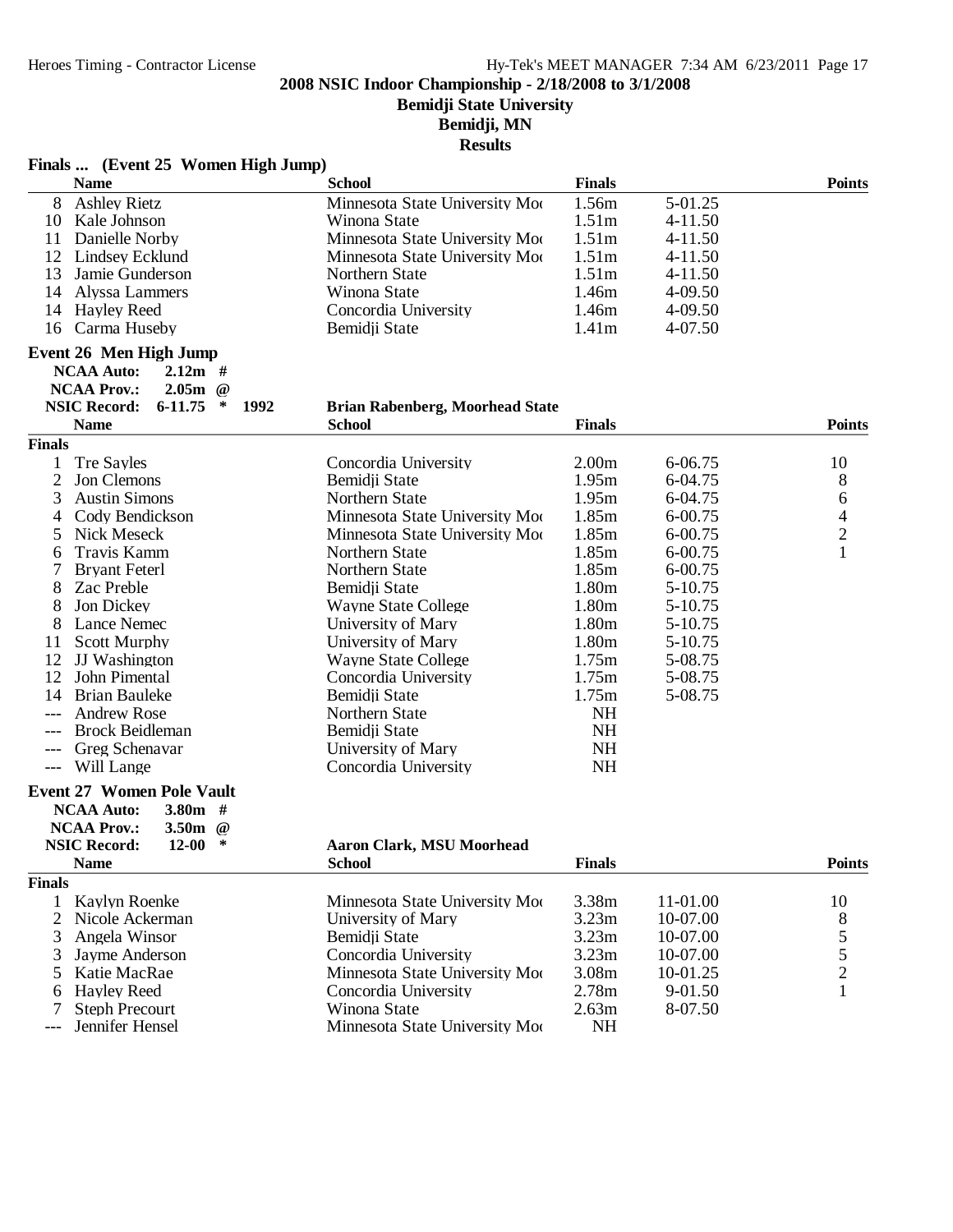# **Bemidji State University**

**Bemidji, MN**

| <b>NCAA Auto:</b><br>$5.03m$ #                                                                                                                       |                                                    |                       |                      |                          |
|------------------------------------------------------------------------------------------------------------------------------------------------------|----------------------------------------------------|-----------------------|----------------------|--------------------------|
| <b>NCAA Prov.:</b><br>4.71 <sub>m</sub><br>$\omega$<br>$\ast$<br><b>NSIC Record:</b><br>16-02<br>1997                                                | <b>Matt Schemmel, Minnesota Duluth</b>             |                       |                      |                          |
| <b>Name</b>                                                                                                                                          | <b>School</b>                                      | <b>Finals</b>         |                      | <b>Points</b>            |
| <b>Finals</b>                                                                                                                                        |                                                    |                       |                      |                          |
| Jake Alexander<br>1                                                                                                                                  | University of Mary                                 | 4.63m                 | 15-02.25             | 10                       |
| $\overline{2}$<br><b>Wade Royer</b>                                                                                                                  | Northern State                                     | 4.63m                 | 15-02.25             | 8                        |
| 3<br>Jerry Jonas                                                                                                                                     | Minnesota State University Moo                     | 4.63m                 | 15-02.25             | 6                        |
| Matt Jahnke<br>4                                                                                                                                     | Minnesota State University Moo                     | 4.48m                 | 14-08.25             | $\overline{\mathcal{A}}$ |
| Greg Schenavar<br>5                                                                                                                                  | University of Mary                                 | 4.48m                 | 14-08.25             | $\overline{2}$           |
| Adam LeMay<br>6                                                                                                                                      | Concordia University                               | 4.48m                 | 14-08.25             | .50                      |
| Ross Pfeifle<br>6                                                                                                                                    | Northern State                                     | 4.48m                 | 14-08.25             | .50                      |
| Lee Morberg<br>8                                                                                                                                     | Bemidji State                                      | 4.33m                 | 14-02.50             |                          |
| <b>Brian Schiller</b><br>9                                                                                                                           | University of Mary                                 | 4.03m                 | 13-02.50             |                          |
| Kurt Etchinson<br>10                                                                                                                                 | Bemidii State                                      | 4.03m                 | 13-02.50             |                          |
| 11<br>Jeff Pickinpaugh                                                                                                                               | <b>Wayne State College</b>                         | 3.88m                 | 12-08.75             |                          |
| 11<br>Chad Peck                                                                                                                                      | Minnesota State University Mo                      | 3.88m                 | 12-08.75             |                          |
| 13<br><b>Thomas Parrott</b>                                                                                                                          | Northern State                                     | 3.88m                 | 12-08.75             |                          |
| 14<br><b>Andy Chaussee</b>                                                                                                                           | Concordia University                               | 3.73m                 | 12-02.75             |                          |
| Rehgy Gehlo<br>$---$                                                                                                                                 | Bemidji State                                      | <b>NH</b>             |                      |                          |
| Joe Pickinpaugh<br>$---$                                                                                                                             | <b>Wayne State College</b>                         | <b>NH</b>             |                      |                          |
| Cody Hageman<br>$---$                                                                                                                                | Northern State                                     | <b>NH</b>             |                      |                          |
| <b>Event 29 Women Long Jump</b><br><b>NCAA Auto:</b><br>$5.80m$ #<br><b>NCAA Prov.:</b><br>5.50m<br>$\omega$<br><b>NSIC Record: 18-08.50</b><br>2004 | Adejoke Adedejji, Concordia-St. Paul               |                       |                      |                          |
| <b>Name</b>                                                                                                                                          | <b>School</b>                                      | <b>Finals</b>         |                      | <b>Points</b>            |
| <b>Finals</b>                                                                                                                                        |                                                    |                       |                      |                          |
| Brianna Perry                                                                                                                                        | University of Mary                                 | $5.85m$ #             | 19-02.50             | 10                       |
| $\overline{2}$<br>Destine Keller                                                                                                                     | University of Mary                                 | 5.73 $m$ @<br>5.59m @ | 18-09.75<br>18-04.25 | 8                        |
| 3<br>Katie Johnson                                                                                                                                   | Concordia University                               |                       |                      |                          |
| <b>Ashley Roemer</b><br>4                                                                                                                            |                                                    |                       |                      | 6                        |
|                                                                                                                                                      | Minnesota State University Moo                     | 5.46m                 | 17-11.00             | 4                        |
| M'Kelle Tomberlin<br>5                                                                                                                               | Bemidji State                                      | 5.44m                 | 17-10.25             | $\overline{c}$           |
| <b>Kirby Black</b><br>6                                                                                                                              | Minnesota State University Moo                     | 5.43m                 | 17-09.75             | $\mathbf{1}$             |
| 7<br>Marisa Aldinger                                                                                                                                 | Northern State                                     | 5.36m                 | 17-07.00             |                          |
| 8<br><b>Ashley Grammens</b>                                                                                                                          | University of Mary                                 | 5.33m                 | 17-06.00             |                          |
| Alyssa Lammers<br>9                                                                                                                                  | Winona State                                       | 5.22m                 | 17-01.50             |                          |
| Pearl Walker<br>$---$                                                                                                                                | Bemidji State                                      | <b>ND</b>             |                      |                          |
| Danielle Norby                                                                                                                                       | Minnesota State University Moo                     | ND                    |                      |                          |
| <b>Event 30 Men Long Jump</b><br>$7.30m$ #<br><b>NCAA Auto:</b><br><b>NCAA Prov.:</b><br>7.08m @                                                     |                                                    |                       |                      |                          |
| <b>NSIC Record: 24-10.75</b><br>∗<br>1981                                                                                                            | <b>Ed Stuart, Minnesota Duluth</b>                 |                       |                      |                          |
| <b>Name</b>                                                                                                                                          | <b>School</b>                                      | <b>Finals</b>         |                      | <b>Points</b>            |
| <b>Finals</b>                                                                                                                                        |                                                    |                       |                      |                          |
| <b>JJ</b> Washington<br>$\mathbf{1}$<br>$\overline{2}$<br>John Pimental                                                                              | <b>Wayne State College</b><br>Concordia University | 7.16m @<br>7.06m      | 23-06.00<br>23-02.00 | 10<br>8                  |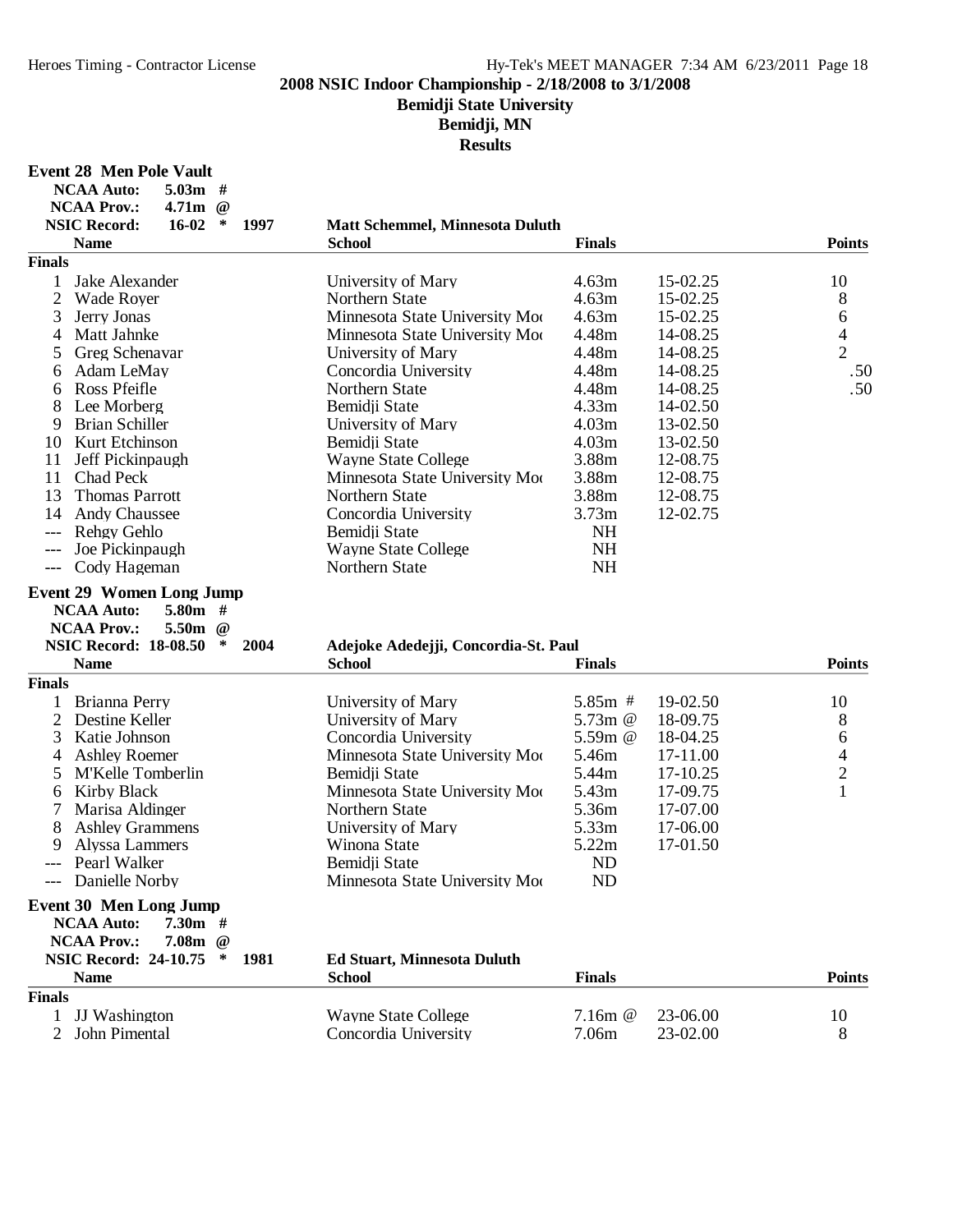**Bemidji State University**

# **Bemidji, MN**

|      | Finals  (Event 30 Men Long Jump) |               |
|------|----------------------------------|---------------|
| Nomo |                                  | <b>School</b> |

| <b>Name</b>                                                     | <b>School</b>                         | <b>Finals</b>     |          | <b>Points</b>           |
|-----------------------------------------------------------------|---------------------------------------|-------------------|----------|-------------------------|
| 3<br><b>Tre Sayles</b>                                          | Concordia University                  | 7.01 <sub>m</sub> | 23-00.00 | 6                       |
| <b>Tyler Zacher</b><br>4                                        | University of Mary                    | 6.94m             | 22-09.25 | 4                       |
| 5<br>Calvin McGruder                                            | Northern State                        | 6.85m             | 22-05.75 | $\frac{2}{1}$           |
| Peter Ray<br>6                                                  | <b>Wayne State College</b>            | 6.78m             | 22-03.00 |                         |
| <b>Brian Jark</b><br>7                                          | Northern State                        | 6.69m             | 21-11.50 |                         |
| 8<br>Rob Evans                                                  | Concordia University                  | 6.66m             | 21-10.25 |                         |
| 9<br>Chris Kennedy                                              | Concordia University                  | 6.60m             | 21-08.00 |                         |
| 10<br>Nick Meseck                                               | Minnesota State University Moo        | 6.26m             | 20-06.50 |                         |
| Jon Dickey<br>11                                                | <b>Wayne State College</b>            | 6.14m             | 20-01.75 |                         |
| 12<br>Nate Bahr                                                 | Bemidji State                         | 5.92m             | 19-05.25 |                         |
| 13<br><b>Brady Lesnar</b>                                       | Northern State                        | 5.87m             | 19-03.25 |                         |
| Tim Pilakowski<br>$---$                                         | <b>Wayne State College</b>            | ND                |          |                         |
| <b>Event 31 Women Triple Jump</b><br>$12.20m$ #                 |                                       |                   |          |                         |
| <b>NCAA Auto:</b><br><b>NCAA Prov.:</b><br>11.50m<br>$\omega$   |                                       |                   |          |                         |
| <b>NSIC Record:</b><br>$\ast$<br>38-07<br>2004                  | <b>Tracy Knippel, Winona State</b>    |                   |          |                         |
| <b>Name</b>                                                     | <b>School</b>                         | <b>Finals</b>     |          | <b>Points</b>           |
| <b>Finals</b>                                                   |                                       |                   |          |                         |
| Destinee Keller                                                 | University of Mary                    | 11.93m @          | 39-01.75 | 10                      |
| $\mathbf{2}$<br>Katie Johnson                                   | Concordia University                  | 11.60m @          | 38-00.75 | 8                       |
| 3<br><b>Ashley Grammens</b>                                     | University of Mary                    | 11.25m            | 36-11.00 | 6                       |
| <b>Kirby Black</b><br>4                                         | Minnesota State University Moo        | 11.01m            | 36-01.50 | $\overline{4}$          |
| <b>Emily Asuncion</b><br>5                                      | Winona State                          | 10.84m            | 35-06.75 | $\overline{c}$          |
| Danae Stuhr<br>6                                                | <b>Wayne State College</b>            | 10.54m            | 34-07.00 | $\mathbf{1}$            |
| 7<br>Rebecca Hougen                                             | Bemidji State                         | 10.43m            | 34-02.75 |                         |
| 8<br><b>Heather Bonn</b>                                        | Northern State                        | 10.43m            | 34-02.75 |                         |
| Danielle Norby<br>9                                             | Minnesota State University Moo        | 10.28m            | 33-08.75 |                         |
| Kale Johnson<br>10                                              | Winona State                          | 10.00m            | 32-09.75 |                         |
| <b>Event 32 Men Triple Jump</b>                                 |                                       |                   |          |                         |
| <b>NCAA Auto:</b><br>$15.20m$ #<br><b>NCAA Prov.:</b><br>14.30m |                                       |                   |          |                         |
| $\omega$<br><b>NSIC Record: 48-10.75</b><br>$\ast$<br>1994      | <b>Duane Philip, Minnesota Duluth</b> |                   |          |                         |
| <b>Name</b>                                                     | <b>School</b>                         | <b>Finals</b>     |          | <b>Points</b>           |
| <b>Finals</b>                                                   |                                       |                   |          |                         |
| <b>Tyler Zacher</b>                                             | University of Mary                    | 14.44m $@$        | 47-04.50 | 10                      |
| $\mathbf{2}$<br><b>Tre Sayles</b>                               | Concordia University                  | 14.33m @          | 47-00.25 | 8                       |
| 3<br><b>JJ</b> Washington                                       | <b>Wayne State College</b>            | 13.66m            | 44-09.75 | 6                       |
| <b>Scott Murphy</b><br>4                                        | University of Mary                    | 13.28m            | 43-07.00 | 4                       |
| 5<br>Andy Wyss                                                  | Concordia University                  | 13.20m            | 43-03.75 | $\overline{\mathbf{c}}$ |
| Peter Ray<br>6                                                  | <b>Wayne State College</b>            | 13.15m            | 43-01.75 | $\mathbf{1}$            |
| 7<br>Nick Meseck                                                | Minnesota State University Moo        | 13.00m            | 42-08.00 |                         |
| <b>Kyle Blake</b><br>8                                          | Northern State                        | 12.83m            | 42-01.25 |                         |
| Andrew Schmid<br>9                                              | University of Mary                    | 12.77m            | 41-10.75 |                         |
| John Pimental<br>10                                             | Concordia University                  | 12.75m            | 41-10.00 |                         |
| Arabin Lightfoot<br>11                                          | Northern State                        | 12.71m            | 41-08.50 |                         |
| 12<br>Chris Kotlarek                                            | Concordia University                  | 12.50m            | 41-00.25 |                         |
| Tim Pilakowski<br>$---$                                         | <b>Wayne State College</b>            | ND                |          |                         |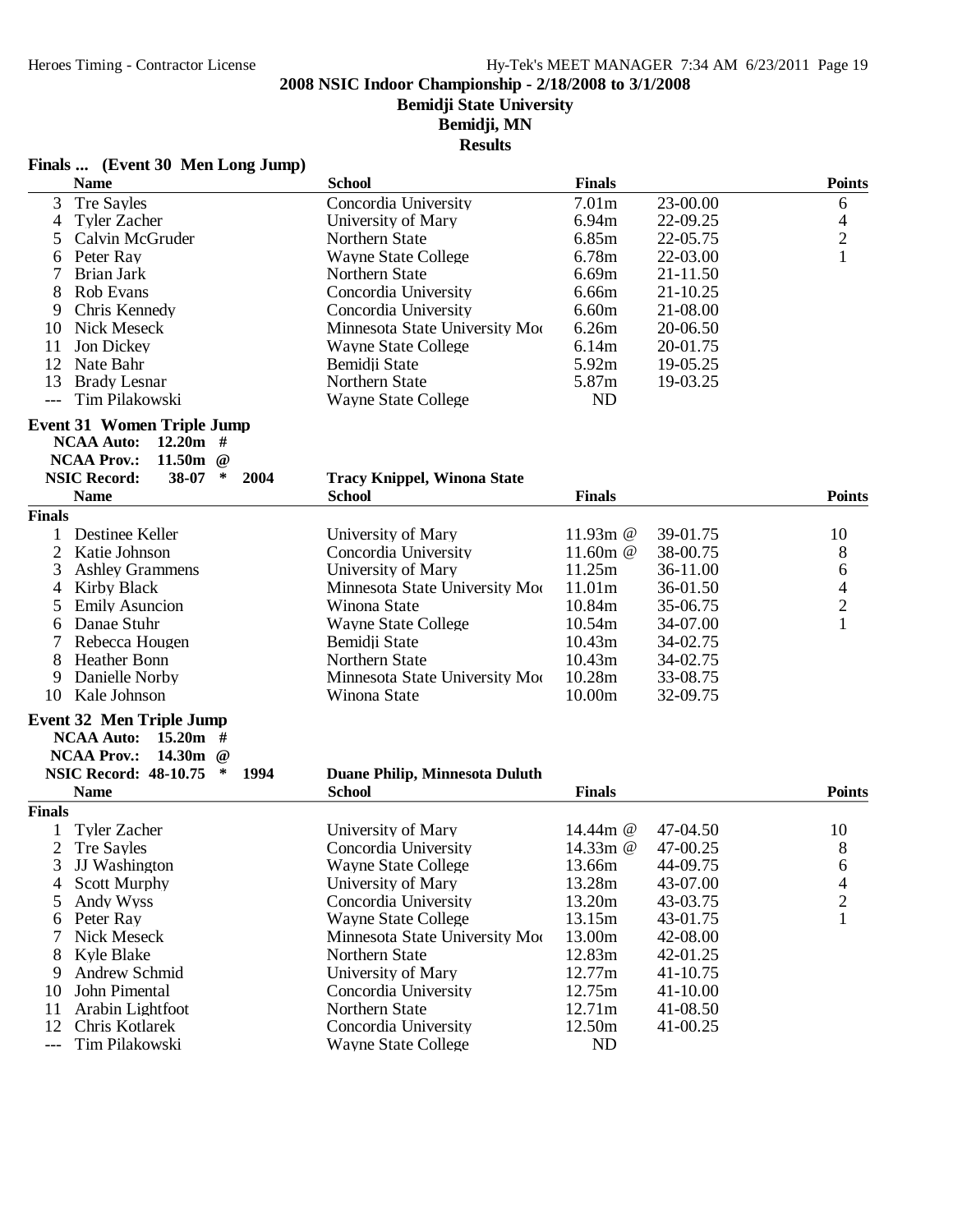**Bemidji State University**

**Bemidji, MN**

| Finals  (Event 32 Men Triple Jump)                                                                                                                                                                 |                                           |               |          |                          |
|----------------------------------------------------------------------------------------------------------------------------------------------------------------------------------------------------|-------------------------------------------|---------------|----------|--------------------------|
| <b>Name</b>                                                                                                                                                                                        | <b>School</b>                             | <b>Finals</b> |          | <b>Points</b>            |
| Nate Bahr<br>$---$                                                                                                                                                                                 | Bemidji State                             | <b>ND</b>     |          |                          |
| <b>Event 33 Women Weight Throw</b>                                                                                                                                                                 |                                           |               |          |                          |
| <b>NCAA Auto:</b><br>$17.45m$ #<br><b>NCAA Prov.:</b><br>15.85m<br>$\omega$                                                                                                                        |                                           |               |          |                          |
| <b>NSIC Record: 59-05.50</b>                                                                                                                                                                       | <b>Belinda Eastlack, MSU Moorhead</b>     |               |          |                          |
| <b>Name</b>                                                                                                                                                                                        | <b>School</b>                             | <b>Finals</b> |          | <b>Points</b>            |
| <b>Finals</b>                                                                                                                                                                                      |                                           |               |          |                          |
| Sheena Devine<br>1                                                                                                                                                                                 | Bemidji State                             | 17.49m #      | 57-04.75 | 10                       |
| 2<br>Amanda Madden                                                                                                                                                                                 | Northern State                            | 17.30m @      | 56-09.25 | 8                        |
| 3<br>Katie Wilson                                                                                                                                                                                  | <b>Wayne State College</b>                | 17.01 $m$ @   | 55-09.75 | 6                        |
| Lacey Jensen<br>4                                                                                                                                                                                  | <b>Wayne State College</b>                | 16.66m @      | 54-08.00 | $\overline{\mathcal{L}}$ |
| Casey Buskirk<br>5                                                                                                                                                                                 | <b>Wayne State College</b>                | 15.63m        | 51-03.50 | $\overline{c}$           |
| Michelle Schultze<br>6                                                                                                                                                                             | Winona State                              | 15.05m        | 49-04.50 | $\mathbf{1}$             |
| <b>Shay Tullberg</b>                                                                                                                                                                               | <b>Wayne State College</b>                | 14.92m        | 48-11.50 |                          |
| 8<br>Rebecca Stier                                                                                                                                                                                 | Winona State                              | 14.89m        | 48-10.25 |                          |
| 9<br>Chelsea Brown                                                                                                                                                                                 | Winona State                              | 14.02m        | 46-00.00 |                          |
| 10<br>Missy Kelsey                                                                                                                                                                                 | Bemidji State                             | 13.90m        | 45-07.25 |                          |
| 11<br>Katie Smith                                                                                                                                                                                  | Northern State                            | 13.81m        | 45-03.75 |                          |
| 12<br>Michelle Jetvig                                                                                                                                                                              | Minnesota State University Moo            | 13.44m        | 44-01.25 |                          |
| 13<br><b>Kaysee Nesmoe</b>                                                                                                                                                                         | Concordia University                      | 13.10m        | 42-11.75 |                          |
| 14<br>Melissa Ramirez                                                                                                                                                                              | University of Mary                        | 12.76m        | 41-10.50 |                          |
| 15<br>Jasmine Henrich                                                                                                                                                                              | Minnesota State University Moo            | 12.59m        | 41-03.75 |                          |
| Alicia Olson<br>16                                                                                                                                                                                 | University of Mary                        | 11.62m        | 38-01.50 |                          |
| 17<br>Angelina Hutter                                                                                                                                                                              | Concordia University                      | 11.60m        | 38-00.75 |                          |
| 18<br><b>Katy Davis</b>                                                                                                                                                                            | Concordia University                      | 11.23m        | 36-10.25 |                          |
| <b>Holly Hassler</b><br>19                                                                                                                                                                         | University of Mary                        | 10.90m        | 35-09.25 |                          |
| 20<br><b>Meridith Pearson</b>                                                                                                                                                                      | Concordia University                      | 10.75m        | 35-03.25 |                          |
| Michelle Potter                                                                                                                                                                                    | Winona State                              | ND            |          |                          |
| <b>Event 34 Men Weight Throw</b><br><b>NCAA Auto:</b><br>$19.00m$ #<br><b>NCAA Prov.:</b><br>17.20 <sub>m</sub><br>$\omega$<br><b>NSIC Record:</b><br>18.57m<br>$\ast$<br>2/21/2008<br><b>Name</b> | Joe Remitz, Bemidji Stat<br><b>School</b> | <b>Finals</b> |          | <b>Points</b>            |
| <b>Finals</b>                                                                                                                                                                                      |                                           |               |          |                          |
| Joe Remitz<br>$\mathbf{1}$                                                                                                                                                                         | Bemidji State                             | 18.57m *      | 60-11.25 | 10                       |
| 2 Ben Jacobson                                                                                                                                                                                     | University of Mary                        | 18.12m @      | 59-05.50 | 8                        |
| <b>Brett Suckstorf</b>                                                                                                                                                                             | <b>Wayne State College</b>                | 17.95 $m$ @   | 58-10.75 | 6                        |
| John Sloup<br>4                                                                                                                                                                                    | <b>Wayne State College</b>                | 17.37m @      | 57-00.00 | 4                        |
| Jacob Mathiesen<br>5                                                                                                                                                                               | <b>Wayne State College</b>                | 15.85m        | 52-00.00 | $\overline{2}$           |
| Chris Heil<br>6                                                                                                                                                                                    | Minnesota State University Moo            | 15.47m        | 50-09.25 | $\mathbf{1}$             |
| Lance York<br>7                                                                                                                                                                                    | Northern State                            | 14.53m        | 47-08.00 |                          |
| Kyle Christianson                                                                                                                                                                                  | Bemidii State                             | 13.67m        | 44-10.25 |                          |
| <b>Matt Boelter</b><br>9                                                                                                                                                                           | Minnesota State University Moo            | 13.25m        | 43-05.75 |                          |
| Kevin Mach<br>10                                                                                                                                                                                   | Concordia University                      | 12.86m        | 42-02.25 |                          |
| Kevin Iriho<br>11                                                                                                                                                                                  | Concordia University                      | 12.60m        | 41-04.25 |                          |
| 12<br><b>Patrick Gerdes</b>                                                                                                                                                                        | Minnesota State University Moo            | 12.37m        | 40-07.00 |                          |
| 13<br>AJ Tuck                                                                                                                                                                                      | University of Mary                        | 12.32m        | 40-05.00 |                          |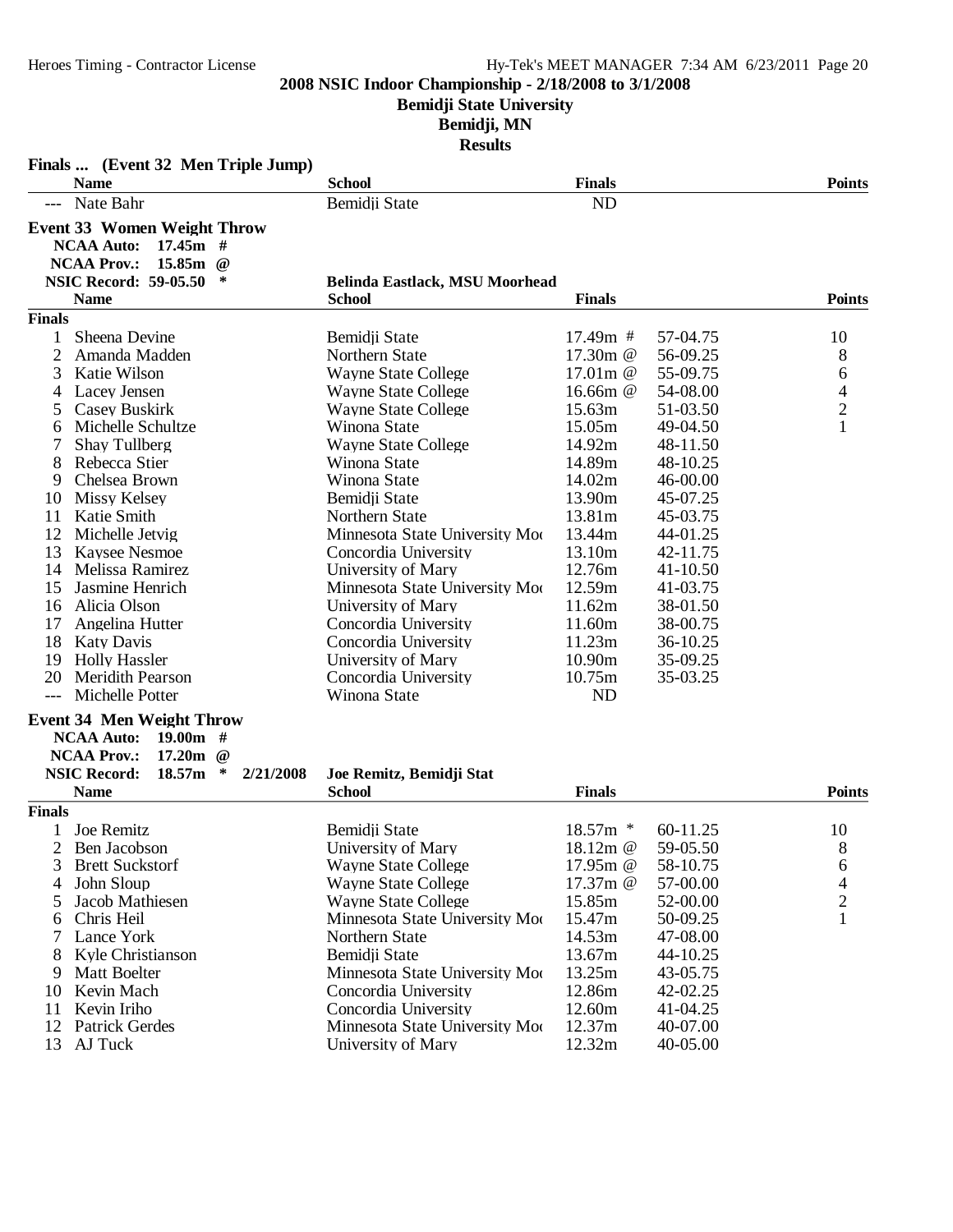**Bemidji State University**

# **Bemidji, MN**

**Results**

|                | Finals  (Event 34 Men Weight Throw)<br><b>Name</b>              | <b>School</b>                                                    | <b>Finals</b>    |                      | <b>Points</b>            |
|----------------|-----------------------------------------------------------------|------------------------------------------------------------------|------------------|----------------------|--------------------------|
|                | 14 Logan Robinson                                               | Bemidji State                                                    | 12.27m           | 40-03.25             |                          |
| 15             | John Huber                                                      | Northern State                                                   | 11.77m           | 38-07.50             |                          |
|                | <b>Event 35 Women Shot Put</b>                                  |                                                                  |                  |                      |                          |
|                | 14.30m #<br><b>NCAA Auto:</b>                                   |                                                                  |                  |                      |                          |
|                | <b>NCAA Prov.:</b><br>13.25m<br>$\omega$                        |                                                                  |                  |                      |                          |
|                | <b>NSIC Record: 45-03.75</b><br>∗<br><b>1990</b>                | Patti Fitzgerald, Bemidji State                                  |                  |                      |                          |
|                | <b>Name</b>                                                     | <b>School</b>                                                    | <b>Finals</b>    |                      | <b>Points</b>            |
| <b>Finals</b>  |                                                                 |                                                                  |                  |                      |                          |
|                | Sheena Devine                                                   | Bemidji State                                                    | $15.74m$ #       | 51-07.75             | 10                       |
| $\overline{2}$ | Katie Wilson                                                    | <b>Wayne State College</b>                                       | 14.46m #         | 47-05.25             | 8                        |
| 3              | Chelsea Brown                                                   | Winona State                                                     | 13.10m           | 42-11.75             | 6                        |
| 4              | Amanda Madden                                                   | Northern State                                                   | 13.00m           | 42-08.00             | $\overline{\mathcal{L}}$ |
| 5              | Casey Buskirk                                                   | <b>Wayne State College</b>                                       | 12.63m           | 41-05.25             | $\overline{c}$           |
| 6              | Melissa Ramirez                                                 | University of Mary                                               | 12.60m           | 41-04.25             | $\mathbf{1}$             |
| 7              | Rebecca Stier                                                   | Winona State                                                     | 12.06m           | 39-07.00             |                          |
| 8              | Angelina Hutter                                                 | Concordia University                                             | 11.91m           | 39-01.00             |                          |
| 9              | Alicia Olson                                                    | University of Mary                                               | 11.55m           | 37-10.75             |                          |
| 10             | Michelle Potter                                                 | Winona State                                                     | 11.53m           | 37-10.00             |                          |
| 11             | <b>Kaysee Nesmoe</b>                                            | Concordia University                                             | 11.26m           | 36-11.50             |                          |
| 12<br>13       | Michelle Schultze                                               | Winona State                                                     | 10.86m<br>10.80m | 35-07.75             |                          |
| 14             | Jasmine Henrich                                                 | Minnesota State University Moo<br>Minnesota State University Moo | 10.68m           | 35-05.25             |                          |
| 15             | Michelle Jetvig<br>Katie Smith                                  | Northern State                                                   | 10.67m           | 35-00.50<br>35-00.25 |                          |
| 16             | <b>Holly Hassler</b>                                            | University of Mary                                               | 10.50m           | 34-05.50             |                          |
| $---$          | <b>Catherine Anthony</b>                                        | Northern State                                                   | ND               |                      |                          |
|                |                                                                 |                                                                  |                  |                      |                          |
|                | Event 36 Men Shot Put                                           |                                                                  |                  |                      |                          |
|                | $17.40m$ #<br><b>NCAA Auto:</b><br><b>NCAA Prov.:</b><br>15.85m |                                                                  |                  |                      |                          |
|                | $\omega$<br><b>NSIC Record: 57-08.50</b><br>∗<br>1984           |                                                                  |                  |                      |                          |
|                | <b>Name</b>                                                     | <b>Bret Ailtis, Moorhead State</b><br><b>School</b>              | <b>Finals</b>    |                      | <b>Points</b>            |
| <b>Finals</b>  |                                                                 |                                                                  |                  |                      |                          |
|                | Joe Remitz                                                      | Bemidji State                                                    | 18.17m #         | 59-07.50             | 10                       |
| 2              | Zac Preble                                                      | Bemidji State                                                    | 15.33m           | 50-03.50             | 8                        |
| 3              | Lance York                                                      | Northern State                                                   | 15.23m           | 49-11.75             | 6                        |
| 4              | Chris Heil                                                      | Minnesota State University Moo                                   | 14.28m           | 46-10.25             | 4                        |
| 5              | <b>Brett Suckstorf</b>                                          | Wayne State College                                              | 13.79m           | 45-03.00             | $\overline{2}$           |
| 6              | Ben Jacobson                                                    | University of Mary                                               | 13.63m           | 44-08.75             | 1                        |
| 7              | AJ Tuck                                                         | University of Mary                                               | 13.47m           | 44-02.50             |                          |
| 8              | Kevin Iriho                                                     | Concordia University                                             | 13.04m           | 42-09.50             |                          |
| 9              | Jon Evenson                                                     | Northern State                                                   | 12.78m           | 41-11.25             |                          |
| 10             | Kyle Christianson                                               | Bemidji State                                                    | 12.64m           | 41-05.75             |                          |
| 11             | Justin Franke                                                   | Concordia University                                             | 11.72m           | 38-05.50             |                          |
| 12             | <b>Matt Boelter</b>                                             | Minnesota State University Moo                                   | 11.10m           | 36-05.00             |                          |
| ---            | John Huber                                                      | Northern State                                                   | N <sub>D</sub>   |                      |                          |
|                |                                                                 | Women Toom Depleiner 10 Events Coored                            |                  |                      |                          |

Women - Team Rankings - 18 Events Scored